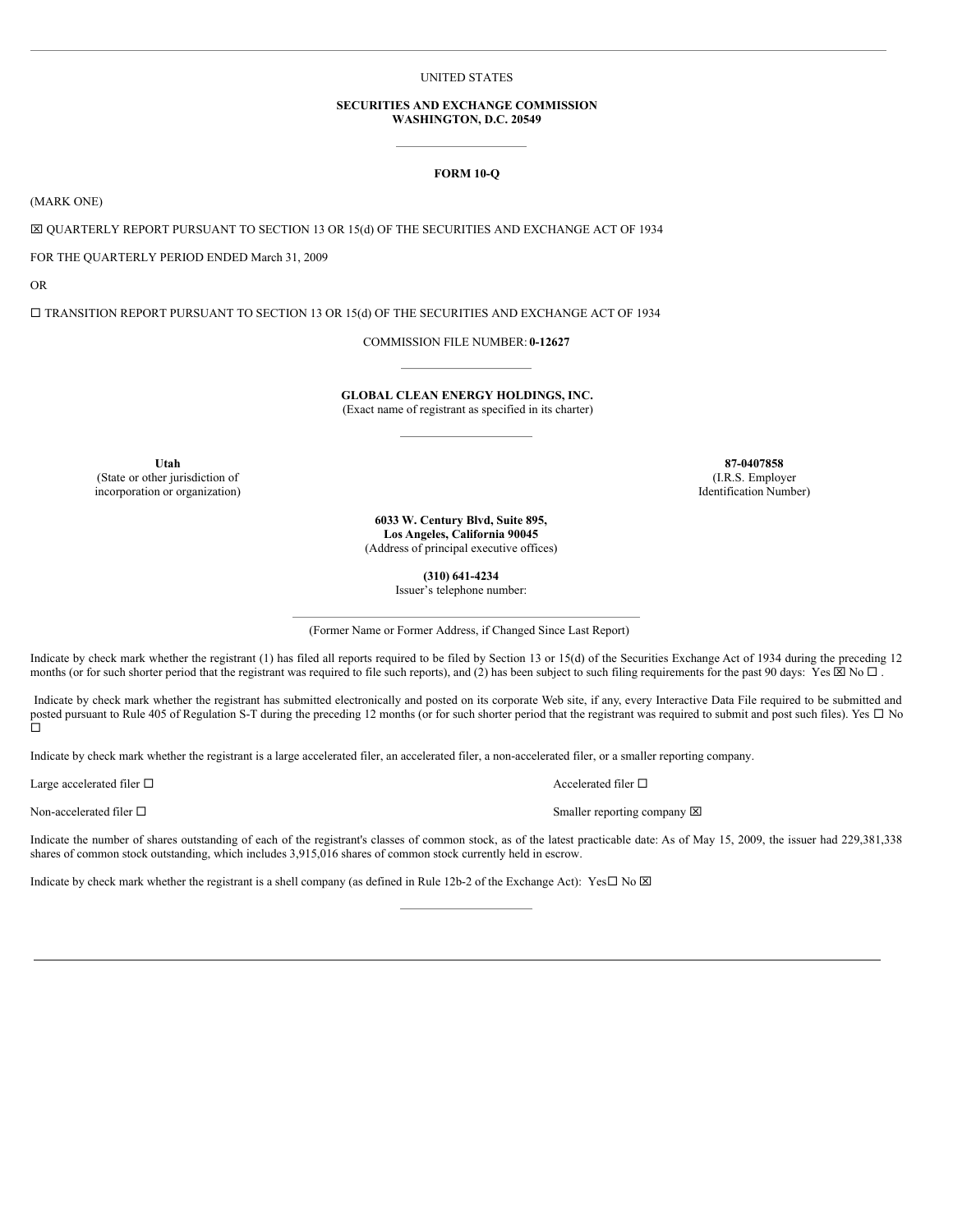### **GLOBAL CLEAN ENERGY HOLDINGS, INC. For the quarter ended March 31, 2009 FORM 10-Q**

# **TABLE OF CONTENTS**

# **PART I**

| ITEM 1.        | <b>FINANCIAL STATEMENTS</b>                                                           |    |
|----------------|---------------------------------------------------------------------------------------|----|
| ITEM 2.        | MANAGEMENT'S DISCUSSION AND ANALYSIS OF FINANCIAL CONDITION AND RESULTS OF OPERATIONS | 16 |
| ITEM 3.        | <b>QUANTITATIVE AND QUALITATIVE DISCLOSURE ABOUT MARKET RISK</b>                      | 22 |
| ITEM 4T.       | <b>CONTROLS AND PROCEDURES</b>                                                        | 22 |
|                |                                                                                       |    |
|                | <b>PART II</b>                                                                        |    |
|                |                                                                                       |    |
| ITEM 1.        | LEGAL PROCEEDINGS                                                                     | 22 |
| <b>ITEM 1A</b> | <b>RISK FACTORS</b>                                                                   | 22 |
| ITEM 2.        | UNREGISTERED SALES OF EQUITY SECURITIES AND USE OF PROCEEDS                           | 23 |
| ITEM 3.        | DEFAULTS UPON SENIOR SECURITIES                                                       | 23 |
| ITEM 4.        | SUBMISSION OF MATTERS TO A VOTE OF SECURITY HOLDERS                                   | 23 |
| ITEM 5.        | <b>OTHER INFORMATION</b>                                                              | 23 |
| ITEM 6.        | <b>EXHIBITS</b>                                                                       | 23 |
|                |                                                                                       |    |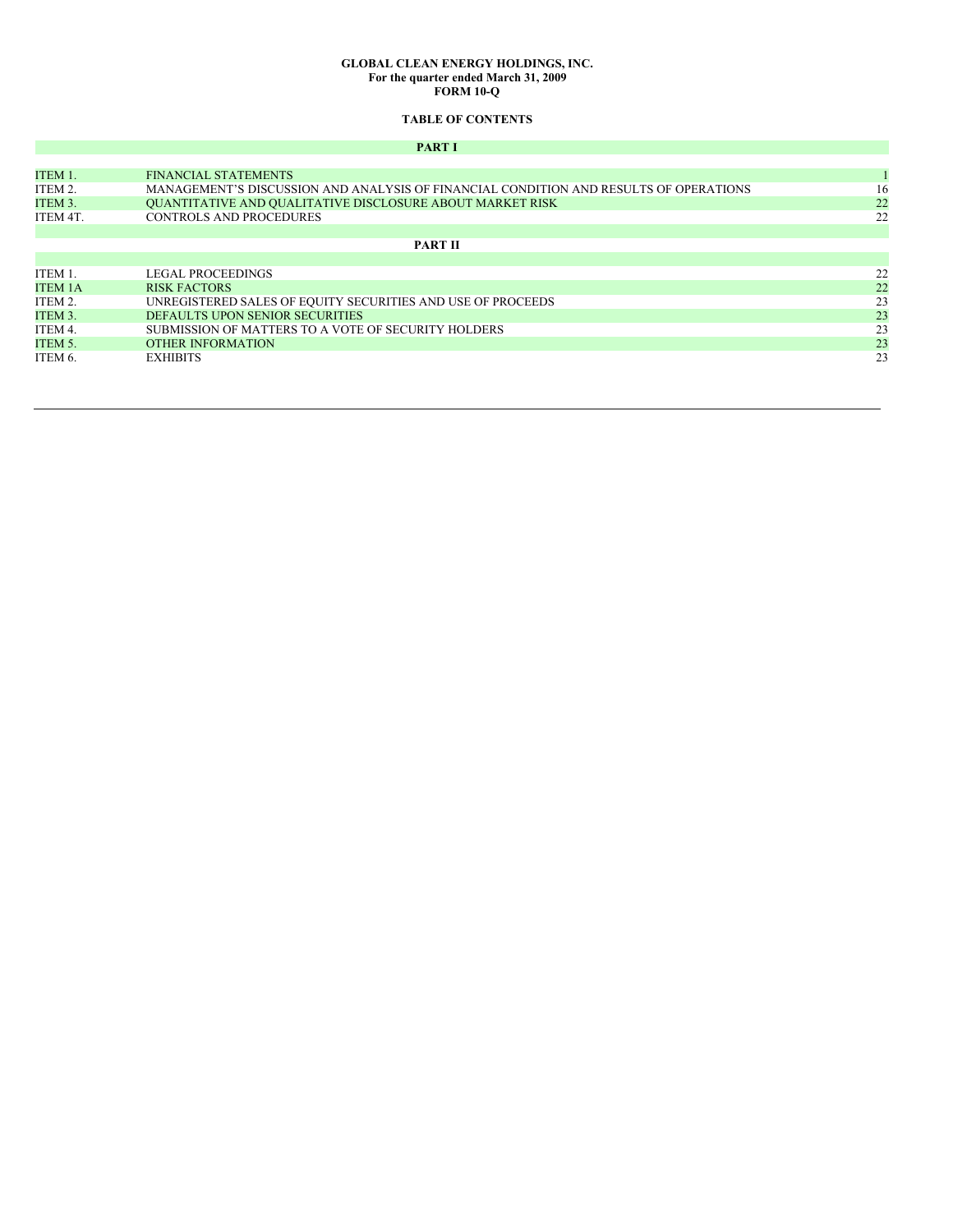# **PART I**

### **GLOBAL CLEAN ENERGY HOLDINGS, INC. AND SUBSIDIARIES (A Development Stage Company) CONDENSED CONSOLIDATED BALANCE SHEETS (Unaudited)**

|                                                                  | March 31,<br>2009 |                        | December 31,<br>2008 |                   |
|------------------------------------------------------------------|-------------------|------------------------|----------------------|-------------------|
| <b>ASSETS</b>                                                    |                   |                        |                      |                   |
|                                                                  |                   |                        |                      |                   |
| <b>CURRENT ASSETS</b><br>Cash and cash equivalents               | \$                | 874,668                | \$                   | 291,309           |
| Accounts receivable                                              |                   | 20,000                 |                      |                   |
| Other current assets                                             |                   | 126,498                |                      | 131,715           |
| <b>Total Current Assets</b>                                      |                   | 1,021,166              |                      | 423,024           |
|                                                                  |                   |                        |                      |                   |
| <b>PROPERTY AND EQUIPMENT</b>                                    |                   |                        |                      |                   |
| Land                                                             |                   | 2,051,282              |                      | 2,051,282         |
| Plantation development costs                                     |                   | 2,665,604              |                      | 2,117,061         |
| Plantation equipment                                             |                   | 509,037                |                      | 509,037           |
| Office equipment                                                 |                   | 10,993                 |                      | 10,993            |
|                                                                  |                   | 5,236,916              |                      | 4,688,373         |
| Less accumulated depreciation                                    |                   | (33, 384)              |                      | (22, 296)         |
|                                                                  |                   | 5,203,532              |                      | 4,666,077         |
|                                                                  |                   |                        |                      |                   |
| <b>OTHER ASSETS</b>                                              |                   | 2,691                  |                      | 2,691             |
| <b>TOTAL ASSETS</b>                                              | \$                | 6,227,389              | \$                   | 5,091,792         |
|                                                                  |                   |                        |                      |                   |
| <b>LIABILITIES AND EQUITY (DEFICIT)</b>                          |                   |                        |                      |                   |
| <b>CURRENT LIABILITIES</b>                                       |                   |                        |                      |                   |
| Accounts payable                                                 | $\mathbb{S}$      | 2,067,021              | $\mathbb{S}$         | 1,890,999         |
| Accrued payroll and payroll taxes                                |                   | 1,277,502              |                      | 1,158,808         |
| Accrued interest payable                                         |                   | 603,134                |                      | 522,097           |
| Accrued return on noncontrolling interest                        |                   | 231,537                |                      | 138,014           |
| Secured promissory note                                          |                   | 475,000                |                      | 460,000           |
| Notes payable to shareholders                                    |                   | 56,000<br>193,200      |                      | 56,000<br>193,200 |
| Convertible notes payable<br>Research and development obligation |                   |                        |                      | 2,607,945         |
| <b>Total Current Liabilities</b>                                 |                   | 2,443,480<br>7,346,874 |                      | 7,027,063         |
|                                                                  |                   |                        |                      |                   |
| <b>MORTGAGE NOTE PAYABLE</b>                                     |                   | 2,051,282              |                      | 2,051,282         |
| <b>EQUITY (DEFICIT)</b>                                          |                   |                        |                      |                   |
| Global Clean Energy Holdings, Inc. equity (deficit)              |                   |                        |                      |                   |
| Preferred stock - no par value; 50,000,000 shares authorized     |                   |                        |                      |                   |
| Series B, convertible; 13,000 shares issued or subscribed        |                   |                        |                      |                   |
| (aggregate liquidation preference of \$1,300,000)                |                   | 1,290,735              |                      | 1,290,735         |
| Common stock, no par value; 500,000,000 shares authorized;       |                   |                        |                      |                   |
| 224,813,819 shares issued and outstanding                        |                   | 17,634,474             |                      | 17,634,474        |
| Additional paid-in capital                                       |                   | 3,732,608              |                      | 3,672,724         |
| Deficit accumulated prior to the development stage               |                   | (1,399,577)            |                      | (1,399,577)       |
| Deficit accumulated during the development stage                 |                   | (27,211,019)           |                      | (27, 146, 931)    |
| Total Global Clean Energy Holdings, Inc. Stockholders' Deficit   |                   | (5,952,779)            |                      | (5,948,575)       |
| <b>Noncontrolling interest</b>                                   |                   | 2,782,012              |                      | 1,962,022         |
| <b>Total equity (deficit)</b>                                    |                   | (3, 170, 767)          |                      | (3,986,553)       |
| <b>TOTAL LIABILITIES AND EQUITY (DEFICIT)</b>                    | \$                | 6,227,389              | \$                   | 5,091,792         |

The accompanying notes are an integral part of these condensed consolidated financial statements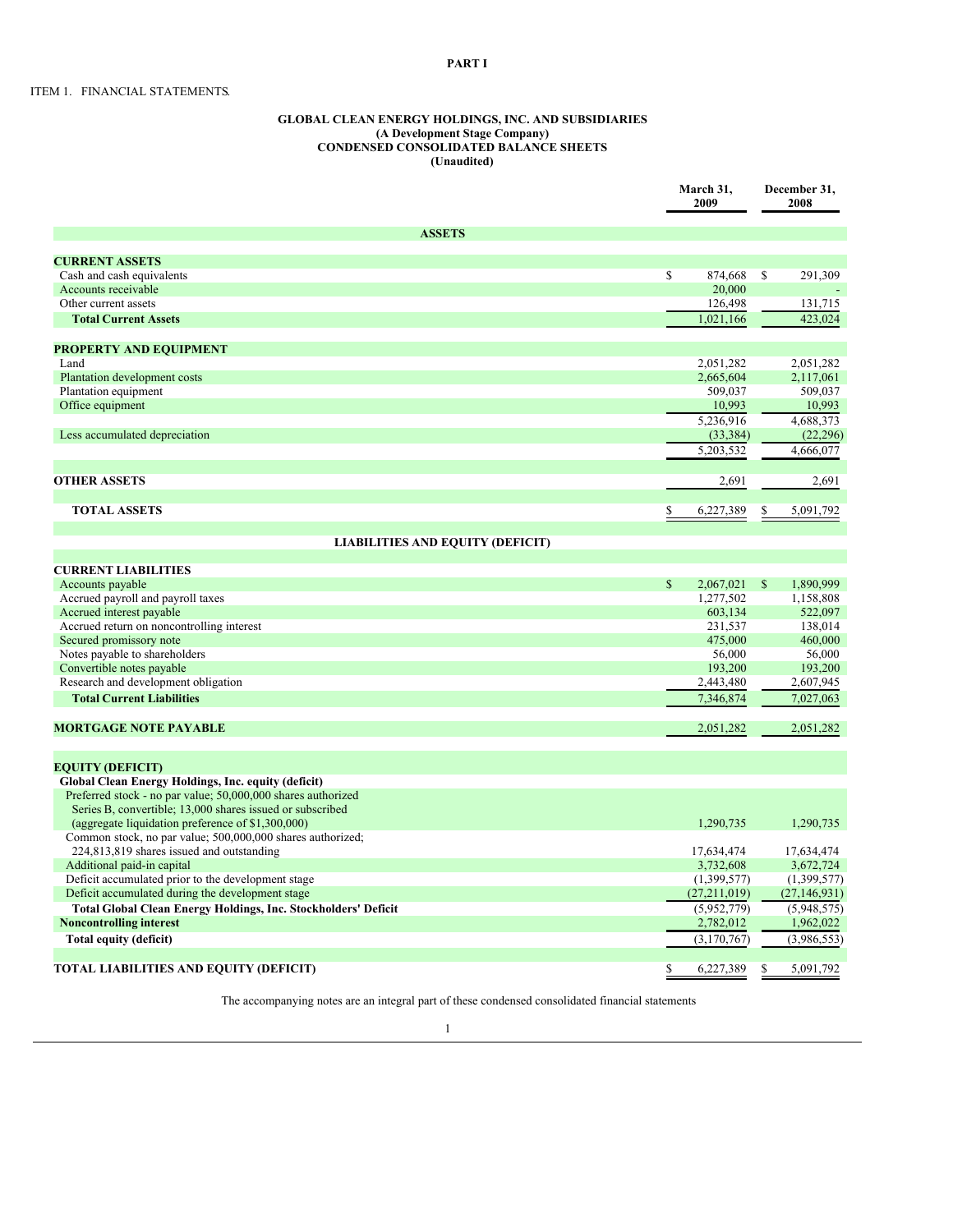# **GLOBAL CLEAN ENERGY HOLDINGS, INC. AND SUBSIDIARIES (A Development Stage Company) CONDENSED CONSOLIDATED STATEMENTS OF OPERATIONS (Unaudited)**

|                                                                    |      | For the Three Months Ended<br>March 31. | <b>From Inception of</b><br>the Development Stage<br>on November 20, 1991<br>through |             |                |                |  |
|--------------------------------------------------------------------|------|-----------------------------------------|--------------------------------------------------------------------------------------|-------------|----------------|----------------|--|
|                                                                    | 2009 |                                         |                                                                                      | 2008        | March 31, 2009 |                |  |
| Revenue                                                            |      | 40,000                                  | <b>S</b>                                                                             |             |                | 40,000         |  |
| <b>Operating Expenses</b>                                          |      |                                         |                                                                                      |             |                |                |  |
| General and administrative                                         |      | 341,093                                 |                                                                                      | 511,025     |                | 10,070,378     |  |
| Research and development                                           |      |                                         |                                                                                      |             |                | 986,584        |  |
|                                                                    |      | 341,093                                 |                                                                                      | 511,025     |                | 11,056,962     |  |
| Loss from Operations                                               |      | (301,093)                               |                                                                                      | (511, 025)  |                | (11,016,962)   |  |
|                                                                    |      |                                         |                                                                                      |             |                |                |  |
| Other Income (Expenses)                                            |      |                                         |                                                                                      |             |                |                |  |
| Unrealized gain on financial instrument                            |      | ÷.                                      |                                                                                      | 5,469       |                | 4,722,632      |  |
| Interest income                                                    |      | $\mathbf{1}$                            |                                                                                      | 3,863       |                | 66,916         |  |
| Interest expense<br>Interest expense from amortization of discount |      | (81, 509)                               |                                                                                      | (15,030)    |                | (1, 553, 528)  |  |
| on secured promissory note                                         |      |                                         |                                                                                      |             |                | (286, 369)     |  |
| Gain on debt restructuring                                         |      |                                         |                                                                                      |             |                | 2,524,787      |  |
| Other income                                                       |      |                                         |                                                                                      |             |                | 906,485        |  |
|                                                                    |      |                                         |                                                                                      |             |                |                |  |
| Total Other Income (Expenses)                                      |      | (81, 508)                               |                                                                                      | (5,698)     |                | 6,380,923      |  |
| <b>Loss from Continuing Operations</b>                             |      | (382, 601)                              |                                                                                      | (516, 723)  |                | (4,636,039)    |  |
| Income (Loss) from Discontinued Operations                         |      | 160,748                                 |                                                                                      | (253,310)   |                | (22, 355, 661) |  |
|                                                                    |      |                                         |                                                                                      |             |                |                |  |
| Net Loss                                                           |      | (221, 853)                              |                                                                                      | (770, 033)  |                | (26,991,700)   |  |
| Less net loss attributable to the noncontrolling                   |      |                                         |                                                                                      |             |                |                |  |
| interest                                                           |      | (157,765)                               |                                                                                      |             |                | (472, 880)     |  |
| Net Loss attributable to Global Clean Energy                       |      |                                         |                                                                                      |             |                |                |  |
| Holdings, Inc.                                                     |      | (64,088)                                |                                                                                      | (770, 033)  |                | (26,518,820)   |  |
| Preferred stock dividend from beneficial                           |      |                                         |                                                                                      |             |                |                |  |
| conversion feature                                                 |      |                                         |                                                                                      |             |                | (692, 199)     |  |
| Net Loss Applicable to Common Shareholders                         | \$   | (64,088)                                | \$                                                                                   | (770, 033)  | \$             | (27, 211, 019) |  |
|                                                                    |      |                                         |                                                                                      |             |                |                |  |
| <b>Amounts attributable to Global Clean Energy</b>                 |      |                                         |                                                                                      |             |                |                |  |
| Holdings, Inc. common shareholders:                                |      |                                         |                                                                                      |             |                |                |  |
| Loss from Continuing Operations                                    | \$   | (224, 836)                              | $\mathbf S$                                                                          | (516, 723)  | S              | (4,163,159)    |  |
| Income (Loss) from Discontinued Operations                         |      | 160,748                                 |                                                                                      | (253,310)   |                | (22, 355, 661) |  |
| Net Loss                                                           | \$   | (64,088)                                |                                                                                      | (770, 033)  |                | (26,518,820)   |  |
|                                                                    |      |                                         |                                                                                      |             |                |                |  |
| <b>Basic and Diluted Loss per Common Share:</b>                    |      |                                         |                                                                                      |             |                |                |  |
| Loss from Continuing Operations                                    | \$   | (0.001)                                 | \$                                                                                   | (0.003)     |                |                |  |
| Income (Loss) from Discontinued Operations                         | \$   | 0.001                                   | \$                                                                                   | (0.001)     |                |                |  |
| Net loss                                                           | Я    | (0.000)                                 | S                                                                                    | (0.004)     |                |                |  |
|                                                                    |      |                                         |                                                                                      |             |                |                |  |
| <b>Basic and Diluted Weighted-Average Common</b>                   |      |                                         |                                                                                      |             |                |                |  |
| <b>Shares Outstanding</b>                                          |      | 224,813,819                             |                                                                                      | 174,838,967 |                |                |  |

The accompanying notes are an integral part of these condensed consolidated financial statements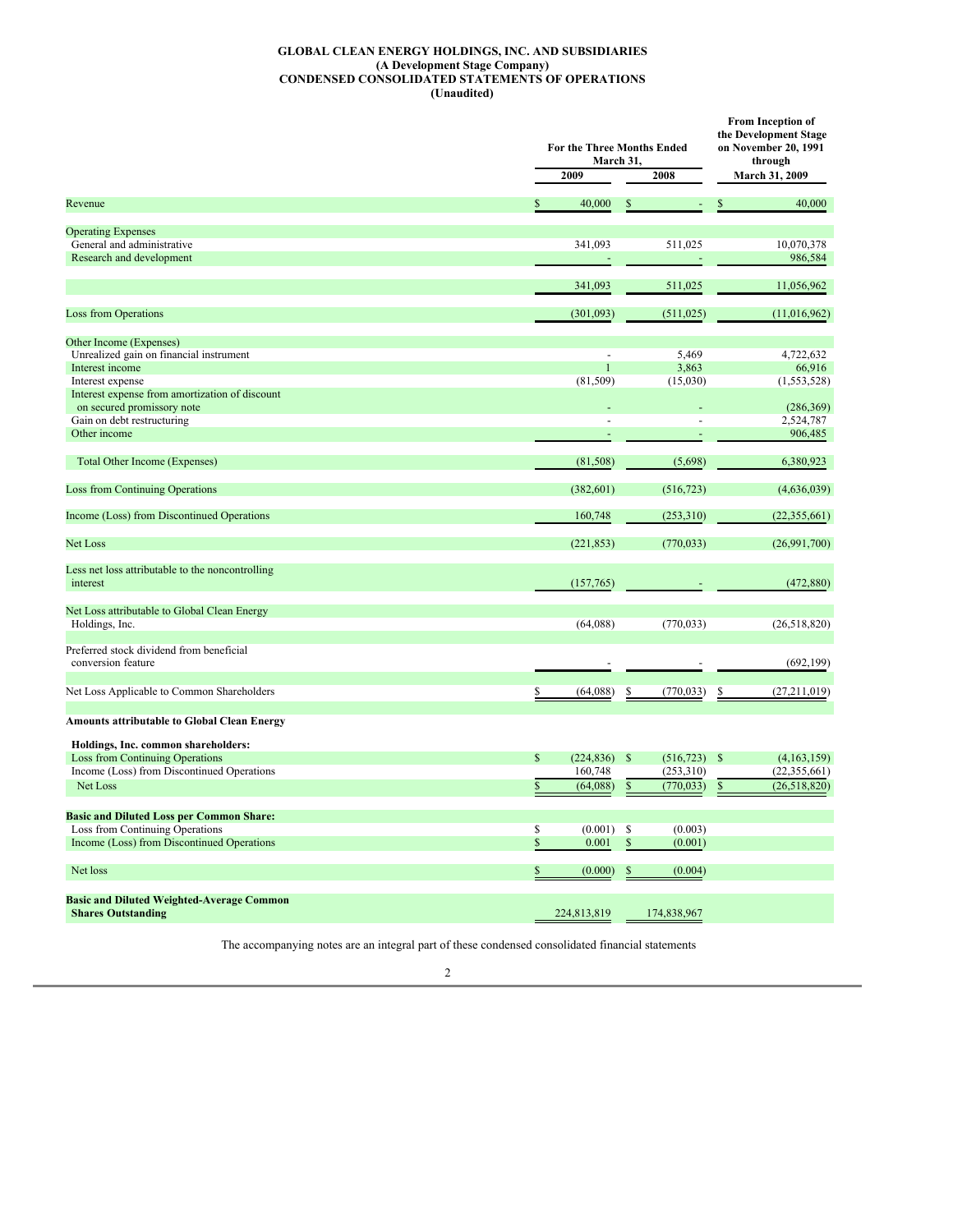### **GLOBAL CLEAN ENERGY HOLDINGS, INC. AND SUBSIDIARIES (A Development Stage Company) CONDENSED CONSOLIDATED STATEMENTS OF CASH FLOWS (Unaudited)**

| 2009<br>2008<br>March 31, 2009<br><b>Cash Flows From Operating Activities</b><br>$\mathbf S$<br>Net loss<br>$(221, 853)$ \$<br>(770, 033)<br><sup>S</sup><br>(26,991,700)<br>Adjustments to reconcile net loss to net cash used in operating activities<br>Foreign currency transaction loss (gain)<br>(189, 675)<br>253,310<br>60,347<br>Gain on debt restructuring<br>(2,524,787)<br>Share-based compensation for services, expenses, litigation,<br>and research and development<br>59,884<br>79,709<br>12,774,064<br>Commitment for research and development obligation<br>2,378,445<br>549<br>Depreciation<br>56<br>139,580<br>Reduction of escrow receivable from research and development<br>272,700<br>Unrealized loss (gain) on financial instrument<br>(5, 469)<br>(4, 722, 632)<br>Interest expense from amortization of discount on secured<br>promissory note<br>286,369<br>Reduction of legal costs<br>(130,000)<br>L.<br>Write-off of subscriptions receivable<br>112,500<br>9,709<br>Impairment loss on assets<br>$\overline{a}$<br>Gain on disposal of assets, net of losses<br>(228, 445)<br>Write-off of receivable<br>562,240<br>ä,<br>Note payable issued for litigation<br>385,000<br>Changes in operating assets and liabilities<br>Accounts receivable<br>(20,000)<br>÷,<br>(27, 529)<br>9,710<br>Other current assets<br>5,217<br>(126, 498)<br>Accounts payable and accrued expenses<br>350,620<br>106,513<br>5,370,946<br>(15, 258)<br>(326, 204)<br>(12, 399, 691)<br>Net Cash Used in Operating Activities<br><b>Cash Flows From Investing Activities</b><br>(487, 661)<br>Plantation development costs<br>(243, 669)<br>(2, 584, 354)<br>Purchase of property and equipment<br>(740, 237)<br>Proceeds from disposal of assets<br>310,000<br>Change in deposits<br>(53,791)<br>(313, 170)<br>Issuance of note receivable<br>130,000<br>Payments received on note receivable<br>÷,<br>(487, 661)<br>(243, 669)<br>(3, 251, 552)<br>Net Cash Used in Investing Activities<br><b>Cash Flows From Financing Activities</b><br>75,000<br>11,424,580<br>Proceeds from common stock, preferred stock, and warrants for cash<br>Proceeds from issuance of preferred membership in GCE Mexico I, LLC<br>1,071,278<br>3,486,429<br>Contributed equity<br>131,374<br>Proceeds from notes payable and related warrants<br>15,000<br>1,961,613<br>Payments on notes payable<br>(50,000)<br>(951, 287)<br>Proceeds from convertible notes payable<br>571,702<br>(98, 500)<br>Payments on convertible notes payable<br>1,086,278<br>25,000<br>16,525,911<br>Net Cash Provided by Financing Activities<br>583,359<br>(544, 873)<br>874,668<br>Net Increase (Decrease) in Cash and Cash Equivalents<br><b>Cash and Cash Equivalents at Beginning of Period</b><br>291,309<br>805,338<br>874,668<br><b>Cash and Cash Equivalents at End of Period</b><br>874,668<br>260,465<br><b>Supplemental Disclosures of Cash Flow Information:</b><br>$\mathbf{s}$<br>670<br>Cash paid for interest<br><sup>\$</sup><br>Noncash Investing and Financing Activities:<br>$\mathbf S$<br>$\mathbf S$<br>2,161,045<br>Reclassification of financial instrument to permanent equity<br>$\blacksquare$<br>Accrual of return on noncontrolling interest<br>93,523<br>Plantation development costs financed by accounts payable<br>50.383<br>Equipment depreciation capitalized to plantation development costs<br>10,539 |  | For the Three Months Ended<br>March 31. |  | <b>From Inception of</b><br>the Development Stage<br>on November 20, 1991<br>through |
|--------------------------------------------------------------------------------------------------------------------------------------------------------------------------------------------------------------------------------------------------------------------------------------------------------------------------------------------------------------------------------------------------------------------------------------------------------------------------------------------------------------------------------------------------------------------------------------------------------------------------------------------------------------------------------------------------------------------------------------------------------------------------------------------------------------------------------------------------------------------------------------------------------------------------------------------------------------------------------------------------------------------------------------------------------------------------------------------------------------------------------------------------------------------------------------------------------------------------------------------------------------------------------------------------------------------------------------------------------------------------------------------------------------------------------------------------------------------------------------------------------------------------------------------------------------------------------------------------------------------------------------------------------------------------------------------------------------------------------------------------------------------------------------------------------------------------------------------------------------------------------------------------------------------------------------------------------------------------------------------------------------------------------------------------------------------------------------------------------------------------------------------------------------------------------------------------------------------------------------------------------------------------------------------------------------------------------------------------------------------------------------------------------------------------------------------------------------------------------------------------------------------------------------------------------------------------------------------------------------------------------------------------------------------------------------------------------------------------------------------------------------------------------------------------------------------------------------------------------------------------------------------------------------------------------------------------------------------------------------------------------------------------------------------------------------------------------------------------------------------------------------------------------------------------------------------------------------------------------------------------------------------------------------------------------------------------------------------------------------------------------------------------------------------|--|-----------------------------------------|--|--------------------------------------------------------------------------------------|
|                                                                                                                                                                                                                                                                                                                                                                                                                                                                                                                                                                                                                                                                                                                                                                                                                                                                                                                                                                                                                                                                                                                                                                                                                                                                                                                                                                                                                                                                                                                                                                                                                                                                                                                                                                                                                                                                                                                                                                                                                                                                                                                                                                                                                                                                                                                                                                                                                                                                                                                                                                                                                                                                                                                                                                                                                                                                                                                                                                                                                                                                                                                                                                                                                                                                                                                                                                                                                    |  |                                         |  |                                                                                      |
|                                                                                                                                                                                                                                                                                                                                                                                                                                                                                                                                                                                                                                                                                                                                                                                                                                                                                                                                                                                                                                                                                                                                                                                                                                                                                                                                                                                                                                                                                                                                                                                                                                                                                                                                                                                                                                                                                                                                                                                                                                                                                                                                                                                                                                                                                                                                                                                                                                                                                                                                                                                                                                                                                                                                                                                                                                                                                                                                                                                                                                                                                                                                                                                                                                                                                                                                                                                                                    |  |                                         |  |                                                                                      |
|                                                                                                                                                                                                                                                                                                                                                                                                                                                                                                                                                                                                                                                                                                                                                                                                                                                                                                                                                                                                                                                                                                                                                                                                                                                                                                                                                                                                                                                                                                                                                                                                                                                                                                                                                                                                                                                                                                                                                                                                                                                                                                                                                                                                                                                                                                                                                                                                                                                                                                                                                                                                                                                                                                                                                                                                                                                                                                                                                                                                                                                                                                                                                                                                                                                                                                                                                                                                                    |  |                                         |  |                                                                                      |
|                                                                                                                                                                                                                                                                                                                                                                                                                                                                                                                                                                                                                                                                                                                                                                                                                                                                                                                                                                                                                                                                                                                                                                                                                                                                                                                                                                                                                                                                                                                                                                                                                                                                                                                                                                                                                                                                                                                                                                                                                                                                                                                                                                                                                                                                                                                                                                                                                                                                                                                                                                                                                                                                                                                                                                                                                                                                                                                                                                                                                                                                                                                                                                                                                                                                                                                                                                                                                    |  |                                         |  |                                                                                      |
|                                                                                                                                                                                                                                                                                                                                                                                                                                                                                                                                                                                                                                                                                                                                                                                                                                                                                                                                                                                                                                                                                                                                                                                                                                                                                                                                                                                                                                                                                                                                                                                                                                                                                                                                                                                                                                                                                                                                                                                                                                                                                                                                                                                                                                                                                                                                                                                                                                                                                                                                                                                                                                                                                                                                                                                                                                                                                                                                                                                                                                                                                                                                                                                                                                                                                                                                                                                                                    |  |                                         |  |                                                                                      |
|                                                                                                                                                                                                                                                                                                                                                                                                                                                                                                                                                                                                                                                                                                                                                                                                                                                                                                                                                                                                                                                                                                                                                                                                                                                                                                                                                                                                                                                                                                                                                                                                                                                                                                                                                                                                                                                                                                                                                                                                                                                                                                                                                                                                                                                                                                                                                                                                                                                                                                                                                                                                                                                                                                                                                                                                                                                                                                                                                                                                                                                                                                                                                                                                                                                                                                                                                                                                                    |  |                                         |  |                                                                                      |
|                                                                                                                                                                                                                                                                                                                                                                                                                                                                                                                                                                                                                                                                                                                                                                                                                                                                                                                                                                                                                                                                                                                                                                                                                                                                                                                                                                                                                                                                                                                                                                                                                                                                                                                                                                                                                                                                                                                                                                                                                                                                                                                                                                                                                                                                                                                                                                                                                                                                                                                                                                                                                                                                                                                                                                                                                                                                                                                                                                                                                                                                                                                                                                                                                                                                                                                                                                                                                    |  |                                         |  |                                                                                      |
|                                                                                                                                                                                                                                                                                                                                                                                                                                                                                                                                                                                                                                                                                                                                                                                                                                                                                                                                                                                                                                                                                                                                                                                                                                                                                                                                                                                                                                                                                                                                                                                                                                                                                                                                                                                                                                                                                                                                                                                                                                                                                                                                                                                                                                                                                                                                                                                                                                                                                                                                                                                                                                                                                                                                                                                                                                                                                                                                                                                                                                                                                                                                                                                                                                                                                                                                                                                                                    |  |                                         |  |                                                                                      |
|                                                                                                                                                                                                                                                                                                                                                                                                                                                                                                                                                                                                                                                                                                                                                                                                                                                                                                                                                                                                                                                                                                                                                                                                                                                                                                                                                                                                                                                                                                                                                                                                                                                                                                                                                                                                                                                                                                                                                                                                                                                                                                                                                                                                                                                                                                                                                                                                                                                                                                                                                                                                                                                                                                                                                                                                                                                                                                                                                                                                                                                                                                                                                                                                                                                                                                                                                                                                                    |  |                                         |  |                                                                                      |
|                                                                                                                                                                                                                                                                                                                                                                                                                                                                                                                                                                                                                                                                                                                                                                                                                                                                                                                                                                                                                                                                                                                                                                                                                                                                                                                                                                                                                                                                                                                                                                                                                                                                                                                                                                                                                                                                                                                                                                                                                                                                                                                                                                                                                                                                                                                                                                                                                                                                                                                                                                                                                                                                                                                                                                                                                                                                                                                                                                                                                                                                                                                                                                                                                                                                                                                                                                                                                    |  |                                         |  |                                                                                      |
|                                                                                                                                                                                                                                                                                                                                                                                                                                                                                                                                                                                                                                                                                                                                                                                                                                                                                                                                                                                                                                                                                                                                                                                                                                                                                                                                                                                                                                                                                                                                                                                                                                                                                                                                                                                                                                                                                                                                                                                                                                                                                                                                                                                                                                                                                                                                                                                                                                                                                                                                                                                                                                                                                                                                                                                                                                                                                                                                                                                                                                                                                                                                                                                                                                                                                                                                                                                                                    |  |                                         |  |                                                                                      |
|                                                                                                                                                                                                                                                                                                                                                                                                                                                                                                                                                                                                                                                                                                                                                                                                                                                                                                                                                                                                                                                                                                                                                                                                                                                                                                                                                                                                                                                                                                                                                                                                                                                                                                                                                                                                                                                                                                                                                                                                                                                                                                                                                                                                                                                                                                                                                                                                                                                                                                                                                                                                                                                                                                                                                                                                                                                                                                                                                                                                                                                                                                                                                                                                                                                                                                                                                                                                                    |  |                                         |  |                                                                                      |
|                                                                                                                                                                                                                                                                                                                                                                                                                                                                                                                                                                                                                                                                                                                                                                                                                                                                                                                                                                                                                                                                                                                                                                                                                                                                                                                                                                                                                                                                                                                                                                                                                                                                                                                                                                                                                                                                                                                                                                                                                                                                                                                                                                                                                                                                                                                                                                                                                                                                                                                                                                                                                                                                                                                                                                                                                                                                                                                                                                                                                                                                                                                                                                                                                                                                                                                                                                                                                    |  |                                         |  |                                                                                      |
|                                                                                                                                                                                                                                                                                                                                                                                                                                                                                                                                                                                                                                                                                                                                                                                                                                                                                                                                                                                                                                                                                                                                                                                                                                                                                                                                                                                                                                                                                                                                                                                                                                                                                                                                                                                                                                                                                                                                                                                                                                                                                                                                                                                                                                                                                                                                                                                                                                                                                                                                                                                                                                                                                                                                                                                                                                                                                                                                                                                                                                                                                                                                                                                                                                                                                                                                                                                                                    |  |                                         |  |                                                                                      |
|                                                                                                                                                                                                                                                                                                                                                                                                                                                                                                                                                                                                                                                                                                                                                                                                                                                                                                                                                                                                                                                                                                                                                                                                                                                                                                                                                                                                                                                                                                                                                                                                                                                                                                                                                                                                                                                                                                                                                                                                                                                                                                                                                                                                                                                                                                                                                                                                                                                                                                                                                                                                                                                                                                                                                                                                                                                                                                                                                                                                                                                                                                                                                                                                                                                                                                                                                                                                                    |  |                                         |  |                                                                                      |
|                                                                                                                                                                                                                                                                                                                                                                                                                                                                                                                                                                                                                                                                                                                                                                                                                                                                                                                                                                                                                                                                                                                                                                                                                                                                                                                                                                                                                                                                                                                                                                                                                                                                                                                                                                                                                                                                                                                                                                                                                                                                                                                                                                                                                                                                                                                                                                                                                                                                                                                                                                                                                                                                                                                                                                                                                                                                                                                                                                                                                                                                                                                                                                                                                                                                                                                                                                                                                    |  |                                         |  |                                                                                      |
|                                                                                                                                                                                                                                                                                                                                                                                                                                                                                                                                                                                                                                                                                                                                                                                                                                                                                                                                                                                                                                                                                                                                                                                                                                                                                                                                                                                                                                                                                                                                                                                                                                                                                                                                                                                                                                                                                                                                                                                                                                                                                                                                                                                                                                                                                                                                                                                                                                                                                                                                                                                                                                                                                                                                                                                                                                                                                                                                                                                                                                                                                                                                                                                                                                                                                                                                                                                                                    |  |                                         |  |                                                                                      |
|                                                                                                                                                                                                                                                                                                                                                                                                                                                                                                                                                                                                                                                                                                                                                                                                                                                                                                                                                                                                                                                                                                                                                                                                                                                                                                                                                                                                                                                                                                                                                                                                                                                                                                                                                                                                                                                                                                                                                                                                                                                                                                                                                                                                                                                                                                                                                                                                                                                                                                                                                                                                                                                                                                                                                                                                                                                                                                                                                                                                                                                                                                                                                                                                                                                                                                                                                                                                                    |  |                                         |  |                                                                                      |
|                                                                                                                                                                                                                                                                                                                                                                                                                                                                                                                                                                                                                                                                                                                                                                                                                                                                                                                                                                                                                                                                                                                                                                                                                                                                                                                                                                                                                                                                                                                                                                                                                                                                                                                                                                                                                                                                                                                                                                                                                                                                                                                                                                                                                                                                                                                                                                                                                                                                                                                                                                                                                                                                                                                                                                                                                                                                                                                                                                                                                                                                                                                                                                                                                                                                                                                                                                                                                    |  |                                         |  |                                                                                      |
|                                                                                                                                                                                                                                                                                                                                                                                                                                                                                                                                                                                                                                                                                                                                                                                                                                                                                                                                                                                                                                                                                                                                                                                                                                                                                                                                                                                                                                                                                                                                                                                                                                                                                                                                                                                                                                                                                                                                                                                                                                                                                                                                                                                                                                                                                                                                                                                                                                                                                                                                                                                                                                                                                                                                                                                                                                                                                                                                                                                                                                                                                                                                                                                                                                                                                                                                                                                                                    |  |                                         |  |                                                                                      |
|                                                                                                                                                                                                                                                                                                                                                                                                                                                                                                                                                                                                                                                                                                                                                                                                                                                                                                                                                                                                                                                                                                                                                                                                                                                                                                                                                                                                                                                                                                                                                                                                                                                                                                                                                                                                                                                                                                                                                                                                                                                                                                                                                                                                                                                                                                                                                                                                                                                                                                                                                                                                                                                                                                                                                                                                                                                                                                                                                                                                                                                                                                                                                                                                                                                                                                                                                                                                                    |  |                                         |  |                                                                                      |
|                                                                                                                                                                                                                                                                                                                                                                                                                                                                                                                                                                                                                                                                                                                                                                                                                                                                                                                                                                                                                                                                                                                                                                                                                                                                                                                                                                                                                                                                                                                                                                                                                                                                                                                                                                                                                                                                                                                                                                                                                                                                                                                                                                                                                                                                                                                                                                                                                                                                                                                                                                                                                                                                                                                                                                                                                                                                                                                                                                                                                                                                                                                                                                                                                                                                                                                                                                                                                    |  |                                         |  |                                                                                      |
|                                                                                                                                                                                                                                                                                                                                                                                                                                                                                                                                                                                                                                                                                                                                                                                                                                                                                                                                                                                                                                                                                                                                                                                                                                                                                                                                                                                                                                                                                                                                                                                                                                                                                                                                                                                                                                                                                                                                                                                                                                                                                                                                                                                                                                                                                                                                                                                                                                                                                                                                                                                                                                                                                                                                                                                                                                                                                                                                                                                                                                                                                                                                                                                                                                                                                                                                                                                                                    |  |                                         |  |                                                                                      |
|                                                                                                                                                                                                                                                                                                                                                                                                                                                                                                                                                                                                                                                                                                                                                                                                                                                                                                                                                                                                                                                                                                                                                                                                                                                                                                                                                                                                                                                                                                                                                                                                                                                                                                                                                                                                                                                                                                                                                                                                                                                                                                                                                                                                                                                                                                                                                                                                                                                                                                                                                                                                                                                                                                                                                                                                                                                                                                                                                                                                                                                                                                                                                                                                                                                                                                                                                                                                                    |  |                                         |  |                                                                                      |
|                                                                                                                                                                                                                                                                                                                                                                                                                                                                                                                                                                                                                                                                                                                                                                                                                                                                                                                                                                                                                                                                                                                                                                                                                                                                                                                                                                                                                                                                                                                                                                                                                                                                                                                                                                                                                                                                                                                                                                                                                                                                                                                                                                                                                                                                                                                                                                                                                                                                                                                                                                                                                                                                                                                                                                                                                                                                                                                                                                                                                                                                                                                                                                                                                                                                                                                                                                                                                    |  |                                         |  |                                                                                      |
|                                                                                                                                                                                                                                                                                                                                                                                                                                                                                                                                                                                                                                                                                                                                                                                                                                                                                                                                                                                                                                                                                                                                                                                                                                                                                                                                                                                                                                                                                                                                                                                                                                                                                                                                                                                                                                                                                                                                                                                                                                                                                                                                                                                                                                                                                                                                                                                                                                                                                                                                                                                                                                                                                                                                                                                                                                                                                                                                                                                                                                                                                                                                                                                                                                                                                                                                                                                                                    |  |                                         |  |                                                                                      |
|                                                                                                                                                                                                                                                                                                                                                                                                                                                                                                                                                                                                                                                                                                                                                                                                                                                                                                                                                                                                                                                                                                                                                                                                                                                                                                                                                                                                                                                                                                                                                                                                                                                                                                                                                                                                                                                                                                                                                                                                                                                                                                                                                                                                                                                                                                                                                                                                                                                                                                                                                                                                                                                                                                                                                                                                                                                                                                                                                                                                                                                                                                                                                                                                                                                                                                                                                                                                                    |  |                                         |  |                                                                                      |
|                                                                                                                                                                                                                                                                                                                                                                                                                                                                                                                                                                                                                                                                                                                                                                                                                                                                                                                                                                                                                                                                                                                                                                                                                                                                                                                                                                                                                                                                                                                                                                                                                                                                                                                                                                                                                                                                                                                                                                                                                                                                                                                                                                                                                                                                                                                                                                                                                                                                                                                                                                                                                                                                                                                                                                                                                                                                                                                                                                                                                                                                                                                                                                                                                                                                                                                                                                                                                    |  |                                         |  |                                                                                      |
|                                                                                                                                                                                                                                                                                                                                                                                                                                                                                                                                                                                                                                                                                                                                                                                                                                                                                                                                                                                                                                                                                                                                                                                                                                                                                                                                                                                                                                                                                                                                                                                                                                                                                                                                                                                                                                                                                                                                                                                                                                                                                                                                                                                                                                                                                                                                                                                                                                                                                                                                                                                                                                                                                                                                                                                                                                                                                                                                                                                                                                                                                                                                                                                                                                                                                                                                                                                                                    |  |                                         |  |                                                                                      |
|                                                                                                                                                                                                                                                                                                                                                                                                                                                                                                                                                                                                                                                                                                                                                                                                                                                                                                                                                                                                                                                                                                                                                                                                                                                                                                                                                                                                                                                                                                                                                                                                                                                                                                                                                                                                                                                                                                                                                                                                                                                                                                                                                                                                                                                                                                                                                                                                                                                                                                                                                                                                                                                                                                                                                                                                                                                                                                                                                                                                                                                                                                                                                                                                                                                                                                                                                                                                                    |  |                                         |  |                                                                                      |
|                                                                                                                                                                                                                                                                                                                                                                                                                                                                                                                                                                                                                                                                                                                                                                                                                                                                                                                                                                                                                                                                                                                                                                                                                                                                                                                                                                                                                                                                                                                                                                                                                                                                                                                                                                                                                                                                                                                                                                                                                                                                                                                                                                                                                                                                                                                                                                                                                                                                                                                                                                                                                                                                                                                                                                                                                                                                                                                                                                                                                                                                                                                                                                                                                                                                                                                                                                                                                    |  |                                         |  |                                                                                      |
|                                                                                                                                                                                                                                                                                                                                                                                                                                                                                                                                                                                                                                                                                                                                                                                                                                                                                                                                                                                                                                                                                                                                                                                                                                                                                                                                                                                                                                                                                                                                                                                                                                                                                                                                                                                                                                                                                                                                                                                                                                                                                                                                                                                                                                                                                                                                                                                                                                                                                                                                                                                                                                                                                                                                                                                                                                                                                                                                                                                                                                                                                                                                                                                                                                                                                                                                                                                                                    |  |                                         |  |                                                                                      |
|                                                                                                                                                                                                                                                                                                                                                                                                                                                                                                                                                                                                                                                                                                                                                                                                                                                                                                                                                                                                                                                                                                                                                                                                                                                                                                                                                                                                                                                                                                                                                                                                                                                                                                                                                                                                                                                                                                                                                                                                                                                                                                                                                                                                                                                                                                                                                                                                                                                                                                                                                                                                                                                                                                                                                                                                                                                                                                                                                                                                                                                                                                                                                                                                                                                                                                                                                                                                                    |  |                                         |  |                                                                                      |
|                                                                                                                                                                                                                                                                                                                                                                                                                                                                                                                                                                                                                                                                                                                                                                                                                                                                                                                                                                                                                                                                                                                                                                                                                                                                                                                                                                                                                                                                                                                                                                                                                                                                                                                                                                                                                                                                                                                                                                                                                                                                                                                                                                                                                                                                                                                                                                                                                                                                                                                                                                                                                                                                                                                                                                                                                                                                                                                                                                                                                                                                                                                                                                                                                                                                                                                                                                                                                    |  |                                         |  |                                                                                      |
|                                                                                                                                                                                                                                                                                                                                                                                                                                                                                                                                                                                                                                                                                                                                                                                                                                                                                                                                                                                                                                                                                                                                                                                                                                                                                                                                                                                                                                                                                                                                                                                                                                                                                                                                                                                                                                                                                                                                                                                                                                                                                                                                                                                                                                                                                                                                                                                                                                                                                                                                                                                                                                                                                                                                                                                                                                                                                                                                                                                                                                                                                                                                                                                                                                                                                                                                                                                                                    |  |                                         |  |                                                                                      |
|                                                                                                                                                                                                                                                                                                                                                                                                                                                                                                                                                                                                                                                                                                                                                                                                                                                                                                                                                                                                                                                                                                                                                                                                                                                                                                                                                                                                                                                                                                                                                                                                                                                                                                                                                                                                                                                                                                                                                                                                                                                                                                                                                                                                                                                                                                                                                                                                                                                                                                                                                                                                                                                                                                                                                                                                                                                                                                                                                                                                                                                                                                                                                                                                                                                                                                                                                                                                                    |  |                                         |  |                                                                                      |
|                                                                                                                                                                                                                                                                                                                                                                                                                                                                                                                                                                                                                                                                                                                                                                                                                                                                                                                                                                                                                                                                                                                                                                                                                                                                                                                                                                                                                                                                                                                                                                                                                                                                                                                                                                                                                                                                                                                                                                                                                                                                                                                                                                                                                                                                                                                                                                                                                                                                                                                                                                                                                                                                                                                                                                                                                                                                                                                                                                                                                                                                                                                                                                                                                                                                                                                                                                                                                    |  |                                         |  |                                                                                      |
|                                                                                                                                                                                                                                                                                                                                                                                                                                                                                                                                                                                                                                                                                                                                                                                                                                                                                                                                                                                                                                                                                                                                                                                                                                                                                                                                                                                                                                                                                                                                                                                                                                                                                                                                                                                                                                                                                                                                                                                                                                                                                                                                                                                                                                                                                                                                                                                                                                                                                                                                                                                                                                                                                                                                                                                                                                                                                                                                                                                                                                                                                                                                                                                                                                                                                                                                                                                                                    |  |                                         |  |                                                                                      |
|                                                                                                                                                                                                                                                                                                                                                                                                                                                                                                                                                                                                                                                                                                                                                                                                                                                                                                                                                                                                                                                                                                                                                                                                                                                                                                                                                                                                                                                                                                                                                                                                                                                                                                                                                                                                                                                                                                                                                                                                                                                                                                                                                                                                                                                                                                                                                                                                                                                                                                                                                                                                                                                                                                                                                                                                                                                                                                                                                                                                                                                                                                                                                                                                                                                                                                                                                                                                                    |  |                                         |  |                                                                                      |
|                                                                                                                                                                                                                                                                                                                                                                                                                                                                                                                                                                                                                                                                                                                                                                                                                                                                                                                                                                                                                                                                                                                                                                                                                                                                                                                                                                                                                                                                                                                                                                                                                                                                                                                                                                                                                                                                                                                                                                                                                                                                                                                                                                                                                                                                                                                                                                                                                                                                                                                                                                                                                                                                                                                                                                                                                                                                                                                                                                                                                                                                                                                                                                                                                                                                                                                                                                                                                    |  |                                         |  |                                                                                      |
|                                                                                                                                                                                                                                                                                                                                                                                                                                                                                                                                                                                                                                                                                                                                                                                                                                                                                                                                                                                                                                                                                                                                                                                                                                                                                                                                                                                                                                                                                                                                                                                                                                                                                                                                                                                                                                                                                                                                                                                                                                                                                                                                                                                                                                                                                                                                                                                                                                                                                                                                                                                                                                                                                                                                                                                                                                                                                                                                                                                                                                                                                                                                                                                                                                                                                                                                                                                                                    |  |                                         |  |                                                                                      |
|                                                                                                                                                                                                                                                                                                                                                                                                                                                                                                                                                                                                                                                                                                                                                                                                                                                                                                                                                                                                                                                                                                                                                                                                                                                                                                                                                                                                                                                                                                                                                                                                                                                                                                                                                                                                                                                                                                                                                                                                                                                                                                                                                                                                                                                                                                                                                                                                                                                                                                                                                                                                                                                                                                                                                                                                                                                                                                                                                                                                                                                                                                                                                                                                                                                                                                                                                                                                                    |  |                                         |  |                                                                                      |
|                                                                                                                                                                                                                                                                                                                                                                                                                                                                                                                                                                                                                                                                                                                                                                                                                                                                                                                                                                                                                                                                                                                                                                                                                                                                                                                                                                                                                                                                                                                                                                                                                                                                                                                                                                                                                                                                                                                                                                                                                                                                                                                                                                                                                                                                                                                                                                                                                                                                                                                                                                                                                                                                                                                                                                                                                                                                                                                                                                                                                                                                                                                                                                                                                                                                                                                                                                                                                    |  |                                         |  |                                                                                      |
|                                                                                                                                                                                                                                                                                                                                                                                                                                                                                                                                                                                                                                                                                                                                                                                                                                                                                                                                                                                                                                                                                                                                                                                                                                                                                                                                                                                                                                                                                                                                                                                                                                                                                                                                                                                                                                                                                                                                                                                                                                                                                                                                                                                                                                                                                                                                                                                                                                                                                                                                                                                                                                                                                                                                                                                                                                                                                                                                                                                                                                                                                                                                                                                                                                                                                                                                                                                                                    |  |                                         |  |                                                                                      |
|                                                                                                                                                                                                                                                                                                                                                                                                                                                                                                                                                                                                                                                                                                                                                                                                                                                                                                                                                                                                                                                                                                                                                                                                                                                                                                                                                                                                                                                                                                                                                                                                                                                                                                                                                                                                                                                                                                                                                                                                                                                                                                                                                                                                                                                                                                                                                                                                                                                                                                                                                                                                                                                                                                                                                                                                                                                                                                                                                                                                                                                                                                                                                                                                                                                                                                                                                                                                                    |  |                                         |  |                                                                                      |
|                                                                                                                                                                                                                                                                                                                                                                                                                                                                                                                                                                                                                                                                                                                                                                                                                                                                                                                                                                                                                                                                                                                                                                                                                                                                                                                                                                                                                                                                                                                                                                                                                                                                                                                                                                                                                                                                                                                                                                                                                                                                                                                                                                                                                                                                                                                                                                                                                                                                                                                                                                                                                                                                                                                                                                                                                                                                                                                                                                                                                                                                                                                                                                                                                                                                                                                                                                                                                    |  |                                         |  |                                                                                      |
|                                                                                                                                                                                                                                                                                                                                                                                                                                                                                                                                                                                                                                                                                                                                                                                                                                                                                                                                                                                                                                                                                                                                                                                                                                                                                                                                                                                                                                                                                                                                                                                                                                                                                                                                                                                                                                                                                                                                                                                                                                                                                                                                                                                                                                                                                                                                                                                                                                                                                                                                                                                                                                                                                                                                                                                                                                                                                                                                                                                                                                                                                                                                                                                                                                                                                                                                                                                                                    |  |                                         |  |                                                                                      |
|                                                                                                                                                                                                                                                                                                                                                                                                                                                                                                                                                                                                                                                                                                                                                                                                                                                                                                                                                                                                                                                                                                                                                                                                                                                                                                                                                                                                                                                                                                                                                                                                                                                                                                                                                                                                                                                                                                                                                                                                                                                                                                                                                                                                                                                                                                                                                                                                                                                                                                                                                                                                                                                                                                                                                                                                                                                                                                                                                                                                                                                                                                                                                                                                                                                                                                                                                                                                                    |  |                                         |  |                                                                                      |
|                                                                                                                                                                                                                                                                                                                                                                                                                                                                                                                                                                                                                                                                                                                                                                                                                                                                                                                                                                                                                                                                                                                                                                                                                                                                                                                                                                                                                                                                                                                                                                                                                                                                                                                                                                                                                                                                                                                                                                                                                                                                                                                                                                                                                                                                                                                                                                                                                                                                                                                                                                                                                                                                                                                                                                                                                                                                                                                                                                                                                                                                                                                                                                                                                                                                                                                                                                                                                    |  |                                         |  |                                                                                      |
|                                                                                                                                                                                                                                                                                                                                                                                                                                                                                                                                                                                                                                                                                                                                                                                                                                                                                                                                                                                                                                                                                                                                                                                                                                                                                                                                                                                                                                                                                                                                                                                                                                                                                                                                                                                                                                                                                                                                                                                                                                                                                                                                                                                                                                                                                                                                                                                                                                                                                                                                                                                                                                                                                                                                                                                                                                                                                                                                                                                                                                                                                                                                                                                                                                                                                                                                                                                                                    |  |                                         |  |                                                                                      |
|                                                                                                                                                                                                                                                                                                                                                                                                                                                                                                                                                                                                                                                                                                                                                                                                                                                                                                                                                                                                                                                                                                                                                                                                                                                                                                                                                                                                                                                                                                                                                                                                                                                                                                                                                                                                                                                                                                                                                                                                                                                                                                                                                                                                                                                                                                                                                                                                                                                                                                                                                                                                                                                                                                                                                                                                                                                                                                                                                                                                                                                                                                                                                                                                                                                                                                                                                                                                                    |  |                                         |  |                                                                                      |
|                                                                                                                                                                                                                                                                                                                                                                                                                                                                                                                                                                                                                                                                                                                                                                                                                                                                                                                                                                                                                                                                                                                                                                                                                                                                                                                                                                                                                                                                                                                                                                                                                                                                                                                                                                                                                                                                                                                                                                                                                                                                                                                                                                                                                                                                                                                                                                                                                                                                                                                                                                                                                                                                                                                                                                                                                                                                                                                                                                                                                                                                                                                                                                                                                                                                                                                                                                                                                    |  |                                         |  |                                                                                      |
|                                                                                                                                                                                                                                                                                                                                                                                                                                                                                                                                                                                                                                                                                                                                                                                                                                                                                                                                                                                                                                                                                                                                                                                                                                                                                                                                                                                                                                                                                                                                                                                                                                                                                                                                                                                                                                                                                                                                                                                                                                                                                                                                                                                                                                                                                                                                                                                                                                                                                                                                                                                                                                                                                                                                                                                                                                                                                                                                                                                                                                                                                                                                                                                                                                                                                                                                                                                                                    |  |                                         |  |                                                                                      |

The accompanying notes are an integral part of these condensed consolidated financial statements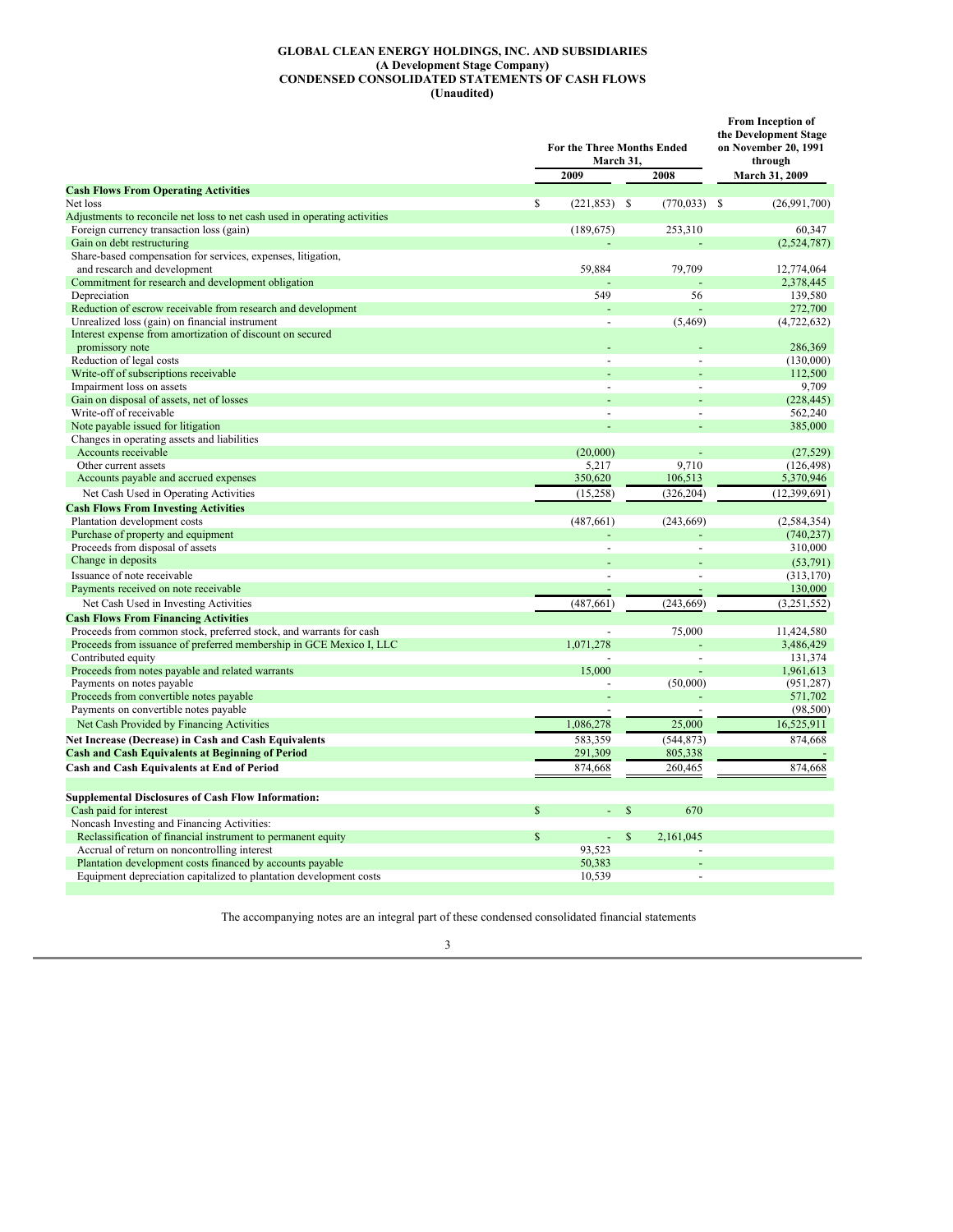# **Note 1 – History and Basis of Presentation**

### *History*

Medical Discoveries, Inc. was incorporated under the laws of the State of Utah on November 20, 1991. Effective as of August 6, 1992, the Company merged with and into WPI Pharmaceutical, Inc., a Utah corporation ("WPI"), pursuant to which WPI was the surviving corporation. Pursuant to the MDI-WPI merger, the name of the surviving corporation was changed to Medical Discoveries, Inc. ("MDI"). MDI's initial purpose was the research and development of an anti-infection drug know as MDI-P.

On March 22, 2005, MDI formed MDI Oncology, Inc., a Delaware corporation, as a wholly-owned subsidiary to acquire and operate the assets and business associated with the Savetherapeutics transaction. With this transaction, MDI acquired the SaveCream technology and carried on the research and development of this drug candidate. As discussed in Note 9, MDI made the decision in 2007 to discontinue further development of these two drug candidates and sell these technologies.

On September 7, 2007, MDI entered into a share exchange agreement pursuant to which it acquired all of the outstanding ownership interests in Global Clean Energy Holdings, LLC, discussed further in Note 3. Global Clean Energy Holdings, LLC was an entity that had certain trade secrets, know-how, business plans, term sheets, business relationships, and other information relating to the start-up of a business related to the cultivation and production of seed oil from the seed of the Jatropha plant. With this transaction, MDI commenced the research and development of a business whose purpose will be providing feedstock oil intended for the production of bio-diesel.

On January 29, 2008, a meeting of shareholders was held and, among other things, the name Medical Discoveries, Inc. was changed to Global Clean Energy Holdings, Inc. (the "Company").

Effective April 23, 2008, the Company entered into a limited liability company agreement to form GCE Mexico I, LLC (GCE Mexico) along with six unaffiliated investors. The Company owns 50% of the common membership interest of GCE Mexico and five of the unaffiliated investors own the other 50% of the common membership interest. Additionally, a total of 1,000 preferred membership units were issued to two of the unaffiliated investors. GCE Mexico owns a 99% interest in Asideros Globales Corporativo, (Asideros) a corporation newly organized under the laws of Mexico, and the Company owns the remaining 1% directly. Commencing in April 2008, the Company has consolidated the financial statements of GCE Mexico and Asideros with its financial statements. The ownership interests of the six unaffiliated investors in GCE Mexico is presented as noncontrolling interest in the accompanying consolidated financial statements. GCE Mexico was organized primarily to, among other things, acquire land in Mexico through Asideros for the cultivation of the Jatropha plant.

### *Unaudited Interim Consolidated Financial Statements*

The accompanying unaudited condensed consolidated financial statements have been prepared by the Company pursuant to the rules and regulations of the Securities and Exchange Commission. Certain information and footnote disclosures normally included in financial statements prepared in accordance with accounting principles generally accepted in the United States of America have been condensed or omitted pursuant to such rules and regulations. In the opinion of management, all adjustments and disclosures necessary for a fair presentation of these financial statements have been included and are of normal, recurring nature. These financial statements should be read in conjunction with the financial statements and notes thereto included in the Company's annual report on Form 10-K for the year ended December 31, 2008, as filed with the Securities and Exchange Commission. The results of operations for the three months ended March 31, 2009, may not be indicative of the results that may be expected for the year ending December 31, 2009.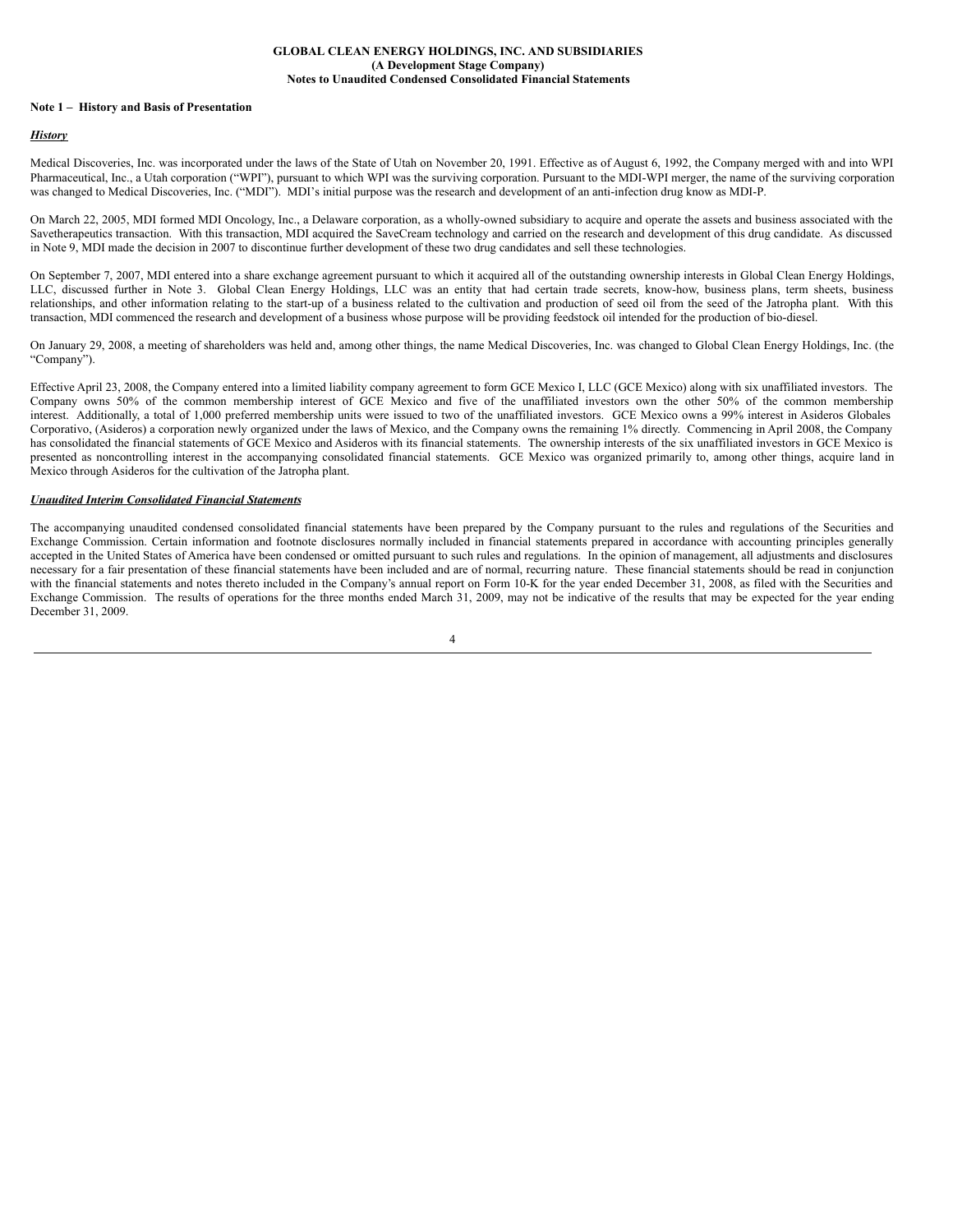## *Loss per Common Share*

Loss per share amounts are computed by dividing loss applicable to the common shareholders of the Company by the weighted-average number of common shares outstanding during each period. Diluted loss per share amounts are computed assuming the issuance of common stock for potentially dilutive common stock equivalents. All outstanding stock options, warrants, convertible notes, convertible preferred stock, and common stock held in escrow are currently antidilutive and have been excluded from the calculations of diluted loss per share at March 31, 2009 and 2008, as follows:

|                                               | March 31.  |             |
|-----------------------------------------------|------------|-------------|
|                                               | 2009       | 2008        |
|                                               |            |             |
| Convertible notes                             | 128,671    | 128,671     |
| Convertible preferred stock - Series A        |            | 57,856,000  |
| Convertible preferred stock - Series B        | 11,818,181 | 11,818,181  |
| Warrants                                      | 29,742,552 | 29,688,934  |
| Compensation-based stock options and warrants | 52,159,083 | 49,383,000  |
| Common stock held in escrow                   | 4,567,519  | 22,837,593  |
|                                               | 98,416,006 | 171,712,379 |

# *Recently Issued Accounting Standards*

In December 2007, the FASB issued SFAS No. 141 (revised 2007), Business Combinations (SFAS 141(R)), which replaces SFAS 141, Business Combinations. In April 2009, the Financial Accounting Standards Board (FASB) issued FASB Staff Position (FSP) No. FAS 141(R)-1, Accounting for Assets Acquired and Liabilities Assumed in a Business Combination That Arise from Contingencies, which amends and clarifies the initial recognition and measurement, subsequent measurement and accounting, and related disclosures of assets and liabilities arising from contingencies in a business combination under SFAS 141(R). SFAS 141(R) and this FSP are effective for business combinations for which the acquisition date is on or after December 15, 2008. The adoption of these standards did not have any immediate effect on our consolidated financial statements, however, the revised standards will govern the accounting for any future business combinations that we may enter into.

In September 2006, the FASB issued SFAS No. 157, Fair Value Measurements (SFAS 157), which defines fair value, establishes a framework for measuring fair value in accordance with generally accepted accounting principles and expands disclosures about fair value measurements. SFAS No. 157 was effective for fiscal years beginning after November 15, 2007, and interim periods within those fiscal years. In February 2008, FSP No. 157-2 delayed the effective date of SFAS No. 157 one year for all nonfinancial assets and nonfinancial liabilities, except those recognized or disclosed at fair value in the financial statements on a recurring basis. Those assets and liabilities measured at fair value under SFAS No. 157 at January 1, 2008 did not have a material impact on our consolidated financial statements. The adoption of FSP 157-2 for nonfinancial assets and liabilities at January 1, 2009 did not have a material impact on our consolidated financial statements.

In April 2009, the FASB issued FSP No. FAS 157-4, Determining Fair Value When the Volume and Level of Activity for the Asset or Liability Have Significantly Decreased and Identifying Transactions That Are Not Orderly, which provides additional guidance for estimating fair value in accordance with SFAS No. 157. This FSP states that a significant decrease in the volume and level of activity for the asset or liability when compared with normal market activity is an indication that transactions or quoted prices may not be determinative of fair value because there may be increased instances of transactions that are not orderly in such market conditions. Accordingly, further analysis of transactions or quoted prices is needed, and a significant adjustment to the transactions or quoted prices may be necessary to estimate fair value. This FSP is effective for us beginning April 1, 2009. We do not expect the impact of the adoption of this FSP to be material on our consolidated financial statements.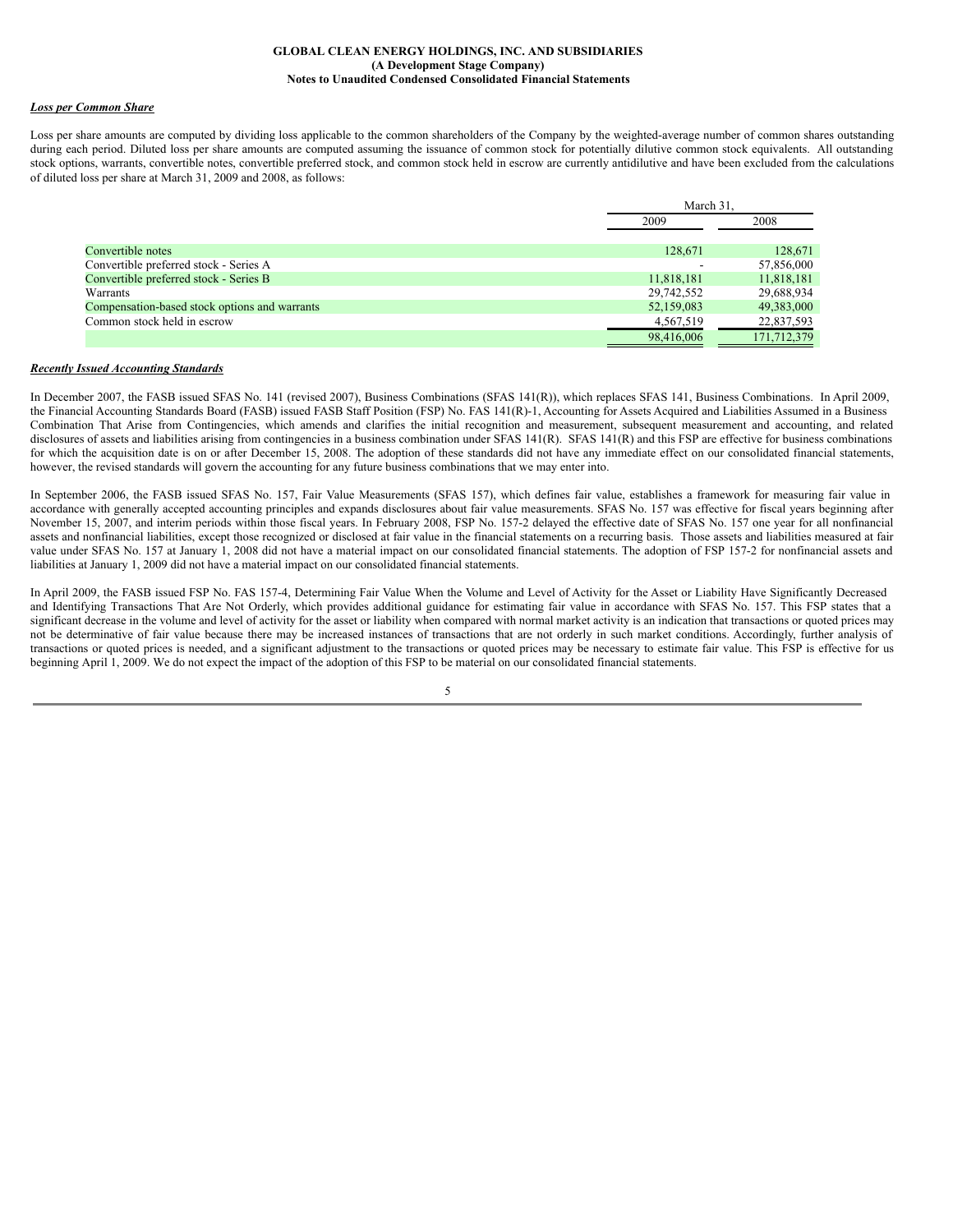In April 2009, the FASB issued FSP No. FAS 107-1 and APB 28-1, Interim Disclosures about Fair Value of Financial Instruments, which requires disclosures about the fair value of our financial instruments for which it is practicable to estimate that value, whether recognized or not recognized in the balance sheets, in the interim reporting periods as well as in the annual reporting periods. In addition, the FSP requires disclosures of the methods and significant assumptions used to estimate the fair value of those financial instruments. This FSP is effective for us beginning April 1, 2009. We do not expect the impact of the adoption of this FSP to be material on our consolidated financial statements.

In April 2009, the FASB issued FSP No. FAS 115-2 and FAS 124-2, Recognition and Presentation of Other-Than-Temporary Impairments, which establishes a new method of recognizing and reporting other-than-temporary impairments of debt securities and requires additional disclosures related to debt and equity securities. This FSP does not change existing recognition and measurement guidance related to other-than-temporary impairments of equity securities. This FSP is effective for us beginning April 1, 2009. We do not expect the impact of the adoption of this FSP to be material on our consolidated financial statements.

## **Note 2 – Going Concern Considerations**

The accompanying unaudited consolidated financial statements have been prepared assuming that the Company will continue as a going concern. The Company incurred a net loss applicable to its common shareholders of \$64,088 and \$1,707,562 during the three-month period ended March 31, 2009 and the year ended December 31, 2008, respectively, and has incurred losses applicable to its common shareholders since inception of the development stage of \$27,211,019. The Company also used cash in operating activities of \$15,258 and \$1,004,670 during the three-month period ended March 31, 2009 and the year ended December 31, 2008, respectively. At March 31, 2009, the Company has negative working capital of \$6,325,708 and a stockholders' deficit attributable to its stockholders of \$5,952,779. These factors raise substantial doubt about the Company's ability to continue as a going concern.

The Company discontinued its former bio-pharmaceutical business during the quarter ended March 31, 2007. Management plans to meet its cash needs through various means including selling assets related to its former bio-pharmaceutical business, securing financing, entering into joint ventures, and developing a new business model. In order to fund its new operations related to the cultivation of the Jatropha plant, the Company sold Series B preferred stock during the quarter ended December 31, 2007 in the amount of \$1,300,000, issued a secured promissory note under which the Company has borrowings of \$475,000, and has received \$3,486,429 in capital contributions from the preferred membership interest in GCE Mexico I, LLC. The Company is developing a new business operation to participate in the rapidly growing bio-diesel industry. The Company continues to expect to be successful in this new venture, but there is no assurance that its business plan will be economically viable. The ability of the Company to continue as a going concern is dependent on that plan's success. The financial statements do not include any adjustments that might be necessary if the Company is unable to continue as a going concern.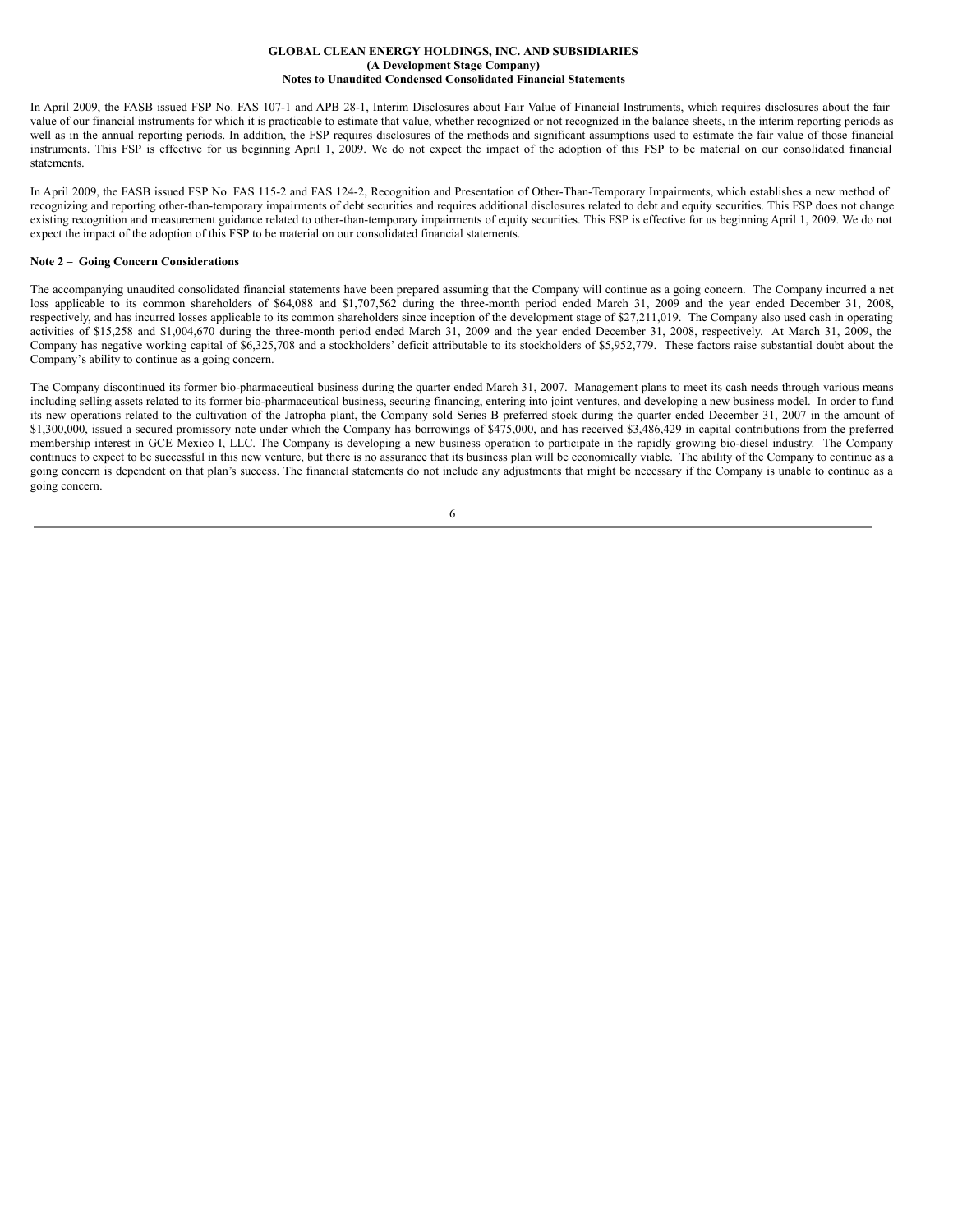### **Note 3 – Jatropha Business Venture**

Having agreed to discontinue its bio-pharmaceutical operations and dispose of the related assets, the Company considered entering into a number of other businesses that would enable it to be able to provide the shareholders with future value. The Company's Board of Directors decided to develop a business to produce and sell seed oils, including seed oils harvested from the planting and cultivation of the *Jatropha curcas* plant, for the purpose of providing feedstock oil intended for the generation of methyl ester, otherwise known as bio-diesel (the "Jatropha Business"). The Company's Board concluded that there was a significant opportunity to participate in the rapidly growing biofuels industry, which previously was mainly driven by high priced, edible oil-based feedstock. In order to commence its new Jatropha Business, the Company entered into various transactions during September and October of 2007, including: (i) hired Richard Palmer, an energy consultant, and a member of Global Clean Energy Holdings LLC ("Global") to act as its new President, Chief Operating Officer and future Chief Executive Officer, (ii) engaged Mobius Risk Group, LLC, a Texas company engaged in providing energy risk advisory services, to provide it with consulting services related to the development of the Jatropha Business, (iii) acquired certain trade secrets, know-how, business plans, term sheets, business relationships, and other information relating to the cultivation and production of seed oil from the Jatropha plant for the production of bio-diesel from Global, and (iv) engaged Corporativo LODEMO S.A DE CV to assist with the development of the Jatropha Business in Mexico. Subsequent to entering into these transactions, the Company identified certain real property in Mexico it believed to be suitable for cultivating the Jatropha plant. During April 2008, the Company entered into a limited liability company agreement to form GCE Mexico I, LLC (GCE Mexico). In August 2008 the Company terminated the agreement with Mobius Risk Group, LLC. Through Asideros Globales Corporativo (Asideros), a Mexican corporation of which GCE Mexico holds a 99% equity interest and Global Clean Energy Holdings, Inc. holds a 1% equity interest, land has been acquired in Mexico for the cultivation of the Jatropha plant. All of these transactions are described in further detail in the remainder of this note to the consolidated financial statements.

### *Share Exchange Agreement*

The Company entered into a share exchange agreement (the Global Agreement) pursuant to which the Company acquired all of the outstanding ownership interests in Global Clean Energy Holdings, LLC, a Delaware limited liability company (Global), on September 7, 2007 from Mobius Risk Group, LLC (Mobius) and from Richard Palmer (Mr. Palmer). Mr. Palmer owns a 13.33% equity interest in Mobius and became the Company's new President and Chief Operating Officer in September 2007 and its Chief Executive Officer in December 2007. Mobius and Mr. Palmer are considered related parties to the Company. Global is an entity that has certain trade secrets, know-how, business plans, term sheets, business relationships, and other information relating to the start-up of a business related to the cultivation and production of seed oil from the seed of the Jatropha plant, for the purpose of providing feedstock oil intended for the production of bio-diesel.

### *Mobius Consulting Agreement*

Concurrent with the execution of the Global Agreement, the Company entered into a consulting agreement with Mobius pursuant to which Mobius agreed to provide consulting services to the Company in connection with the Company's new Jatropha bio-diesel feedstock business. The Company engaged Mobius as a consultant to obtain Mobius' experience and expertise in the feedstock/bio-diesel market to assist the Company and Mr. Palmer in developing this new line of operations for the Company. Mobius agreed to provide the following services to the Company: (i) manage and supervise a contemplated research and development program contracted by the Company and conducted by the University of Texas Pan American regarding the location, characterization, and optimal economic propagation of the Jatropha plant; and (ii) assist with the management and supervision of the planning, construction, and start-up of plant nurseries and seed production plantations in Mexico, the Caribbean or Central America.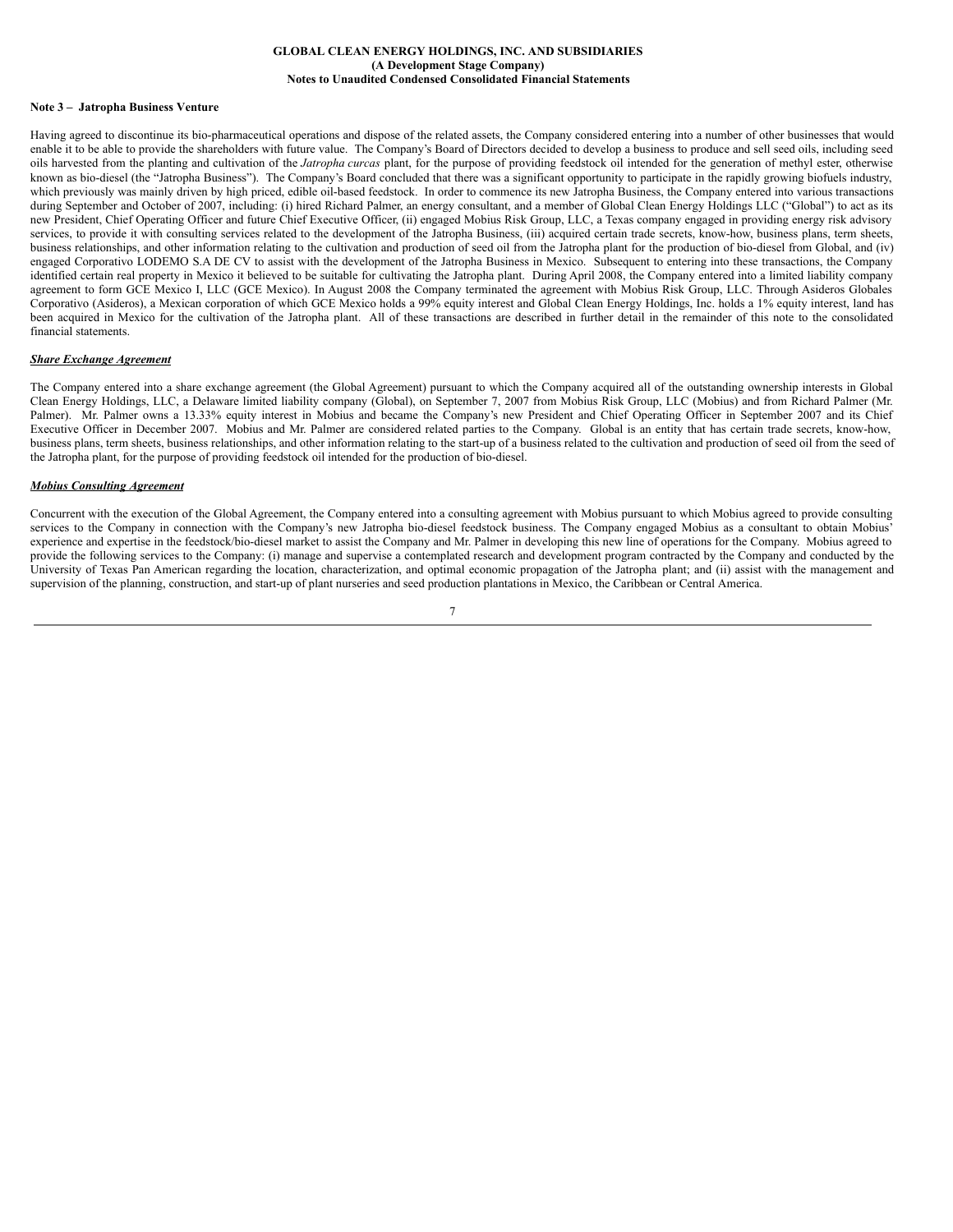The term of the agreement was twelve months and the scope of work under the agreement was completed in September 2008. Mobius supervised the hiring of certain staff to serve in management and operations roles of the Company, or hired such persons to provide similar services as independent contractors. Mobius' compensation for the services provided under the agreement was a monthly retainer of \$45,000. The Company also reimbursed Mobius for reasonable business expenses incurred in connection with the services provided. The agreement contained customary confidentiality provisions with respect to any confidential information disclosed to Mobius or which Mobius received while providing services under the agreement. Under this agreement, the Company has paid Mobius or accrued \$135,000 during the three months ended March 31, 2008, of which \$13,500 was expensed as compensation to Mobius and \$121,500 was capitalized as plantation development costs pursuant to AICPA Statement of Position 85-3, *Accounting by Agricultural Producers and Agricultural Cooperatives*.

# *LODEMO Agreement*

On October 15, 2007, the Company entered into a service agreement with Corporativo LODEMO S.A DE CV, a Mexican corporation (the LODEMO Group). The Company had decided to initiate its Jatropha Business in Mexico, and had identified parcels of land in Mexico to plant and cultivate Jatropha. In order to obtain all of the logistical and other services needed to operate a large-scale farming and transportation business in Mexico, the Company entered into the service agreement with the LODEMO Group, a privately held Mexican company with substantial land holdings, significant experience in diesel distribution and sales, liquids transportation, logistics, land development and agriculture.

Under the supervision of the Company's management, the LODEMO Group is or will be responsible for the establishment, development, and day-to-day operations of the Jatropha Business in Mexico, including the extraction of the oil from the Jatropha seeds, the delivery of the Jatropha oil to buyers, the purchase or lease of land in Mexico, the establishment and operation of one or more Jatropha nurseries, the clearing, planting and cultivation of the Jatropha fields, the harvesting of the Jatropha seeds, the operation of the Company's oil extraction facilities, and the logistics associated with the foregoing. Although the LODEMO Group is responsible for identifying and acquiring the farmland, ownership of the farmland or any lease thereto will be held directly by the Company or by a Mexican subsidiary of the Company. The LODEMO Group will be responsible for hiring and managing all necessary employees. All direct and budgeted costs of the Jatropha Business in Mexico will be borne by the Company.

The LODEMO Group provides the foregoing and other necessary services for a fee primarily based on the number of hectares of Jatropha under cultivation. The Company has agreed to pay the LODEMO Group a fixed fee per year of \$60 per hectare of land planted and maintained with minimum payments based on 10,000 hectares of developed land, to follow a planned planting schedule. The Agreement has a 20-year term but may be terminated earlier by the Company under certain circumstances. The LODEMO Group will also potentially receive incentive compensation for controlling costs below the annual budget established by the parties, production incentives for increased yield and a sales commission for biomass sales. Under this agreement, the Company has paid the LODEMO Group or accrued \$462,320 and \$91,529 during the three-month periods ended March 31, 2009 and 2008, respectively, all of which was capitalized as plantation development costs pursuant to AICPA Statement of Position 85-3, *Accounting by Agricultural Producers and Agricultural Cooperatives*. As of March 31, 2009, the Company owed \$50,343 of plantation development costs to the LODEMO Group. As of December 31, 2008, the Company had prepaid \$98,159 of plantation development costs to the LODEMO Group.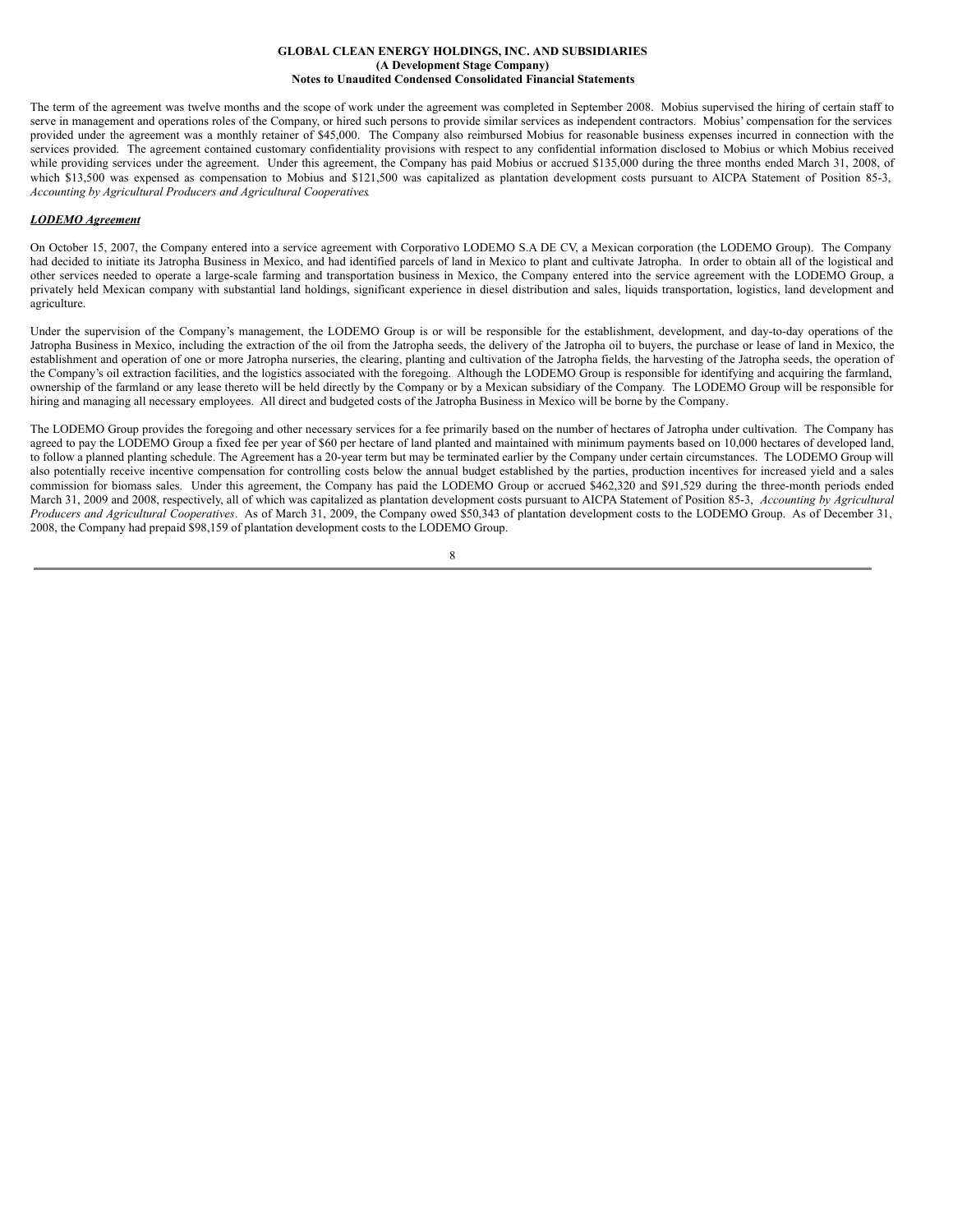# *GCE Mexico I, LLC*

Effective April 23, 2008, the Company entered into a limited liability company agreement ("LLC Agreement") to form GCE Mexico I, LLC, a Delaware limited liability company (GCE Mexico), with six unaffiliated investors (collectively, the Investors). GCE Mexico was organized primarily to acquire approximately 5,000 acres of farm land (the Jatropha Farm) in the State of Yucatan in Mexico to be used primarily for the (i) cultivation of *Jatropha curcas*, (ii) the marketing and sale of the resulting fruit, seeds, or pre-processed crude Jatropha oil, whether as biodiesel feedstock, biomass or otherwise, and (iii) the sale of carbon value, green fuel value, or renewable energy credit value (and other similar environmental attributes) derived from activities at the Jatropha Farm.

Under the LLC Agreement, the Company owns 50% of the issued and outstanding common membership units of GCE Mexico. The remaining 50% of the common membership units was issued to five of the Investors. The Company and the other owners of the common membership interest were not required to make capital contributions to GCE Mexico.

In addition, two of the Investors agreed to invest in GCE Mexico through the purchase of preferred membership units and through the funding of the purchase of land in Mexico. An aggregate of 1,000 preferred membership units were issued to these two Investors who each agreed to make capital contributions to GCE Mexico in installments and as required, to fund the development and operations of the Jatropha Farm. Total capital contributions of \$3,486,429 have been received by GCE Mexico from these Investors since the execution of the LLC Agreement. The LLC Agreement calls for additional contributions from the Investors, as requested by management and as required by the operation in 2009 and the following years. These Investors are entitled to earn a preferential 12% per annum cumulative compounded return on the cumulative balance of their preferred membership interest.

These investors also directly funded the purchase of approximately 5,000 acres of land in the State of Yucatan in Mexico by the payment of \$2,051,282. The land was acquired in the name of Asideros and Asideros issued a mortgage in the amount of \$2,051,282 in favor of these two Investors. The mortgage bears interest at the rate of 12% per annum, payable quarterly. The Board has directed that this interest shall continue to accrue until such time as the Board determines that there is sufficient cash flow to pay all accrued interest. The entire mortgage, including any unpaid interest, is due April 23, 2018.

According to the LLC Agreement, the net loss of GCE Mexico is allocated to the members according to the investment balances. Accordingly, since the common membership interest did not make a capital contribution, all of the losses have been allocated to the preferred membership interest. The noncontrolling interest presented in the accompanying consolidated balance sheet includes the carrying value of the preferred membership interests and of the common membership interests owned by the Investors, and excludes any common membership interest in GCE Mexico held by the Company.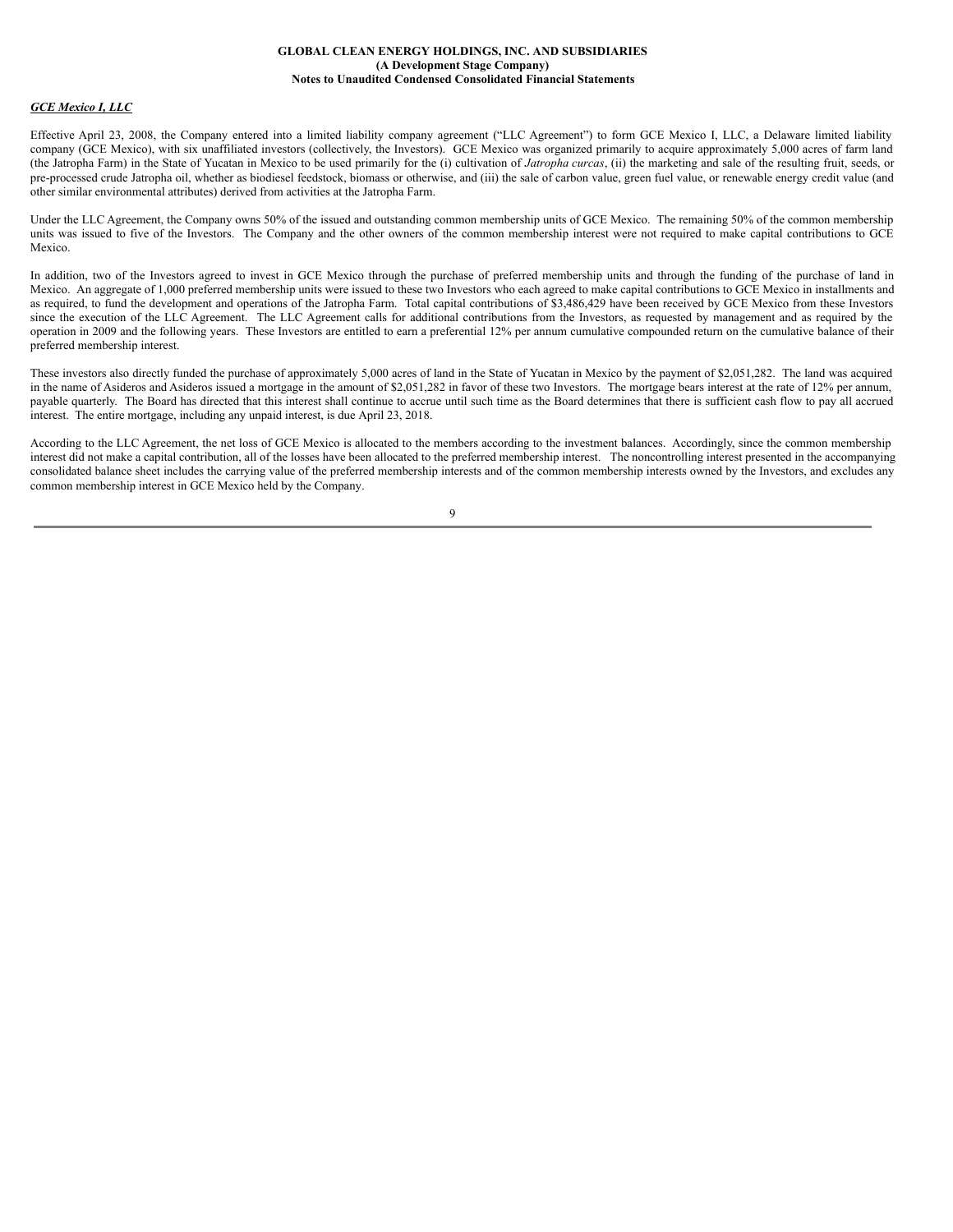# **Note 4 – Property and Equipment**

Property and equipment are as follows:

|                               |  | March 31.<br>2009     |   | December 31,<br>2008 |
|-------------------------------|--|-----------------------|---|----------------------|
| Land                          |  | $\frac{$}{2.051,282}$ | S | 2,051,282            |
| Plantation development costs  |  | 2,665,604             |   | 2,117,061            |
| Plantation equipment          |  | 509,037               |   | 509,037              |
| Office equipment              |  | 10,993                |   | 10,993               |
| Total cost                    |  | 5,236,916             |   | 4,688,373            |
| Less accumulated depreciation |  | (33, 384)             |   | (22, 296)            |
| Property and equipment, net   |  | 5,203,532             |   | 4,666,077            |

The Company has capitalized farming equipment and costs related to the development of land for farm use in accordance with AICPA Statement of Position 85-3,*Accounting by Agricultural Producers and Agricultural Cooperatives*. Plantation equipment is depreciated using the straight-line method over estimated useful lives of 5 to 15 years and is currently being capitalized as part of plantation development costs. Plantation development costs are not currently being depreciated. Upon completion of the plantation development, development costs having a limited life and intermediate-life plants that have growth and production cycles of more than one year will be depreciated over the useful lives of the related assets.

Commencing in June 2008, GCE Mexico purchased certain equipment for purposes of rapidly clearing the land, preparing the land for planting, and actually planting the Jatropha trees. The land, plantation development costs, and plantation equipment are located in Mexico.

# **Note 5 – Accrued Payroll and Payroll Taxes**

Accrued payroll and payroll taxes principally relate to unpaid compensation for officers and directors that are no longer affiliated with the Company. Accrued payroll taxes will become due upon payment of the related accrued compensation. Accrued payroll and payroll taxes are composed of the following:

|                                                          |   | March 31,<br>2009 |  | December 31,<br>2008 |  |
|----------------------------------------------------------|---|-------------------|--|----------------------|--|
| Former Chief Executive Officer, resigned 2007, including |   |                   |  |                      |  |
| \$500,000 under the Release and Settlement Agreement     | S | 570,949 \$        |  | 570,949              |  |
| Other former Officers and Directors                      |   | 311,200           |  | 311,200              |  |
| Accrued payroll taxes on accrued compensation to         |   |                   |  |                      |  |
| former officers and directors                            |   | 38,510            |  | 38,510               |  |
| Accrued payroll, vacation, and related payroll taxes     |   |                   |  |                      |  |
| for current officers                                     |   | 356,843           |  | 238,149              |  |
| <b>Accrued payroll and payroll taxes</b>                 |   | 1,277,502         |  | 1,158,808            |  |
| 10                                                       |   |                   |  |                      |  |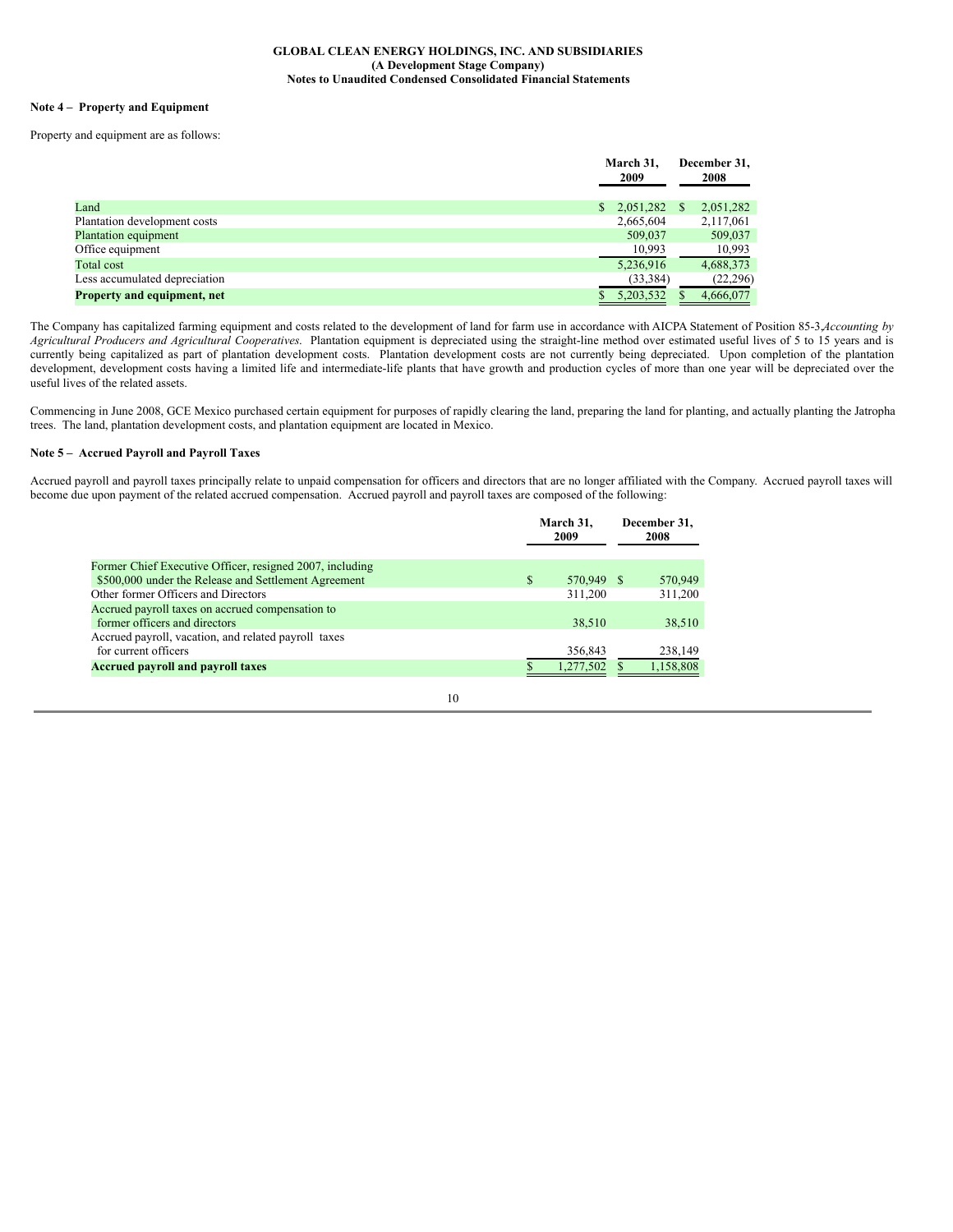On August 31, 2007, the Company entered into a Release and Settlement Agreement with Judy Robinett, the Company's then-current Chief Executive Officer. Under the agreement, Ms. Robinett agreed to, among other things, assist the Company in the sale of its legacy assets and complete the preparation and filing of the delinquent reports to the Securities and Exchange Commission. Under the agreement, Ms. Robinett agreed to (i) forgive her potential right to receive \$1,851,805 in accrued and unpaid compensation, un-accrued and pro-rata bonuses, and severance pay and (ii) the cancellation of stock options to purchase 14,000,000 shares of common stock at an exercise price of \$0.02 per share. In consideration for her services, the forgiveness of the foregoing cash payments, the cancellation of the stock options, and settlement of other issues, the Company agreed to, among other things, to pay Ms. Robinett \$500,000 upon the receipt of the cash payment under the agreement to sell the SaveCream Assets. Pursuant to this agreement, Ms. Robinett resigned on December 21, 2007.

## **Note 6 – Secured Promissory Note**

In order to fund ongoing operations pending closing of the sale of the SaveCream Assets, the Company entered into a loan agreement with, and issued a promissory note in favor of, Mercator Momentum Fund III, L.P. (Mercator) in September 2007. At that time, Mercator, along with two other affiliates, owned all of the issued and outstanding shares of the Company's Series A Convertible Preferred Stock. Late in 2008, Mercator was dissolved and the promissory note was distributed to the former limited partners of Mercator. During the three months ended March 31, 2009, the noteholders agreed to extend the due date of the note to July 13, 2009 in exchange for increasing the principal balance of the note by \$15,000 and increasing the interest rate by 2%. At March 31, 2009, the principal balance of the note is \$475,000 and the note bears interest at 10.68%. The loan is secured by a lien on all of the assets of the Company.

# **Note 7 – Changes in Equity (Deficit)**

A summary of the composition of Equity (Deficit) of the Company at March 31, 2009 and 2008, and the changes during the three months then ended is presented in the following table:

|                                                                | Total Global Clean<br>Holdings, Inc. |                            |                           |
|----------------------------------------------------------------|--------------------------------------|----------------------------|---------------------------|
|                                                                | stockholders'<br>equity (deficit)    | Noncontrolling<br>interest | Total equity<br>(deficit) |
| Balance at December 31, 2008                                   | $(5,948,575)$ \$                     | 1.962.022                  | (3,986,553)               |
| Capital contribution from noncontrolling interest              |                                      | 1,071,278                  | 1,071,278                 |
| Share-based compensation                                       | 59,884                               |                            | 59.884                    |
| Accrual of preferential return for the noncontrolling interest |                                      | (93, 523)                  | (93, 523)                 |
| Net loss                                                       | (64,088)                             | (157,765)                  | (221, 853)                |
| Balance at March 31, 2009                                      | (5,952,779)                          | 2,782,012                  | (3,170,767)               |

|                                                    | Total Global Clean<br>Holdings, Inc. |                                                         |
|----------------------------------------------------|--------------------------------------|---------------------------------------------------------|
|                                                    | stockholders'<br>equity (deficit)    | Total equity<br>Noncontrolling<br>(deficit)<br>interest |
| Balance at December 31, 2007                       | $(7,034,431)$ \$<br>S                | (7,034,431)<br>$\blacksquare$                           |
| Reclassification of financial instrument to equity | 2,161,045                            | 2,161,045<br>$\overline{\phantom{a}}$                   |
| Share-based compensation                           | 79.709                               | 79,709                                                  |
| Net loss                                           | (770, 033)                           | (770, 033)                                              |
| Balance at March 31, 2008                          | $(5,563,710)$ \$                     | (5,563,710)<br>$\blacksquare$                           |

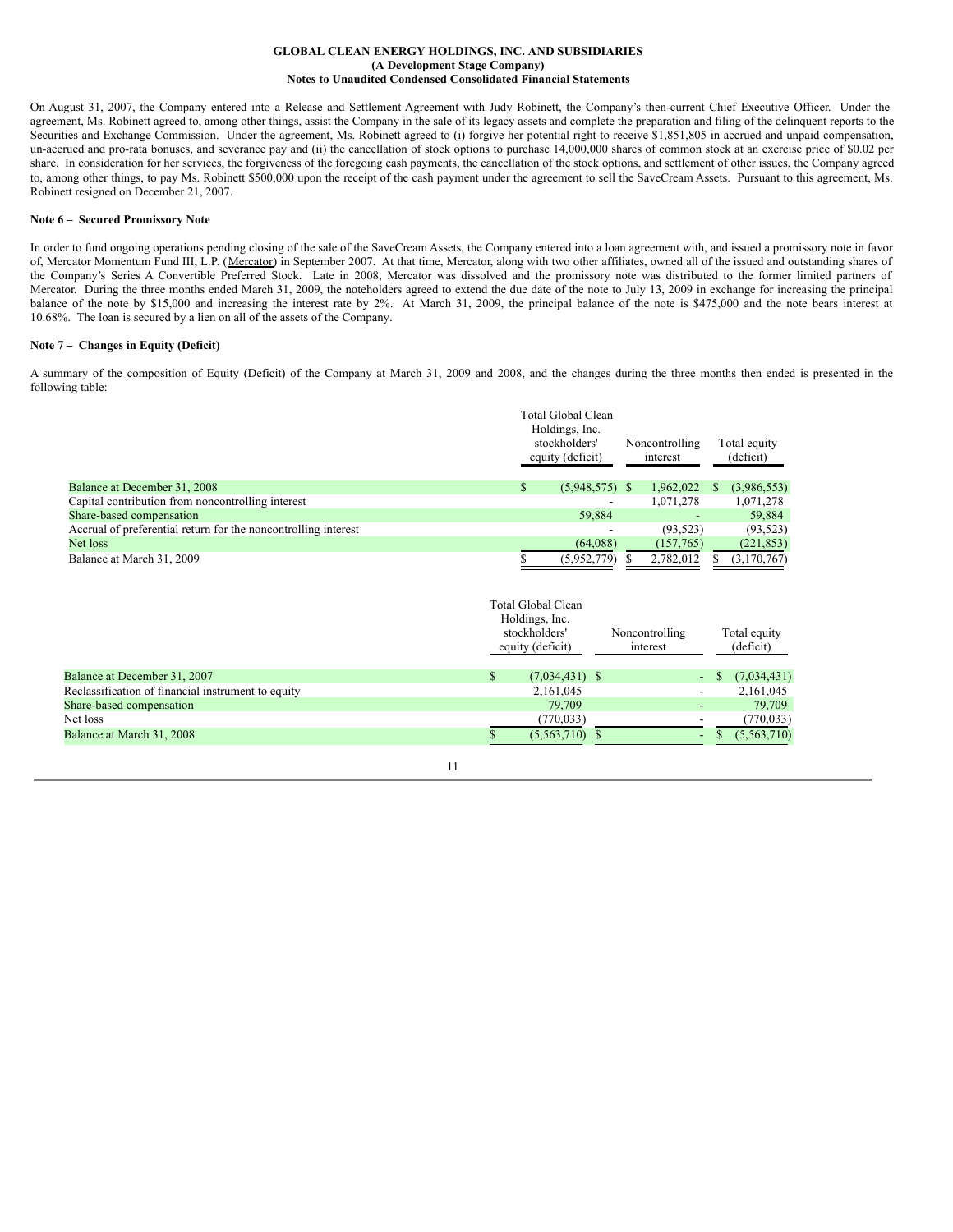Prior to January 29, 2008, the Company was unable to guarantee that there would be enough shares of authorized common stock to settle certain "freestanding instruments" arising from warrants attached to convertible preferred stock or other sources. Accordingly, the warrants were measured at their fair value and recorded as a liability in the financial statements characterized as a "Financial Instrument". As of January 29, 2008, the fair value of this liability was recorded at \$2,161,045. On January 29, 2008, the shareholders of the Company approved an increase in the number of authorized shares of common stock from 250 million to 500 million. Consequently, as the result of this amendment to the Company's Articles of Incorporation, the Company was then able to settle all 'freestanding instruments". Accordingly, the Company reclassified the liability, characterized in the financial statements as "Financial Instrument" to permanent equity in January 2008.

# **Note 8 – Stock Options and Warrants**

The Company has two incentive stock option plans wherein 24,000,000 shares of the Company's common stock are reserved for issuance thereunder. The Company granted stock options during the three months ended March 31, 2008 to acquire 4,500,000 million shares of the Company's common stock to the new Executive Vice-President and Chief Financial Officer. No stock options were granted during the three months eneded March 31, 2009. No income tax benefit has been recognized for share-based compensation arrangements. The Company has recognized plantation development costs totaling \$124,565 related to a liability that was satisfied by the issuance of warrants in 2008. Otherwise, no share-based compensation cost has been capitalized in the balance sheet.

A summary of the status of options and compensation-based warrants at March 31, 2009, and changes during the three months then ended is presented in the following table:

|                                  | <b>Shares</b><br>Under<br>Option |              | Weighted<br>Average<br><b>Exercise</b><br>Price | Weighted<br>Average<br>Remaining<br>Contractual<br>Life | Aggregate<br><b>Intrinsic</b><br>Value |
|----------------------------------|----------------------------------|--------------|-------------------------------------------------|---------------------------------------------------------|----------------------------------------|
| Outstanding at December 31, 2008 | 52,159,083                       | <sup>S</sup> | 0.03                                            |                                                         |                                        |
| Granted                          | -                                |              | $\overline{\phantom{a}}$                        |                                                         |                                        |
| Expired                          |                                  |              | $\overline{\phantom{a}}$                        |                                                         |                                        |
| Outstanding at March 31, 2009    | 52,159,083                       | \$.          | 0.03                                            | 6.2 years $\gamma$                                      | 421,522                                |
| Exercisable at March 31, 2009    | 36,309,083                       | S            | 0.03                                            | 7.2 years $\hat{\mathbf{s}}$                            | 421,522                                |

At March 31, 2009, options to acquire 80,000 shares of common stock have no stated contractual life. The fair value of other stock option grants and compensation-based warrants is estimated on the date of grant or issuance using the Black-Scholes option pricing model. The weighted-average fair value of stock options granted during the three months ended March 31, 2008 was \$0.042. The weighted-average assumptions used for these options granted during the three months ended March 31, 2008 were risk-free interest rate of 2.4%, volatility of 127%, expected life of 5.2 years, and dividend yield of zero. The assumptions employed in the Black-Scholes option pricing model include the following. The expected life of stock options represents the period of time that the stock options granted are expected to be outstanding prior to exercise. The expected volatility is based on the historical price volatility of the Company's common stock. The risk-free interest rate represents the U.S. Treasury constant maturities rate for the expected life of the related stock options. The dividend yield represents anticipated cash dividends to be paid over the expected life of the stock options.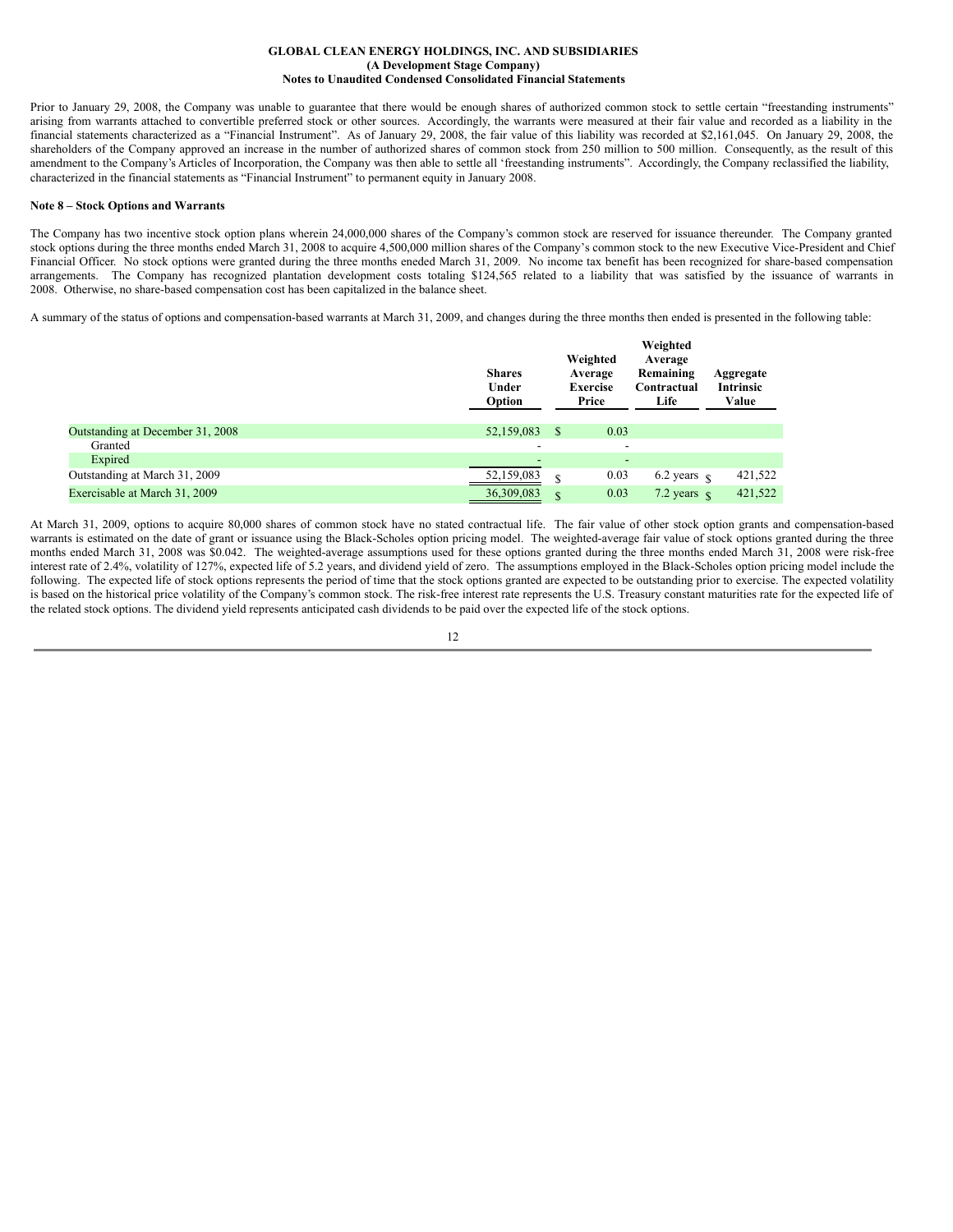Share-based compensation from all sources recorded during the three months ended March 31, 2009 and 2008 were \$59,884 and \$79,709, respectively, and is included in general and administrative expense. As of March 31, 2009, there is approximately \$235,000 of unrecognized compensation cost related to stock-based payments that will be recognized over a weighted average period of approximately 1.4 years. As further discussed in Note 10, in April 2009, the board of directors approved the modification of the provisions of certain options and of certain common stock held in escrow. These modifications will accelerate the vesting of the affected options and accelerate the release of the affected common stock held in escrow, which will result in a new measurement of share-based compensation and will accelerate the recognition of that compensation in the financial statements of the Company.

# *Stock Warrants*

A summary of the status of the warrants outstanding at March 31, 2009, and changes during the three months then ended is presented in the following table:

|                                  | <b>Shares</b><br>Under<br>Warrant | Weighted<br>Average<br><b>Exercise</b><br>Price |
|----------------------------------|-----------------------------------|-------------------------------------------------|
| Outstanding at December 31, 2008 | 29,742,552 \$                     | 0.01                                            |
| Issued                           | -                                 | -                                               |
| Expired                          |                                   |                                                 |
| Outstanding at March 31, 2009    | 29,742,552                        | 0.01                                            |

### **Note 9 – Discontinued Operations**

Prior to 2007, the Company was a developmental-stage bio-pharmaceutical company engaged in the research, validation, development and ultimate commercialization of two drugs known as MDI-P and SaveCream. The Board evaluated the value of its developmental stage drug candidates and in March 2007, the Board determined that the best course of action was to discontinue further development of these drug candidates and sell these technologies. MDI-P was a drug candidate being developed as an anti-infective treatment for bacterial infections, viral infections and fungal infections. In August 2007, the Company sold the MDI-P related assets.

SaveCream is a drug candidate that the Company was developing to reduce breast cancer tumors. From March of 2007 through July of 2008, the Company entered into various agreements with Eucodis Pharmaceuticals Forschungs und Entwicklungs GmbH, an Austrian company (Eucodis) related to the sale of the SaveCream assets. Eucodis entered into a binding letter of intent in March 2007 and later entered into a sale and purchase agreement in July 2007. The sale and purchase agreement was approved by the Company's shareholders in January 2008. Ultimately, all discussions and agreements with Eucodis were terminated in July 2008 due to their inability to obtain their own financing and their failure to close the sale. However, the principal officer of Eucodis has agreed to continue to work with the Company in connection with the sale of the Company's legacy assets.

The Company has engaged investment banking firms to expedite the sale of the SaveCream asset. The Company continues to seek interested parties that may purchase the asset. However, the recent contraction of the capital markets has negatively impacted the abilities for several potential purchasers to consummate a purchase. Although, management is continuing to take steps to market and sell the SaveCream assets to potential buyers, no assurance can be given that this sale will actually be completed in the near future, or ever. Due to the inability of the investment bankers to facilitate a sales transaction of the asset, the Company has terminated the engagement of the investment banking firms.

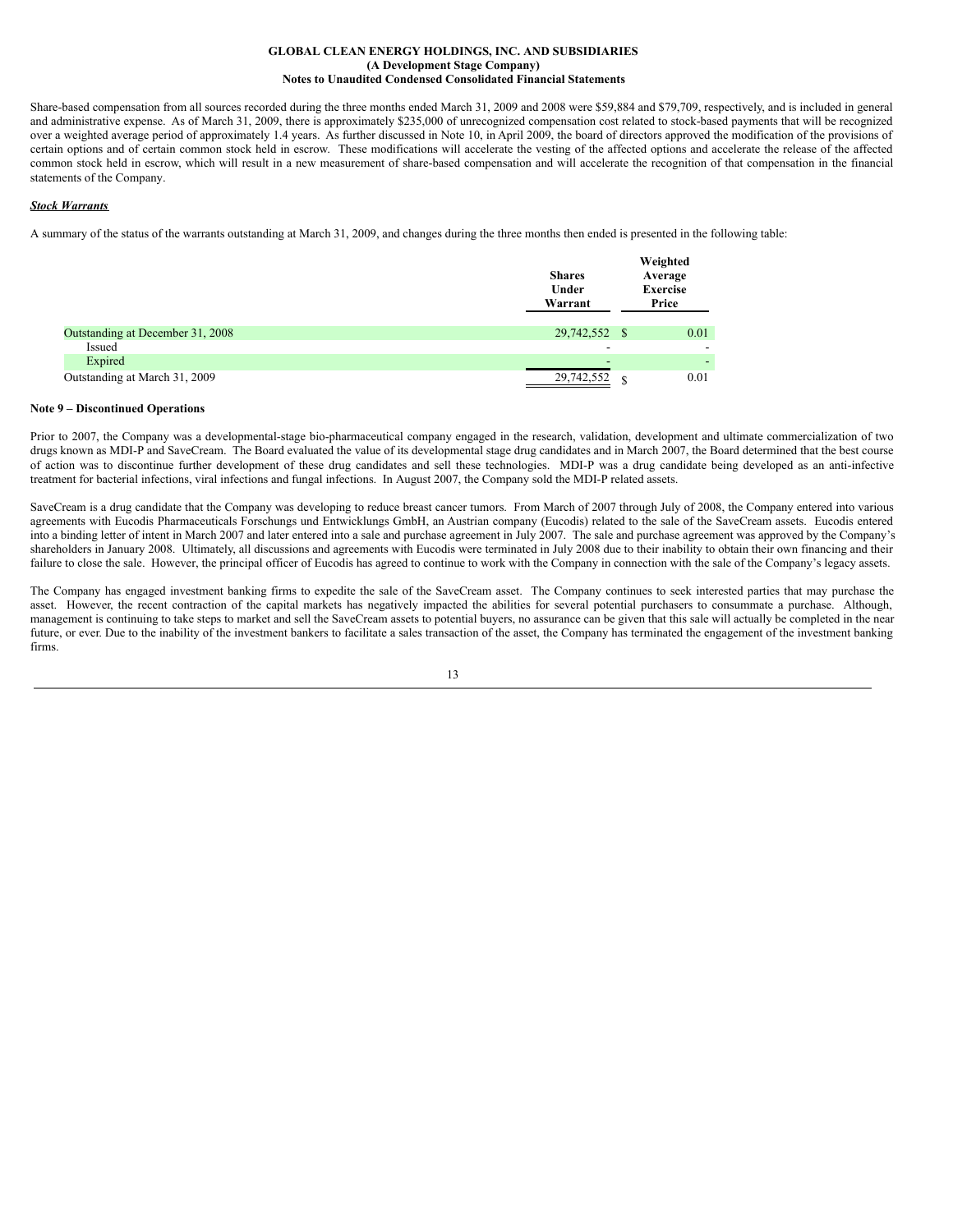Pursuant to accounting rules for discontinued operations, the Company has classified all revenue and expense related to the operations, assets, and liabilities of its biopharmaceutical business as discontinued operations. For all periods prior to March 2007, the Company has reclassified all revenue and operating expenses to discontinued operations, except for estimated general corporate overhead, because all of its operations related to the discontinued technologies. For the three months ended March 31, 2009 and 2008, the Income (Loss) from Discontinued Operations principally consists of foreign currency transaction gains and losses related to current liabilities associated with the discontinued operations that are denominated in euros. The Company has not recorded any gain or loss through March 31, 2009 associated with the planned sale of the SaveCream assets.

# **Note 10 – Subsequent Events**

## *Acquisition of Jatropha Farm in Belize*

On October 29, 2008, the Company entered into a Stock Purchase Agreement with the four shareholders of Technology Alternatives Limited (TAL), a company formed under the Laws of Belize. TAL owns and operates a 400 acre farm in subtropical Belize, Central America, that currently is producing Jatropha. TAL has also been performing plant science research and has been providing technical advisory services for propagation of Jatropha for a number of years.

The shareholders of TAL are unaffiliated persons residing in the United Kingdom. Pursuant to the Stock Purchase Agreement, the Company will acquire 100% of the issued and outstanding shares of TAL for common stock in the Company, thereby making TAL a wholly-owned subsidiary of the Company. It is anticipated that the Company will issue 8,952,756 common shares in exchange for all of the outstanding shares of TAL. In addition to receiving the Company's shares, the sellers will be repaid the promissory notes previously issued to them by TAL. However, as of March 31, 2009 all conditions precedent required for the exchange of consideration had not been satisfied, and shares have not been issued. Consequently, this transaction is not reflected in the Company's financial statements dated as of March 31, 2009.

Furthermore, the seller had an obligation to maintain the asset in accordance with the Stock Purchase Agreement and failed to do so. Therefore, the sellers have agreed to decrease the acquisition price and to decrease the principal amounts of the promissory notes.

The selling shareholders had previously made loans to TAL to fund the operations of TAL. As of October 29, 2008 the transaction contemplated by the Stock Purchase Agreement, the remaining outstanding balance of these loans, in the aggregate, was determined to be \$453,611. To reflect the current value of TAL, these notes will be reduced to \$303,611 at closing. At the closing, the promissory notes evidencing these loans will be replaced by new promissory notes issued by TAL to the selling shareholders. The new notes have the following terms: (i) Interest free for 90 days; (ii) Interest accrues at an annual rate of 8% per annum commencing on the 91st day after the issuance of the notes; (iii) Interest accrues until maturity; (iv) The entire remaining unpaid balance of the notes is due and payable six months following the consumation of the transaction; (v) TAL and/or the Company may prepay the notes at any time without penalty, and the Company is required to prepay the notes if and when it receives future funding in an amount that, in the Company's reasonable discretion, is sufficient to permit the prepayment of the notes without adversely affecting the Company's operations or financial condition. The new notes are secured by the deed of legal mortgage on the 400 acre farm owned by TAL. Accordingly, in the event that TAL defaults under the notes, the selling shareholders will have the right to foreclose on the 400 acre Jatropha farm.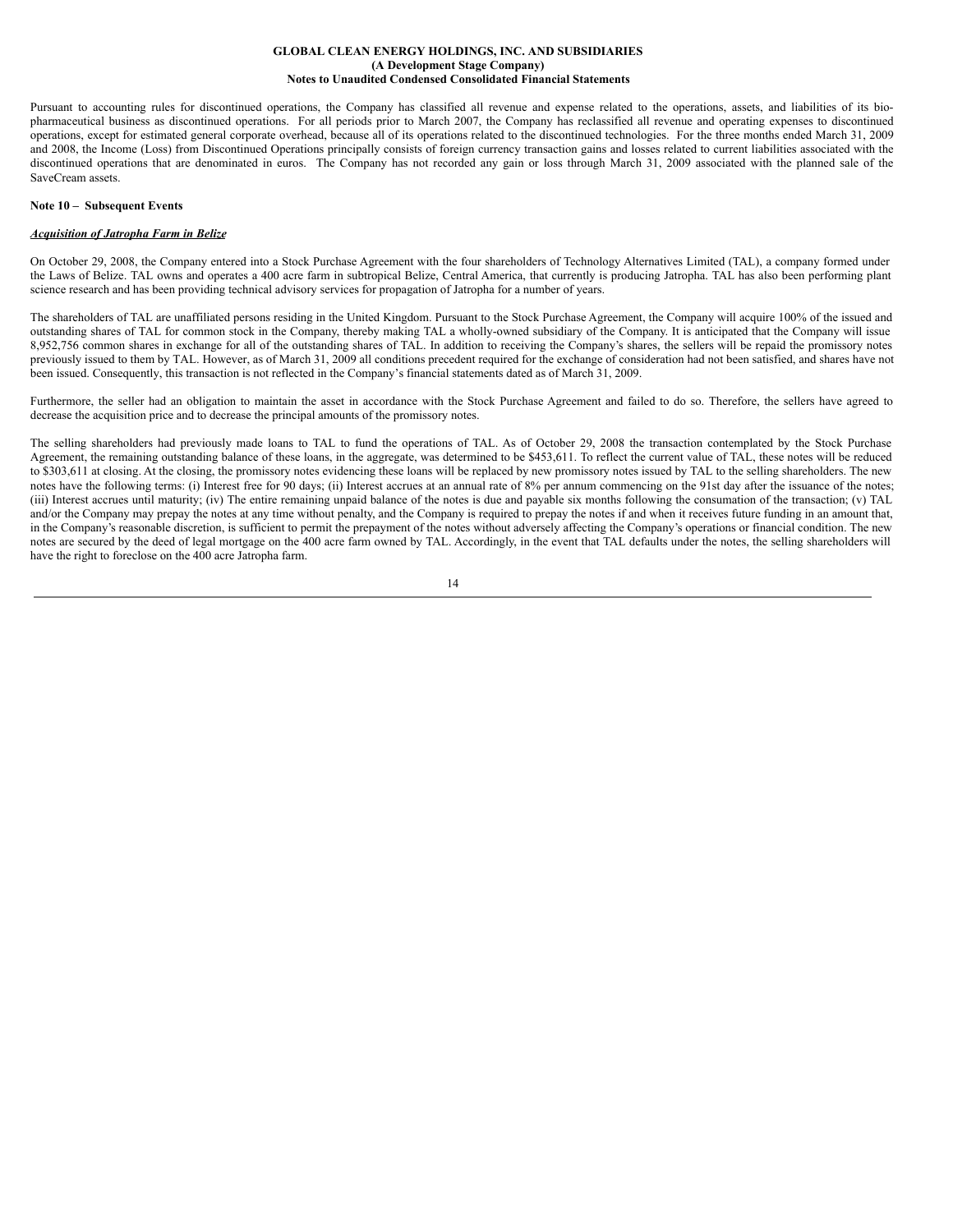The acquisition will be accounted for under the purchase method of accounting and the results of operations of TAL will be consolidated with the results of operations of the Company from the date of acquisition.

# *Modification of Director and Of icer Compensation*

Effective April 22, 2009, the Board of Directors approved the following changes in compensation for the members of the board of directors and for the executive officers:

- · Compensation of \$2,000 per month for each of the three non-employee members of the Board of Directors, commencing July 1, 2009.
- · Options will be granted to each non-employee member of the Board of Directors to purchase 500,000 shares of the Company's common stock commencing July 1, 2009 and annually thereafter on July 1 of each successive year. The exercise price of the options will be at fair market value, as determined by the closing price of the Company's common stock on the day prior to the grant. The options will have a term of five years until expiration. The options will vest and become exercisable in ten equal monthly installments commencing on the month after the date of grant.
- Approved the release of 652,503 shares of common stock to Richard Palmer, the Company's Chief Executive Officer. These shares were previously part of the shares from the share exchange agreement to acquire Global Clean Energy Holdings, LLC in September 2007 that were being held in escrow pending the achievement of certain market-related milestones. Mr. Palmer was also awarded the immediate vesting of options to purchase twelve million shares of the Company's common stock previously granted. These options were originally granted under the employment agreement with Mr. Palmer in September 2007 with vesting originally contingent upon the achievement of certain market-capitalization milestones. The exercise price of these options remained unchanged at \$0.03 per share and the term remained unchanged at five years from the date of employment.
- · Approved the immediate vesting of options to purchase 2.5 million shares of the Company's common stock held by Bruce Nelson, the Company's Chief Financial Officer. These options were originally granted under the employment agreement with Mr. Nelson in March 2008 with vesting originally contingent upon the achievement of certain market-capitalization milestones. The exercise price of these options remained unchanged at \$0.05 per share and the term remained unchanged at five years from the date of employment.
- Approved the immediate vesting of options to purchase an additional one million shares of the Company's common stock held by Mr. Nelson. These options were originally granted under the employment agreement with Mr. Nelson in March 2008 with vesting scheduled for June 2009 through March 2010. The exercise price of these options was changed to \$0.05 per share and the term remained unchanged at five years from the date of employment.

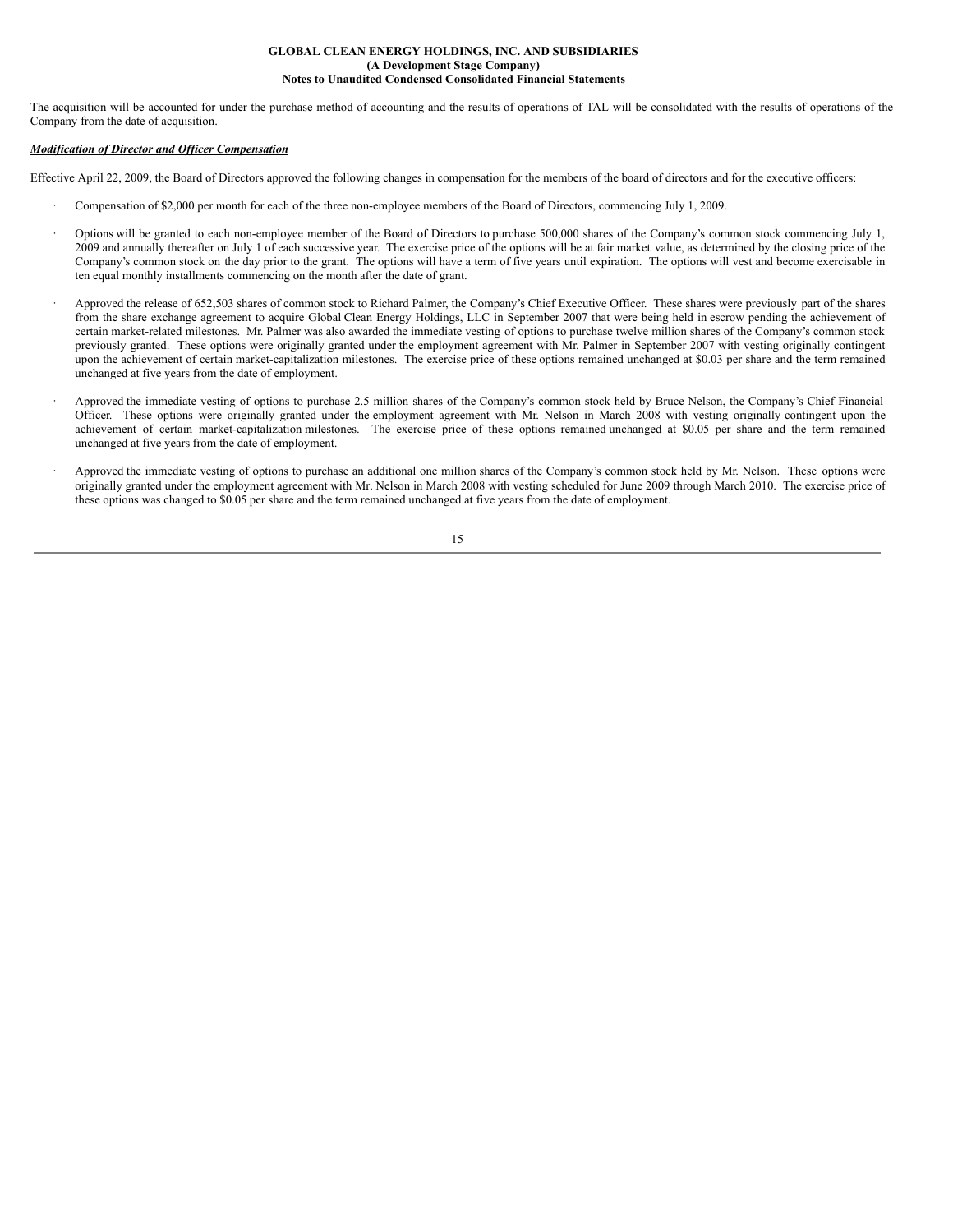### **ITEM 2. MANAGEMENTS' DISCUSSION AND ANALYSIS OF FINANCIAL CONDITION AND RESULTS OF OPERATIONS**.

This Report, including any documents which may be incorporated by reference into this Report, contains "Forward-Looking Statements" within the meaning of Section 27A of the Securities Act of 1933, as amended, and Section 21E of the Securities Exchange Act of 1934, as amended. All statements other than statements of historical fact are "Forward-Looking Statements" for purposes of these provisions, including our plans to cultivate, produce and market non-food based feedstock for applications in the biofuels market, any projections of revenues or other financial items, any statements of the plans and objectives of management for future operations, any statements concerning the proposed sale of our legacy medical asset, any statements concerning proposed new products or services, any statements regarding future economic conditions or performance, and any statements of assumptions underlying any of the foregoing. All Forward-Looking Statements included in this document are made as of the date hereof and are based on information available to us as of such date. We assume no obligation to update any Forward-Looking Statement. In some cases, Forward-Looking Statements can be identified by the use of terminology such as "may," "will," "expects," "plans," "anticipates," "intends," "believes," "estimates," "potential," or "continue," or the negative thereof or other comparable terminology. Although we believe that the expectations reflected in the Forward-Looking Statements contained herein are reasonable, there can be no assurance that such expectations or any of the Forward-Looking Statements will prove to be correct, and actual results could differ materially from those projected or assumed in the Forward-Looking Statements. Future financial condition and results of operations, as well as any Forward-Looking Statements are subject to inherent risks and uncertainties, including any other factors referred to in our press releases and reports filed with the Securities and Exchange Commission. All subsequent Forward-Looking Statements attributable to the company or persons acting on its behalf are expressly qualified in their entirety by these cautionary statements. Additional factors that may have a direct bearing on our operating results are described under "Risk **Factors" and elsewhere in this report**.

# **Introductory Comment**

Throughout this Quarterly Report on Form 10-Q, the terms "we," "us," "our," "our company," and "Company" refer to Global Clean Energy Holdings, Inc., a Utah corporation, and, unless the context indicates otherwise, also includes the following subsidiaries: (i) MDI Oncology, Inc., a Delaware corporation, (ii) Global Clean Energy Holdings LLC, a Delaware limited liability company, (iii) GCE Mexico I, LLC, a Delaware limited liability company, and (iv) Asideros Globales Corporativo, a corporation organized under the laws of Mexico.

#### **Overview**

Prior to 2007, Global Clean Energy Holdings, Inc. was a developmental-stage bio-pharmaceutical company, known as Medical Discoveries, Inc., that was engaged in the research, validation and development of two drugs. As more fully described in this report, during 2007 our Board of Directors determined that we could no longer fund the development of our two drug candidates and could not obtain additional funding for these drug candidates. Accordingly, the Board decided to sell our two drug candidates and to develop a new business in the rapidly expanding business of renewable alternative energy sources. As a result, our future business plan, and our current principal business activities include the planting, cultivation, harvesting and processing of inedible plant feedstock to generate seed oils and biomass for use in the biofuels industry, including the production of bio-diesel.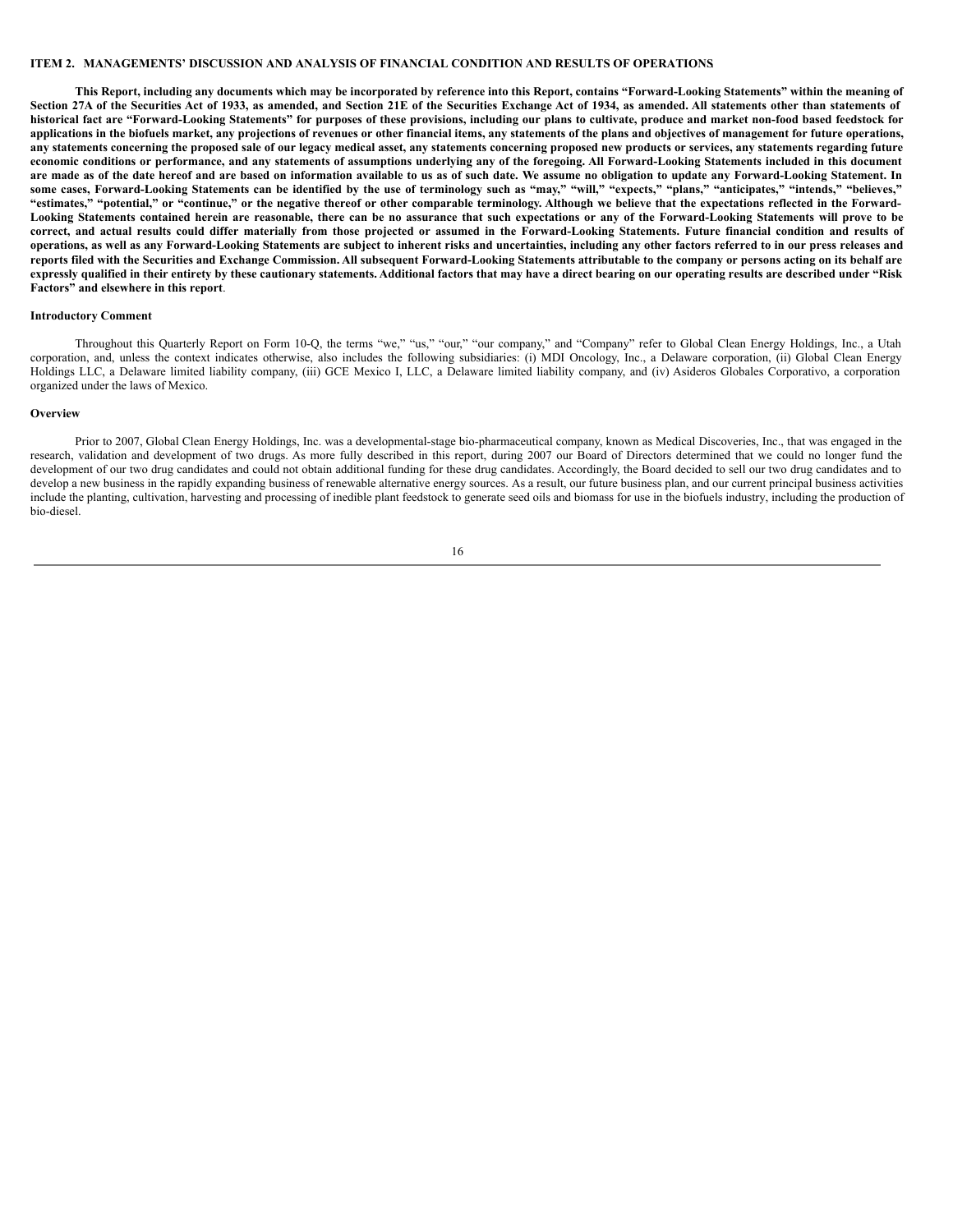#### **Organizational History**

This company was incorporated under the laws of the State of Utah on November 20, 1991. Effective as of August 6, 1992, this company merged with and into WPI Pharmaceutical, Inc., a Utah corporation. Pursuant to merger, the name of this company was changed to Medical Discoveries, Inc. WPI was incorporated under the laws of the State of Utah on February 22, 1984 under the name Westport Pharmaceutical, Inc. On January 29, 2008, our shareholders approved the change of our corporate name, and on that date we amended our name to "Global Clean Energy Holdings, Inc." to reflect our new focus on the bio-diesel alternative energy market.

On March 22, 2005, we formed MDI Oncology, Inc., a Delaware corporation, as a wholly owned subsidiary to acquire certain breast cancer intellectual property assets from the liquidation estate of Savetherapeutics, A.G.

# **Transition to new Business**

Until 2007, we were a developmental-stage bio-pharmaceutical company engaged in the research, validation, and development of two drugs we referred to as MDI-P and SaveCream. Both of these drugs were under development, and had not been approved by the U.S. Food and Drug Administration (FDA). The total cost to develop these two drugs, and to receive the approval from the FDA, would have cost many millions of dollars and taken many more years.

Early in 2007, our Board of Directors determined that we could no longer fund the development of our two drug candidates and that we could not obtain additional funding for these drug candidates. Our Board also evaluated the value of the SaveCream drug candidate that was being co-developed with Eucodis Pharmaceuticals Forschungs und Entwicklungs GmbH, an Austrian company later known as Eucodis Pharmaceuticals GmbH ("Eucodis"), and the return we could expect for our shareholders, and determined that the highest value for this drug candidate could be realized through a sale of that drug candidate to Eucodis. Accordingly, our Board sought to maximize the return from these assets through their sale.

On July 6, 2007, we entered into an agreement with Eucodis to sell SaveCream, and on January 29, 2008, our shareholders approved the sale of the SaveCream asset to Eucodis. However, Eucodis was unable to complete the purchase of the assets, and our agreement to sell the SaveCream assets to Eucodis expired. We are currently still trying to sell our SaveCream technologies and other medical technologies. We have engaged the services of an investment-banking firm to assist us in this sales effort.

Having decided to dispose of the foregoing assets, our Board decided to develop a business in the alternative energy market as a producer of biofuels. Accordingly, our new goal is to produce and sell seed oils, including seeds oils harvested from the planting and cultivation of *Jatropha curcas* plant, for the purpose of providing feedstock oil used for the generation of methyl ester, otherwise known as bio-diesel (the "Jatropha Business"). In connection with commencing our new Jatropha Business, effective September 7, 2007, we (i) hired Richard Palmer, an energy consultant, and a member of Global Clean Energy Holdings LLC ("Global LLC") to act as the our new President, Chief Operating Officer and future Chief Executive Officer, (ii) engaged Mobius Risk Group, LLC, a Texas company engaged in providing energy risk advisory services, to provide us with consulting services related to the development of the Jatropha Business, and (iii) acquired certain trade secrets, know-how, business plans, term sheets, business relationships, and other information relating to the cultivation and production of seed oil from the Jatropha plant for the production of bio-diesel from Global LLC.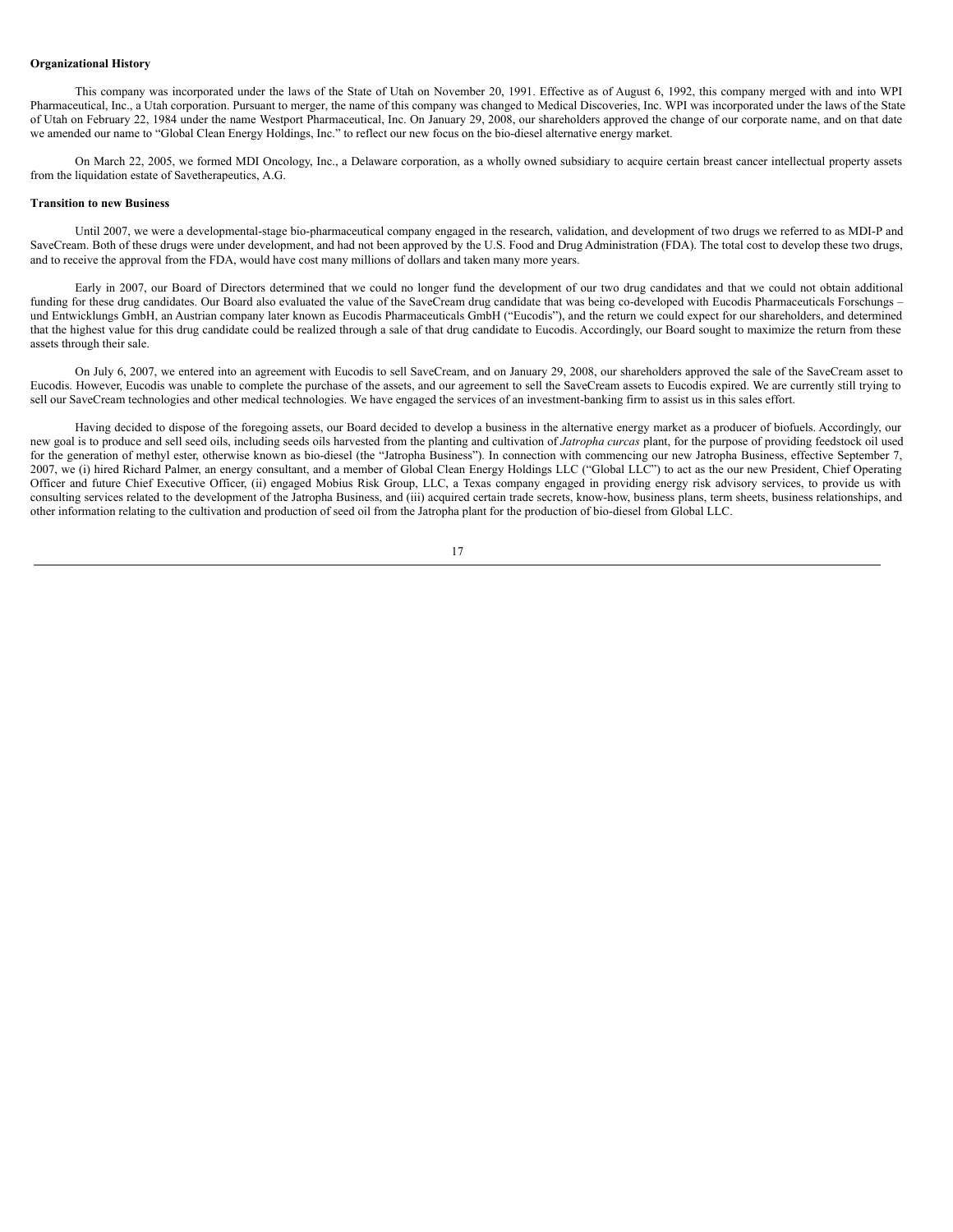Effective April 23, 2008, we entered into a limited liability company agreement ("LLC Agreement") for GCE Mexico I, LLC, a Delaware limited liability company ("GCE Mexico"), with six other unaffiliated persons (collectively, "Unaffiliated Members"). GCE Mexico was organized primarily to acquire approximately 5,000 acres of farm land (the "Jatropha Farm") in the State of Yucatan in Mexico to be used primarily for the (i) cultivation of *Jatropha curcas* , (ii) the marketing and sale of the resulting fruit, seeds, or pre-processed crude Jatropha oil, whether as biodiesel feedstock, biomass or otherwise, and (iii) the sale of carbon value, green fuel value, or renewable energy credit value (and other similar environmental attributes) derived from activities at the Jatropha Farm.

Under the LLC Agreement, we own 50% of the issued and outstanding common membership units of GCE Mexico. The remaining 50% in common membership units were issued to the Unaffiliated Members. In addition, an aggregate of 1,000 preferred membership units were issued to two Unaffiliated Members ("Preferred Members") who have, through March 31, 2009, contributed \$3,486,429 to the capital of the GCE Mexico. The Preferred Members are entitled to earn a preferential 12% per annum cumulative compounded return on the balance of their preferred membership interest. The capital contributions have been used to fund the development and operations of the Jatropha Farm. We are not required to make capital contributions to GCE Mexico.

# **Critical Accounting Policies**

The preparation of financial statements in conformity with accounting principles generally accepted in the United States require management to make estimates and assumptions that affect the reported assets, liabilities, sales and expenses in the accompanying financial statements. Critical accounting policies are those that require the most subjective and complex judgments, often employing the use of estimates about the effect of matters that are inherently uncertain. We are a development stage company as defined by the Financial Accounting Standards Board's ("FASB") Statement of Financial Accounting Standards ("SFAS") No. 7, "Accounting and Reporting by Development Stage Enterprises." Accordingly, all losses accumulated since inception have been considered as part of our development stage activities. Certain other critical accounting policies, including the assumptions and judgments underlying them, are disclosed in the Note A to the Consolidated Financial Statements included in our annual report on Form 10-K filed for the fiscal year ended December 31, 2008. However, we do not believe that there are any alternative methods of accounting for our operations that would have a material affect on our financial statements.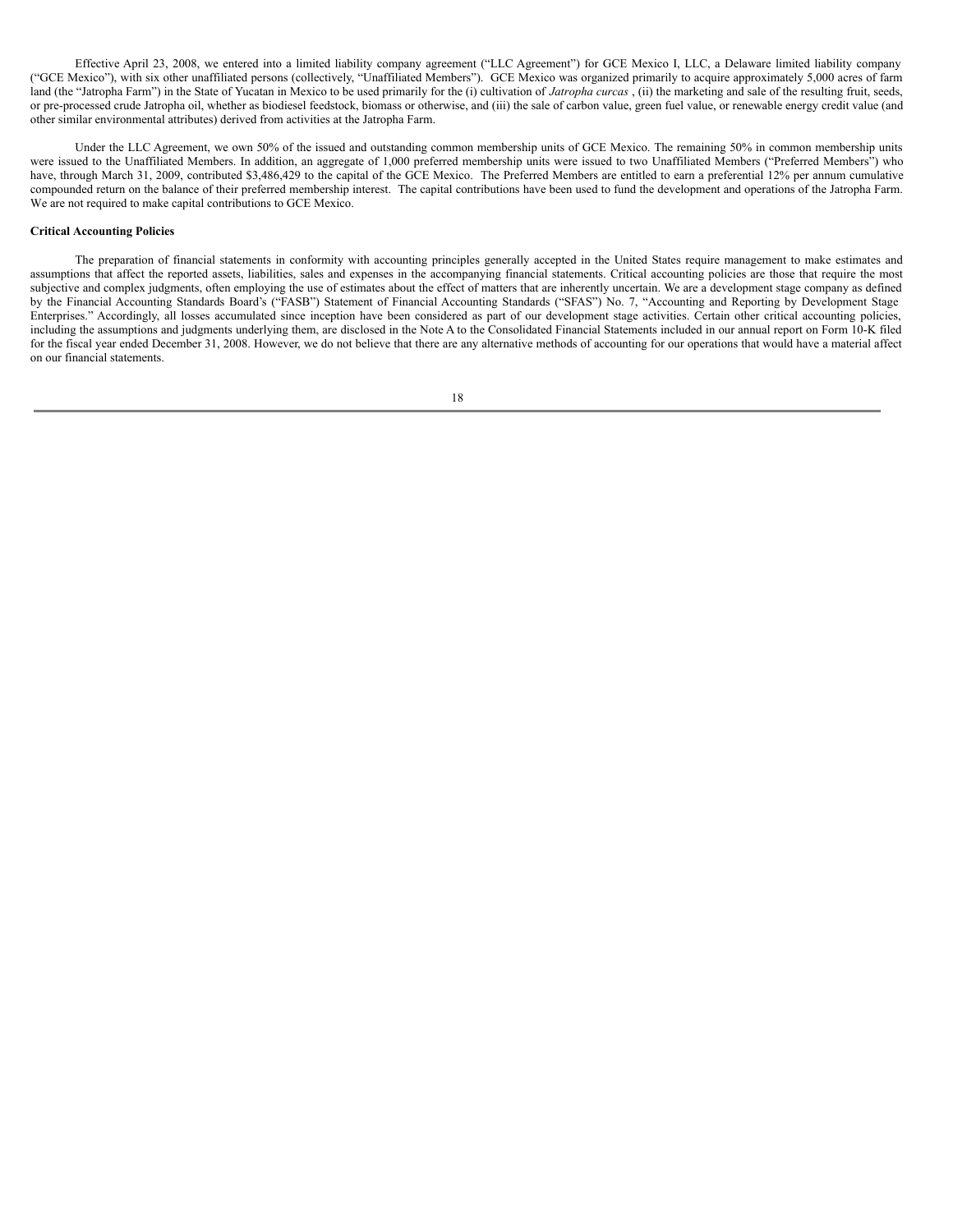#### **Results Of Operations**

**I**n 2007 the Board of Directors determined to discontinue our prior bio-pharmaceutical operations. Pursuant to accounting rules for discontinued operations, we have classified all revenue and expense, except general corporate overhead, for 2009, 2008 and prior periods related to the operations of our bio-pharmaceutical business as discontinued operations.

*Revenues and Gross Profit*. We are still a development stage company and have not had significant revenues from our operations or reached the level of our planned operations. We discontinued our prior bio-pharmaceutical operations in March 2007. In September 2007, we commenced operations in our new bio-fuels Jatropha business, but we are still in the pre-development agricultural stage of our operations and, therefore, do not anticipate generating significant revenues from the sale of bio-fuel products until late 2009. During the three months ended March 31, 2009, we recognized revenue of \$40,000 under a bio-fuel consulting services agreement. We did not recognize any revenues during the three months ended March 31, 2008. We are, however, attempting to generate cash from the forward sale of carbon credits, the sale of future oil delivery contracts, the sale of some Jatropha seeds for seed propagation purposes, and by providing additional bio-fuel consulting services.

*Operating Expenses*. Our general and administrative expenses related to our continuing operations for the three months ended March 31, 2009, were \$341,000 compared to \$511,000 for the three months ended March 31, 2008. General and administrative expense principally includes officer compensation; outside services, such as legal, accounting, and consulting expenses; share-based compensation; and other general expenses such as insurance, occupancy costs, travel, etc. The net reduction in general and administrative expenses was \$170,000 and was principally the result of a reduction of \$139,000 for the cost of outside services for legal, accounting, and consulting services, and a reduction in share-based compensation by \$20,000.

*Other Income/ Expense*. Interest expense increased from \$15,000 for the three months ended March 31, 2008 to \$82,000 for the three months ended March 31, 2009. The increase in interest expense is primarily attributable to interest on a mortgage on land purchased in Mexico during April 2008. The mortgage is in the amount of \$2,051,000 and accrues interest at the rate of 12% per year.

During the year ended December 31, 2008, we recorded \$5,000 as unrealized gain on financial instrument to record the accounting for and revaluation of certain warrants previously classified as a liability in the financial statements. On January 29, 2008, our shareholders approved an increase in the number of authorized shares of our common stock, resulting in the reclassification of this financial instrument from liability to permanent equity, and eliminated the requirement to periodically revalue the financial instrument and recognize gain or loss on the revaluation.

*Income (Loss) from Discontinued Operations.* During the three months ended March 31, 2009, we recognized income from discontinued operations of \$161,000, compared to a loss from discontinued operations \$253,000 for the three months ended March 31, 2008. The income or loss from discontinued operations for the three months ended March 31, 2009 and 2008 principally relates to foreign currency exchange rate gains or losses on liabilities associated with our former business that are denominated in euros.

*Net loss attributable to the noncontrolling interest*. Effective April 23, 2008, we entered into a limited liability company agreement ("LLC Agreement") to form GCE Mexico I, LLC, a Delaware limited liability company (GCE Mexico), with six unaffiliated investors (collectively, the "Investors"). Two of the Investors have invested \$3,486,000 to purchase GCE LLC preferred membership units. An aggregate of 1,000 preferred membership units were issued to these two Investors. Under the LLC Agreement, the net loss of GCE Mexico is allocated to the members according to the investment balances. Accordingly, since the common membership interest did not make a capital contribution, all of the losses have been allocated to the preferred membership interest. The net loss attributable to the noncontrolling interest in the accompanying Consolidated Statement of Operations represents the allocation of the net loss of GCE Mexico I, LLC to the preferred membership interests.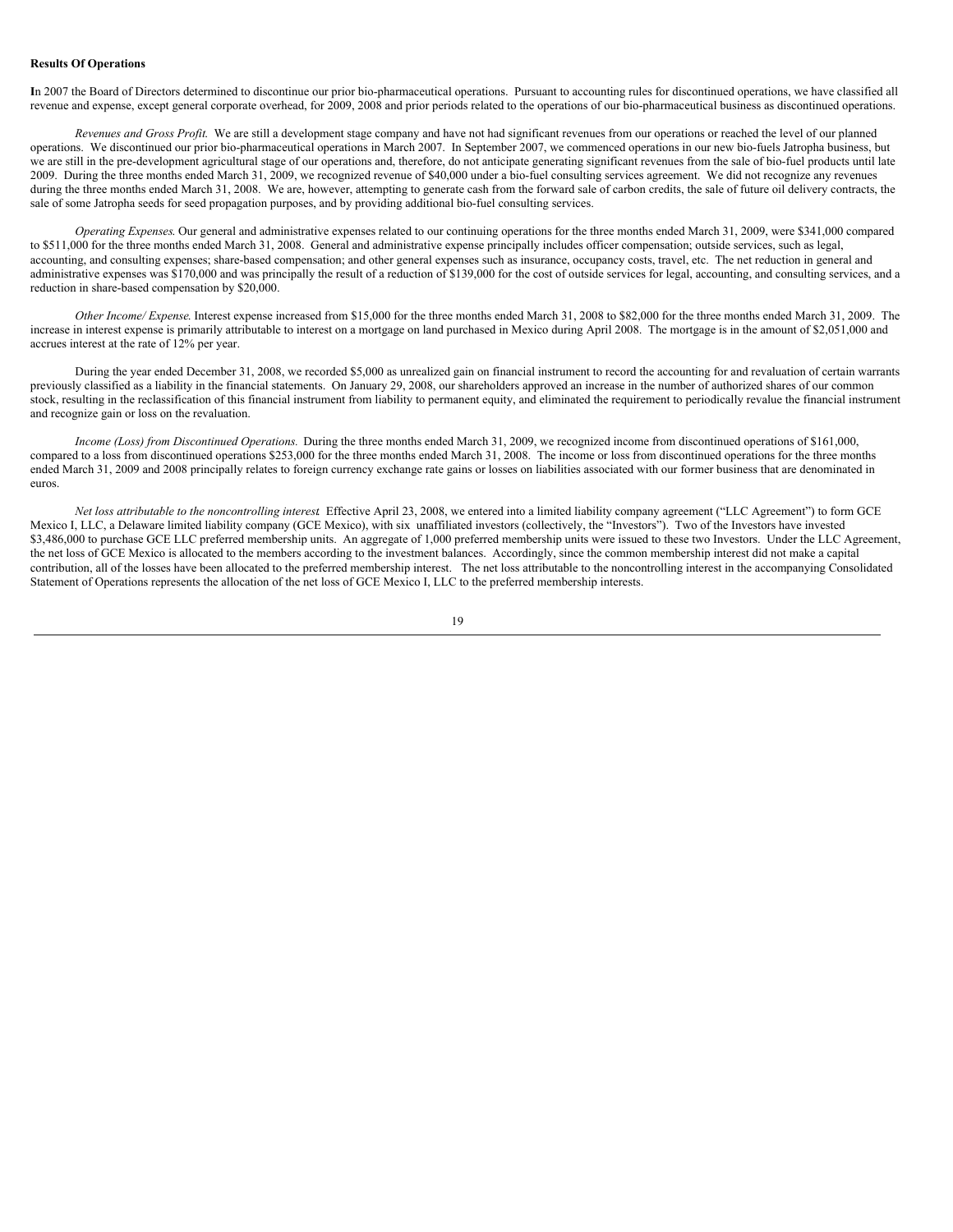### **Liquidity And Capital Resources**

As of March 31, 2009, we had \$874,668 in cash and had a working capital deficit of \$6,325,708 Since our inception, we have financed our operations primarily through private sales of equity and debt financing. In order to fund our short-term working capital needs, we will have to obtain additional funding. Virtually all of the cash reflected on our balance sheet is reserved for the operation of GCE Mexico and our Jatropha Farm. Accordingly, most of those funds are not available to fund our general and administrative or other operating expenses.

Our ability to fund our liquidity and working capital needs will be dependent upon certain potential transactions. As previously disclosed, the principal transaction that was expected to provide us with working capital was the sale of SaveCream, our remaining legacy pharmaceutical assets. In 2007 and again in 2008, we entered into two agreements with Eucodis Pharmaceuticals GmbH ("Eucodis") pursuant to which we agreed to sell our SaveCream asset to Eucodis for an aggregate of €4,007,534 (or approximately U.S. \$6,331,503 based on the currency conversion rate in effect as of June 30, 2008). The closing of the sale to Eucodis was initially scheduled to occur in January 2008 and then again in April 2008. Unfortunately, Eucodis declared bankruptcy, the closing did not occur, and all discussions and agreements to sell the SaveCream assets to Eucodis were terminated. Accordingly, we have again commenced marketing that asset. However, as of the date of this filing, we have not found a buyer for this medical asset, and no assurance can be given if or when we will be able to dispose of our remaining legacy asset. As previously disclosed, the sale of the SaveCream asset would have eliminated many of our outstanding liabilities and would have provided us with more than \$2 million of working capital. As a result, the failure to sell our SaveCream asset has severely and negatively affected our liquidity.

In order to fund ongoing operations, in September 2007 we entered into a short-term loan agreement with Mercator Momentum Fund III, L.P. ("Mercator"). Pursuant to the loan agreement, Mercator advanced \$350,000 to the Company, of which \$200,000 remained outstanding and payable in May 2008. Interest under the loan agreement was payable on the loan at a rate of 12% per annum. On May 19, 2008, the loan agreement was modified to accrue interest at an interest rate of 8.68% per annum, Mercator advanced an additional \$250,000, and the amount available under that facility was changed to \$450,000. In connection with this amendment Mercator was granted a new warrant to purchase 581,395 shares of common stock (calculated by dividing \$75,000 by 130% of the closing price of the stock when exercised) at a price of \$0.129 per share. Extensions to the maturity of this loan were granted to the Company in August, October and November of 2008 and January of 2009. Mercator has dissolved and distributed the loan to its limited partners who currently control the loan. The loan is now scheduled to mature on July 13, 2009. The Company has agreed to increase the principal amount of the note to \$475,000 as consideration for the granting of the extension of the maturity date. This loan is secured by a first priority lien on all of our assets. Accordingly, in the event that this loan in not repaid by its maturity date on July 13, 2009, or if the current holders of the promissory note evidencing the loan do not agree to extend the maturity date of this loan past the new maturity date, the holders of the note will have the right to foreclose on all of our assets, which would have a material adverse affect on our ability to continue our business plan and which may result in the closure of our operations.

To date, we have funded our operations from loans obtained from Mercator, from the proceeds of the sale of the \$1,300,000 of Series B Convertible Preferred Stock in November 2007, and from management fees we have received from CGE Mexico I, LLC and other clients. However, we do not have sufficient cash to continue our current operations and will need to raise funds in the immediate future in order to continue to operate.

Our business plan calls for significant infusion of additional capital to establish additional Jatropha farms in Mexico and other locations. Because of our negative working capital position, we currently do not have the funds necessary to acquire and cultivate additional farms. Accordingly, we will have to obtain significant additional capital through the sale of equity and/or debt securities, the forward sale of Jatropha oil and carbon offset credits, and from other financing activities, such as strategic partnerships and joint ventures. The formation and funding of the GCE Mexico I, LLC (previous called GCE LLC), as previously discussed, is the first of a series of planned transactions to expand our Jatropha operations. The pending acquisition of a 400 acre Jatropha farm in Belize is the second step in the planned expansion of the Company's Jatropha plantations. While we have commenced negotiations with various third parties to obtain additional funding from strategic partnerships and for the sale of carbon credits, no assurance can be given that we will be able to enter into any agreements to obtain funding, sell carbon credits or form additional strategic partnerships. Without raising additional cash (through the sale of our securities, the sale or carbon credits, or strategic arrangements), we will not be able to effect our new business plan in the Jatropha business and will have to further reduce our operations, revise our business plan, and either/or temporarily or permanently cease operations.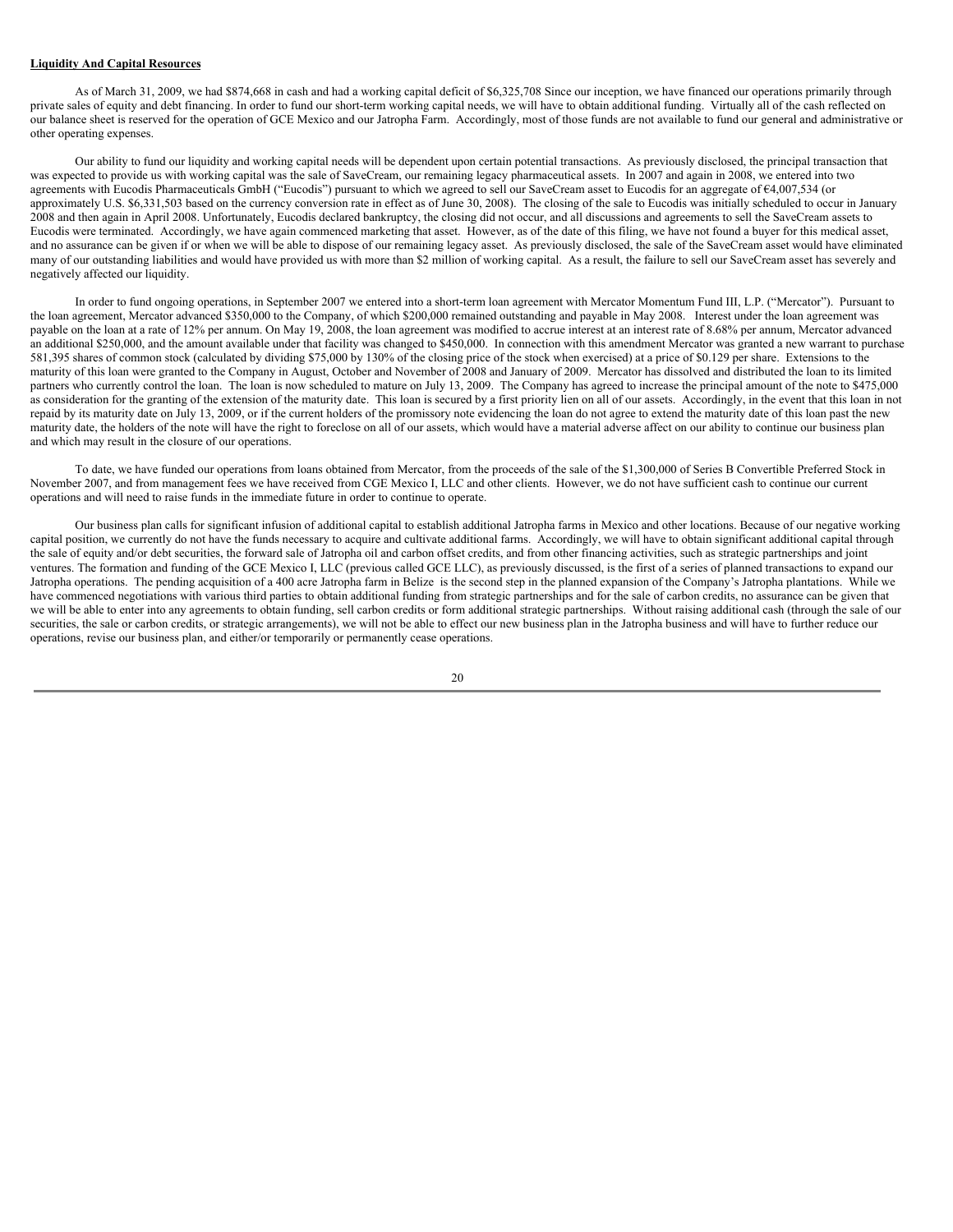On April 29, 2008, we formed a new limited liability company, GCE Mexico I, LLC, that was funded with a \$2,051,282 million loan to acquire approximately 5,000 acres of Jatropha farm land in Mexico. Operating and development funds of \$957,271 (net of transaction costs) were also received by GCE Mexico I, LLC and were used to develop the Jatropha Farm. GCE Mexico's limited partners have contributed a total of \$3,486,429 to GCE Mexico I, LLC through March 31, 2009. As the owner of common membership interests, the Company is not required to make any capital contributions to GCE Mexico I, LLC.

On October 29, 2008, we entered into a Stock Purchase Agreement with the four shareholders of Technology Alternatives Limited, a company formed under the laws of Belize ("TAL"), pursuant to which we agreed to purchase all of the issued and outstanding shares of TAL. TAL owns and operates a 400 acre farm in subtropical Belize, Central America, that currently is producing Jatropha. TAL also has been performing plant science research and has been providing technical advisory services for propagation of Jatropha for a number of years. The purchase of TAL has not yet been completed, but is expected to be completed in the near future. Under the Stock Purchase Agreement, as amended, in consideration for the purchase of all of the shares of TAL, we will have to deliver to the sellers at the closing (i) promissory notes in the aggregate amount of US \$303,611, and (ii) an aggregate of 8,952,756 unregistered shares of our common stock. The entire outstanding balance of the foregoing US \$303,611 is expected to mature six months following the consummation of the transaction. We currently do not have the funds to pay the full amount of the promissory note that we will be required to deliver to the sellers of TAL. Since the TAL promissory notes will be secured by a mortgage on the 400 acre farm, our failure to pay this note upon its maturity could result in the loss of that farm and our investment in the Belizean Jatropha farm.

Inflation and changing prices have had no effect on our continuing operations over our two most recent fiscal years.

We have no off-balance sheet arrangements as defined in Item 303(a)(4) of Regulation S-K.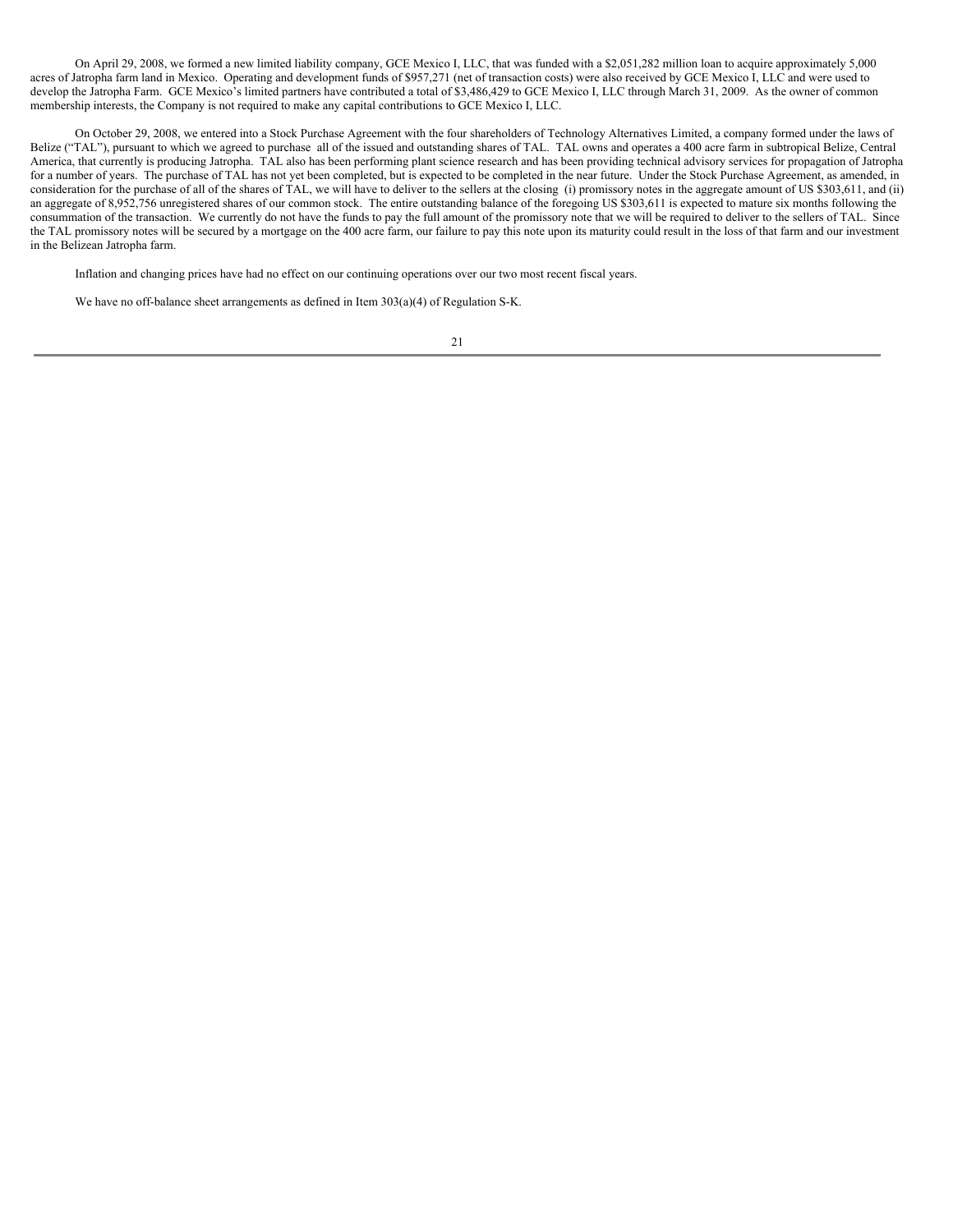### **ITEM 3. QUANTITATIVE AND QUALITATIVE DISCLOSURES ABOUT MARKET RISK**.

# Not applicable.

# **ITEM 4T. CONTROLS AND PROCEDURES.**

We maintain disclosure controls and procedures that are designed to ensure that information required to be disclosed in the reports that we file with, or submit to, the Securities and Exchange Commission (the "SEC") under the Securities Exchange Act of 1934 (the "Exchange Act") is recorded, processed, summarized and reported within the time periods specified in the SEC's rules and forms and that such information is accumulated and communicated to our management, including our chief executive and financial officers, as appropriate, to allow timely decisions regarding required disclosure. As required by SEC Rule 13a-15(b), we carried out an evaluation, under the supervision and with the participation of our management, including our chief executive and financial officers, of the effectiveness of the design and operation of our disclosure controls and procedures as of the end of the period covered by this report. Based on that evaluation, our chief executive and financial officers concluded that our disclosure controls and procedures were effective as of the end of the period covered by this report.

Based upon our evaluation, we also concluded that there was no change in our internal control over financial reporting during our most recent fiscal quarter that has materially affected, or is reasonably likely to materially affect, our internal control over financial reporting.

### **PART II**

### **ITEM 1. LEGAL PROCEEDINGS** ..

There have been no material developments with respect to any of the legal proceedings described in our previously filed Annual Report on Form 10-K.

# **ITEM 1A. RISK FACTORS.**

Information regarding risk factors appears under "Risk Factors" included in Item 1, and "Item 6, Management's Discussion and Analysis of Financial Condition and Results of Operations" of our Annual Report on Form 10-K for the year ended December 31, 2008 as filed with the Securities and Exchange Commission. Except as set forth below, there have been no material changes from the risk factors previously disclosed in that Annual Report on Form 10-K.

### We will need to obtain additional funding in the near future or we may have to cease our operations.

As of the date of the filing of this report, we do not have sufficient cash available to adequately fund our current corporate operations. We are currently seeking additional funding from various sources, seeking certain fee income transactions, and are considering certain strategic transactions and sales agreements that may provide us with the funds necessary to continue to operate and develop our Jatropha farms. However, we do not have any agreements in place for either additional funding or for any strategic transactions, and no assurance can be given that we will be able to obtain additional financing or enter into a strategic transaction. If we do not raise additional funds in the immediate future or otherwise protect our business and assets in a strategic transaction, we will have to consider winding down or fully stopping all of our operations, filing for bankruptcy, or otherwise liquidating our company. In either case, our shareholders will lose their investment in our securities.

### We currently have outstanding a \$475,000 short-term promissory notes that is secured by a lien on all of this company's assets. Accordingly, a default under the secured promissory note could result in the foreclosure of all of our assets and the termination of our business.

We currently have outstanding a \$475,000 promissory note that is secured by a first priority security interest on all of our assets. The promissory note is scheduled to mature on July 13, 2009. Failure to fully repay the outstanding principal balance, plus all interest that accrues on that promissory note, upon maturity could result in the acceleration of the promissory note and the foreclosure of our assets. If we are unable to repay the note in full upon its maturity, or if we otherwise default under our obligations to the holders of the promissory note, the holders of the promissory note will have the right to foreclose on all of our assets, which would materially and adversely affect our ability to continue our operations and could terminate our existence. We currently do not have sufficient funds to repay the loan, and no assurance can be given that we will be able to repay the promissory note as scheduled.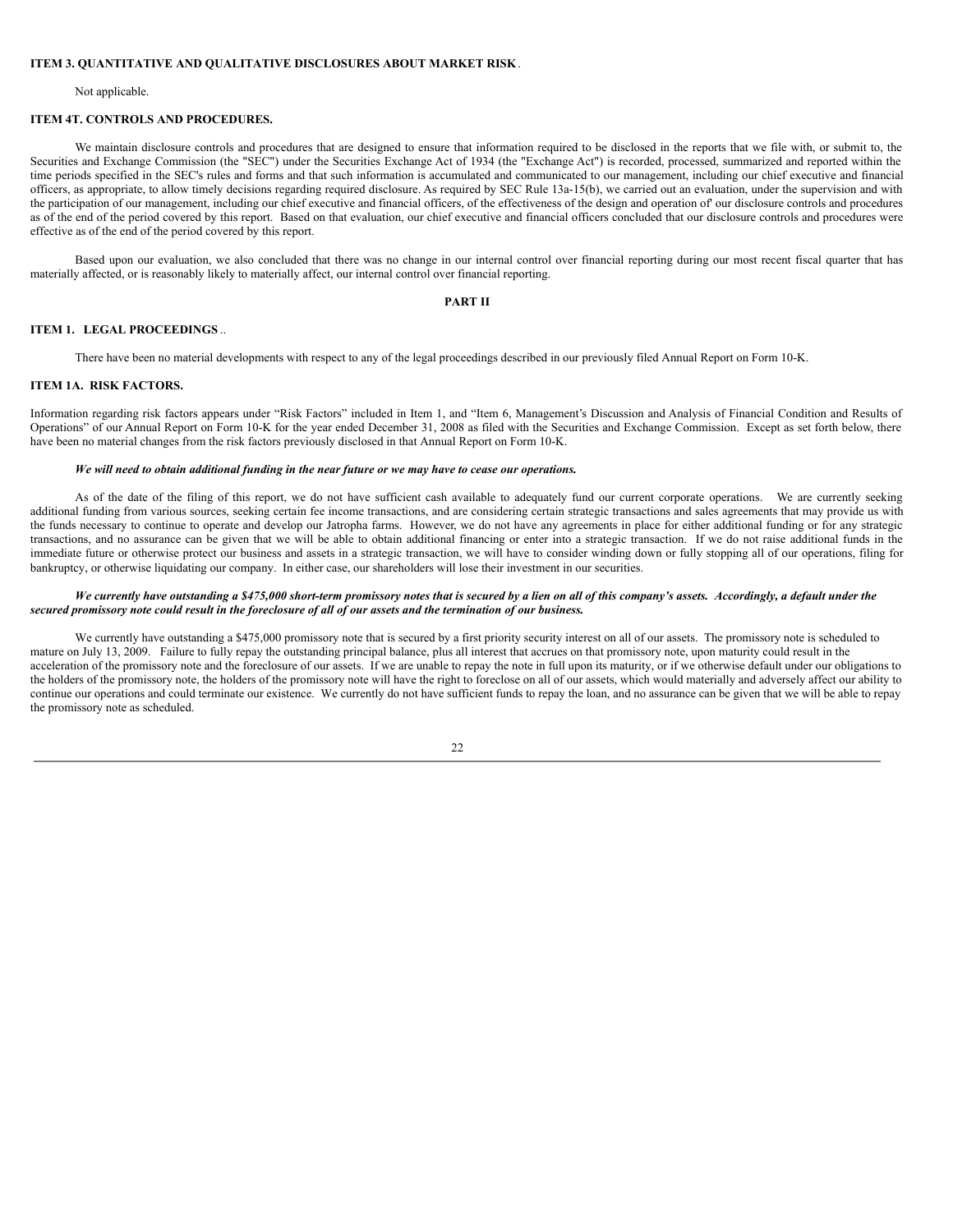### We may lose our newly acquired 400 acre Jatropha farm in Belize if we are unable to repay an outstanding U.S. \$303,611 loan that is secured by a mortgage on the *farm.*

We have entered into an agreement to acquire all of the outstanding capital stock of Technology Alternatives Limited, a company that owns and operates a 400 acre Jatropha farm in Belize. As part of the purchase price, we have agreed to issue four loans, having an aggregate balance of U.S. \$303,611 and a maturity date of six months following the closing of the transaction. These loans will be secured by a first lien on the Belizean Jatropha farm. We currently do not have sufficient funds to repay these loans by their anticipated maturity date. Accordingly, unless we obtain additional funds from the sale of our securities, from the sale of some of our products, and/or from strategic transactions, we may lose our new Belizean farm when the four loans mature, which loss will have a material negative affect on our plans to develop our Central American Jatropha operations. No assurance can be given that we will be able to raise the funds needed to repay the \$303,611 loans.

# **ITEM 2. UNREGISTERED SALES OF EQUITY SECURITIES AND USE OF PROCEEDS**.

None

# **ITEM 3. DEFAULTS UPON SENIOR SECURITIES** .

None.

# **ITEM 4. SUBMISSION OF MATTERS TO A VOTE OF SECURITY HOLDERS** .

None.

# **ITEM 5. OTHER INFORMATION**

None.

# **ITEM 6. EXHIBITS**

| 10.1 | Stock Purchase Agreement, dated March , 2009, between the Global Clean Energy Holdings, Inc. and the four shareholders of Technology Alternatives<br>Limited, a Belizean Company formed under the Laws of Belize. This agreement replaces the Stock Purchase Agreement, dated October 30, 2008. |
|------|-------------------------------------------------------------------------------------------------------------------------------------------------------------------------------------------------------------------------------------------------------------------------------------------------|
| 31.1 | Rule 13a-14(a) Certification, as adopted pursuant to Section 302 of the Sarbanes-Oxley Act of 2002                                                                                                                                                                                              |
| 31.2 | Rule 13a-14(a) Certification, as adopted pursuant to Section 302 of the Sarbanes-Oxley Act of 2002                                                                                                                                                                                              |
| 32.1 | Certification pursuant to 18 U.S.C. Section 1350, as adopted pursuant to Section 906 of the Sarbanes-Oxley Act of 2002                                                                                                                                                                          |
| 32.2 | Certification pursuant to 18 U.S.C. Section 1350, as adopted pursuant to Section 906 of the Sarbanes-Oxley Act of 2002                                                                                                                                                                          |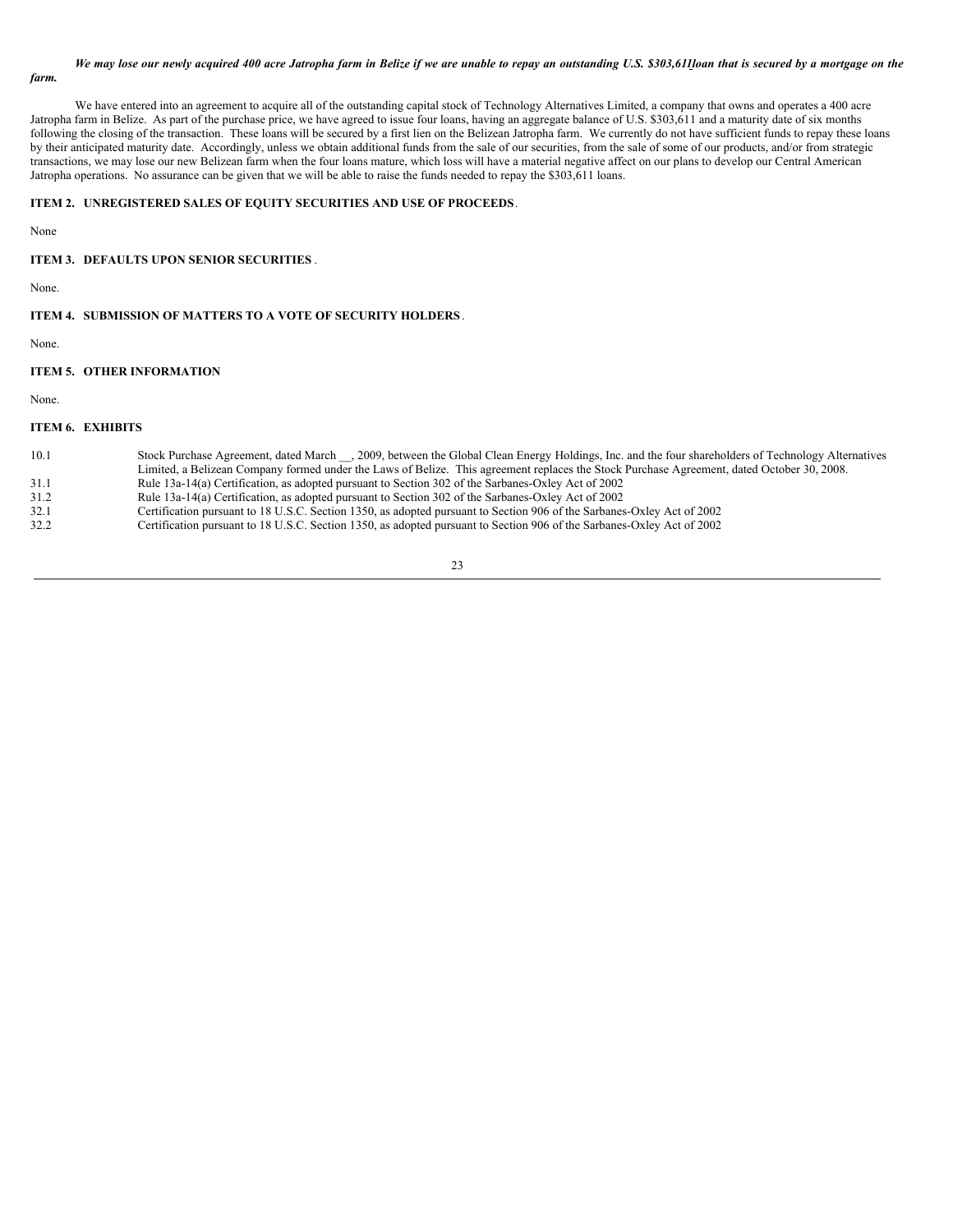# **SIGNATURES**

In accordance with Section 13 or 15(d) of the Securities Exchange Act of 1934, the registrant caused this report to be signed on its behalf by the undersigned, thereunto duly authorized.

GLOBAL CLEAN ENERGY HOLDINGS, INC.

Date: May 20, 2009 By: /s/ Bruce K. Nelson Bruce K. Nelson

Chief Financial Officer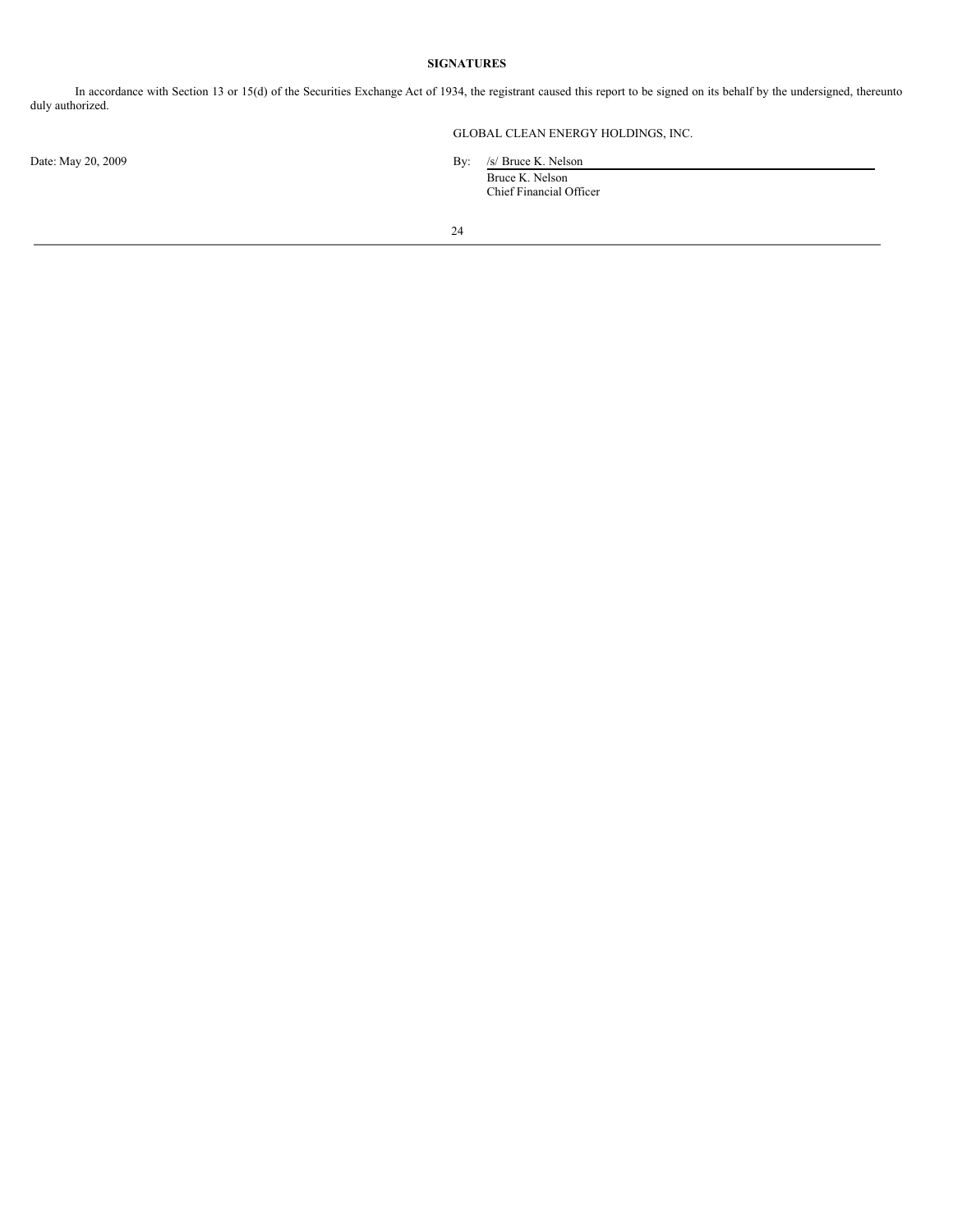### **STOCK PURCHASE AGREEMENT**

THIS STOCK PURCHASE AGREEMENT (this "Agreement") dated as of March \_\_\_\_\_\_, 2009, by and among Frank Towers ("Shareholder 1") of Catterall Hall Farm, Catterall Lane, Preston, Lancashire PR3 0PA, United Kingdom of the First Part; and Neal John Walmsley of 12 Old Lancaster Road, Catterall, Preston PR3 0HN, United Kingdom ("Shareholder 2") of the Second Part; and Eric Royds of 3 Heath Avenue, Halifax HX3 0EA, United Kingdom ("Shareholder 3") of the Third Part; and Farzad Zamanian of 5 Hollingwood Rise, Ilkley LS29 9PW, United Kingdom of the Fourth Part ("Shareholder 4"), (each a "Shareholder" and together the "Shareholders") AND Technology Alternatives Limited, a Belizean Company formed under the Laws of Belize with registered office situate at No. 1 NimLiPunit Street, Belmopan, Cayo District, Belize, Central America (hereinafter called the "Company") of the Fifth Part AND Global Clean Energy Holdings, Inc, a Utah Corporation whose registered office is located at 6033 W. Century Blvd., Suite 895, Los Angeles, CA 90045 (hereinafter called the "Buyer"**)** of the Sixth Part,:

#### **WITNESSETH:**

WHEREAS, the Shareholders represent the 100% issued and outstanding ordinary shares of the Company (the "Shares");

WHEREAS, Buyer desires to purchase from the Shareholders, and the Shareholders desire to sell to Buyer, all of the Shares, in exchange for Common Stock; and

WHEREAS, the parties desire to enter into this Agreement to set forth their mutual agreements concerning the above matters;

NOW, THEREFORE, in consideration of the mutual promises of the parties hereto, and for good and valuable consideration, the receipt and sufficiency of which are hereby acknowledged, it is mutually agreed by and among the parties hereto as follows:

# ARTICLE 1.

### SALE AND TRANSFER OF SHARES; CLOSING

1.1. Sale of Shares. Subject to the terms and conditions of this Agreement, and in reliance upon the representations, warranties, covenants and agreements contained herein, at the closing of the transactions contemplated hereby (the "Closing"), the Shareholders will sell, convey, assign and transfer the Shares to Buyer, and Buyer will purchase the Shares from the Shareholders based on the assigned values set out in Appendix 1 attached hereto. The number of Shares to be acquired by Buyer from each Shareholder is set forth in Appendix I attached hereto. The Shares shall be free and clear of any claims or Encumbrances (as defined in Section 2.6).

1.2. Consideration. In consideration of the sale, transfer and assignment to Buyer of the Shares, at the Closing, Buyer shall: (1) issue to the Shareholders shares of Common Stock from its authorized capital stock in accordance with Appendix 1 attached hereto.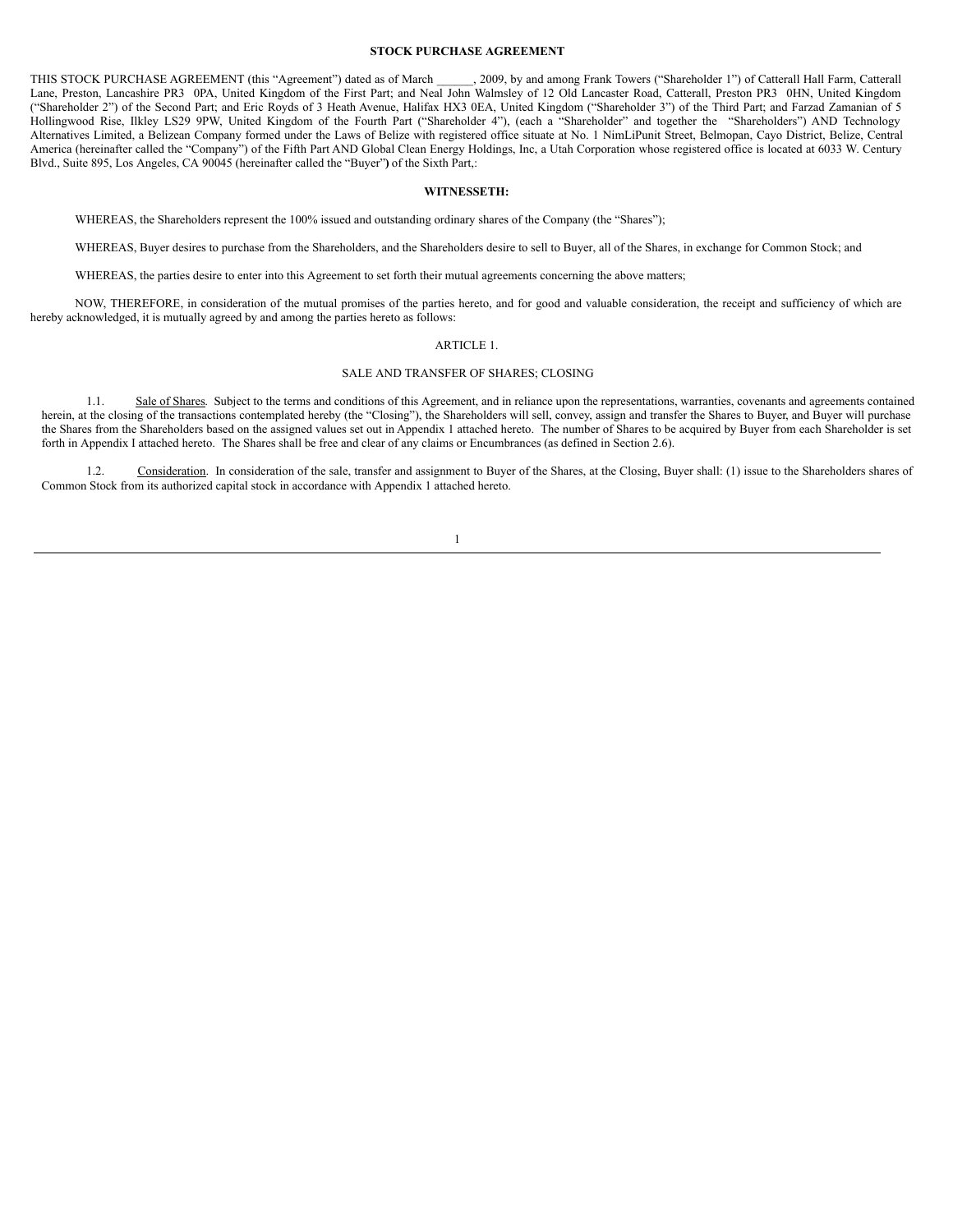1.3. The Closing. The Closing will take place on March \_\_\_\_\_\_, 2009 (the "Closing Date") at the offices of Global Clean Energy Holdings, Inc, at 6033 W. Century Blvd, Suite 895, Los Angeles, CA 90045, at 10:00 a.m. (local time) or at some other place mutually agreed by the parties herein. As specified in Appendix 1, the Shareholders will deliver to Buyer: (1) transfer of share instruments executed by each Shareholder in registerable form together with the certificates representing the Shares, duly endorsed (or accompanied by duly executed stock powers), for transfer of the Shares to Buyer or its nominee(s); and (2) on the Closing Date, a certified resolution of the board of directors of the Company appointing new directors nominated by the Buyer together with the resignations of existing members of the Company's board (save and except for shareholder No. 2 Neal Walmsley). As specified in Appendix 1, the Buyer will cause its transfer agent to issue to each Shareholder the duly registered stock certificate(s) representing their individual stock holding in the Buyer, (B) the original TCT Title with evidence of paid up taxes. All costs and expenses associated with the completion of the transfer of the Shares to the Buyer, inclusive of Stamp Duties shall be borne by the Shareholder. All costs and expenses associated with the completion of the issue of the Buyer's Common Stock to the Shareholders shall be borne by the Buyer. The Shares will be delivered to Buyer's counsel in Belize, who will hold the Shares until the official permission to transfer the Shares to Buyer has been received from the Central Bank of Belize. Buyer will deliver to Buyer's counsel in Belize the stock certificates registered in each Shareholder's name within five days of the Closing, which stock certificates Buyer's counsel will deliver to Shareholders immediately following the receipt of the permission of the Central Bank of Belize to the transfer of the Shares.

# ARTICLE 2.

# REPRESENTATIONS AND WARRANTIES OF THE COMPANY AND THE SHAREHOLDERS

To induce Buyer to execute, deliver and perform this Agreement, and in acknowledgement of Buyer's reliance on the following representations and warranties, the Company and the Shareholders hereby jointly and severally represent and warrant to Buyer as follows, as of the date hereof (in each case except as otherwise disclosed in the Financial Statements (as defined below) or the notes thereto):

2.1 Organization; Capitalization. The Company is a corporation duly organized, validly existing and in good standing under the laws of Belize, with the power and authority to conduct its business as it is now being conducted and to own and lease its properties and assets. The authorized share capital of the Company consists of ten thousand (10,000) ordinary shares of which ten thousand (10,000) shares are issued and outstanding. The Shareholders are the legal and beneficial owners and holders of 100% of the Shares, free and clear of all Encumbrances. No legend or other reference to any purported Encumbrances appears upon any certificate representing equity securities of the Company. There are no other shares of the authorized share capital of the Company issued or outstanding. The Company's outstanding share capital has been duly and validly issued and is fully paid and non-assessable. There are not outstanding any warrants, options or other rights to acquire any of the Company's share capital. The Company's assets do not include any share capital of, or any other equity interest in, or securities convertible into or exchangeable for any share capital or other equity interest in, any person, or any direct or indirect equity or ownership interest in any other business.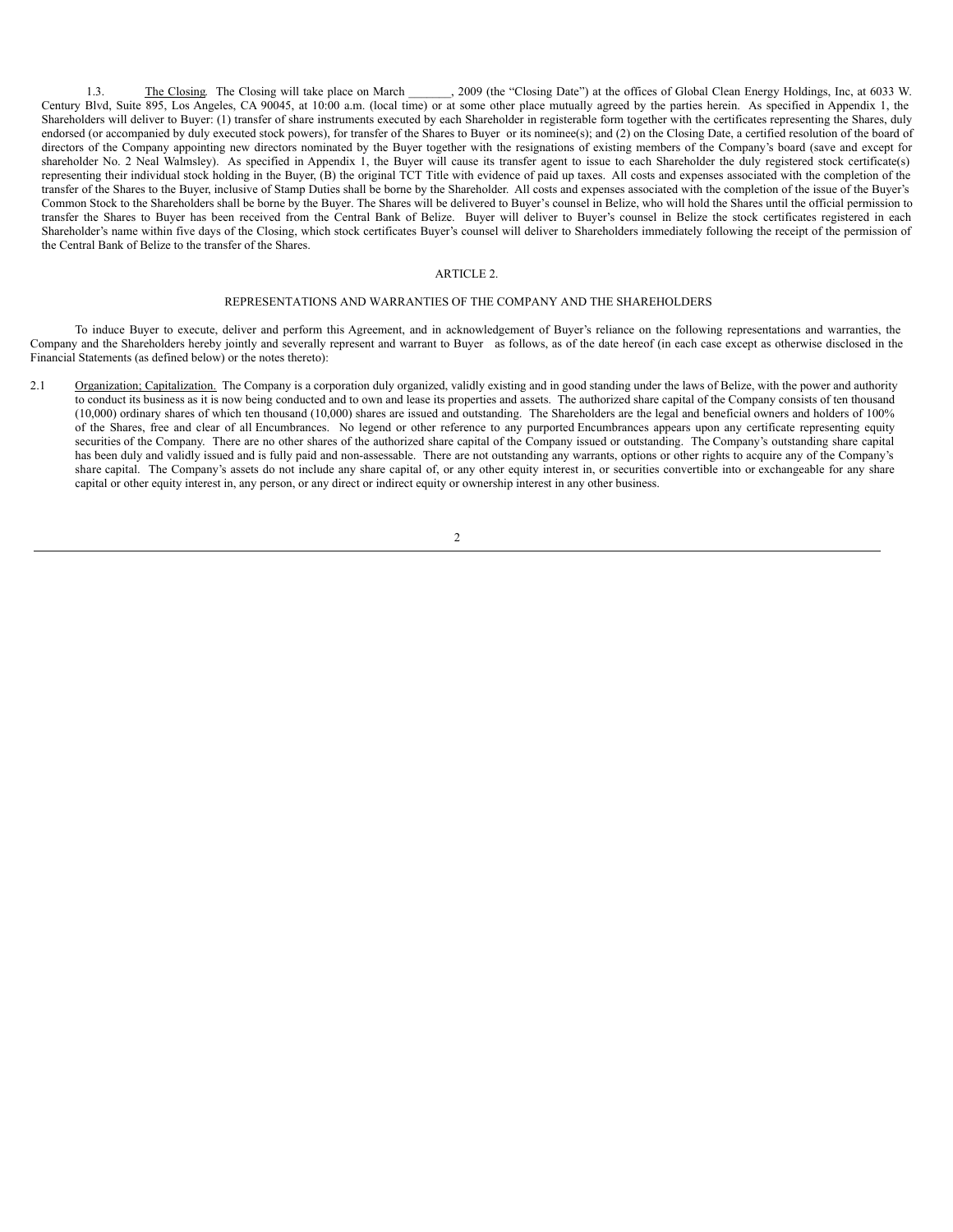- 2.2 Power and Authority. The Company and the Shareholders have the power and authority to execute, deliver, and perform this Agreement and the other agreements and instruments to be executed and delivered by them in connection with the transactions contemplated hereby, and the Company and the Shareholders have taken all necessary action to authorize the execution and delivery of this Agreement and such other agreements and instruments and the consummation of the transactions contemplated hereby. This Agreement is, and the other agreements and instruments to be executed and delivered by the Shareholders and/or the Company in connection with the transactions contemplated hereby, when such other agreements and instruments are executed and delivered, shall be, the valid and legally binding obligations of the Shareholders and/or the Company, as the case may be, enforceable against the Shareholders and/or the Company in accordance with their respective terms.
- 2.3 No Conflict. Neither the execution and delivery of this Agreement and the other agreements and instruments to be executed and delivered in connection with the transactions contemplated hereby, nor the consummation of the transactions contemplated hereby, will violate or conflict with: (a) any Belize law, regulation, ordinance, zoning requirement, governmental restriction, order, judgment or decree applicable to the Shareholders and/or the Company; (b) any provision of any charter, bylaw or other governing or organizational instrument or agreement of the Company or the Shareholders; or (c) any mortgage, indenture, license, instrument, trust, contract, agreement, or other commitment or arrangement to which the Shareholders and/or the Company are parties or by which the Shareholders and/or the Company are bound.
- 2.4 Required Government Consents, Filings, etc. Except as have been or, prior to the Closing, will be obtained, no approval, authorization, certification, consent, variance, permission, license, or permit to or from, or notice, filing, or recording to or with, any Belize governmental authorities is necessary for: (a) the execution and delivery of this Agreement and the other agreements and instruments to be executed and delivered by the Shareholders and/or the Company in connection with the transactions contemplated hereby, or the consummation by the Shareholders and/or the Company of the transactions contemplated hereby; or (b) the ownership by Buyer of the Shares, save and except for the permission of the Central Bank of Belize, which will be obtained within 90 days of executing this Agreement. If the approval of the Central Bank of Belize is not granted, this Agreement will be null and void.
- 2.5 Other Required Consents, Filings, etc. Except as have been or, prior to the Closing, will be obtained, no approval, authorization, consent, permission, or waiver to or from, or notice, filing, or recording to or with, any person is necessary for: (a) the execution and delivery of this Agreement and the other agreements and instruments to be executed and delivered in connection with the transactions contemplated hereby by the Shareholders and/or the Company, or the consummation by the Shareholders and/or the Company of the transactions contemplated hereby; or (b) the ownership by Buyer of the Shares.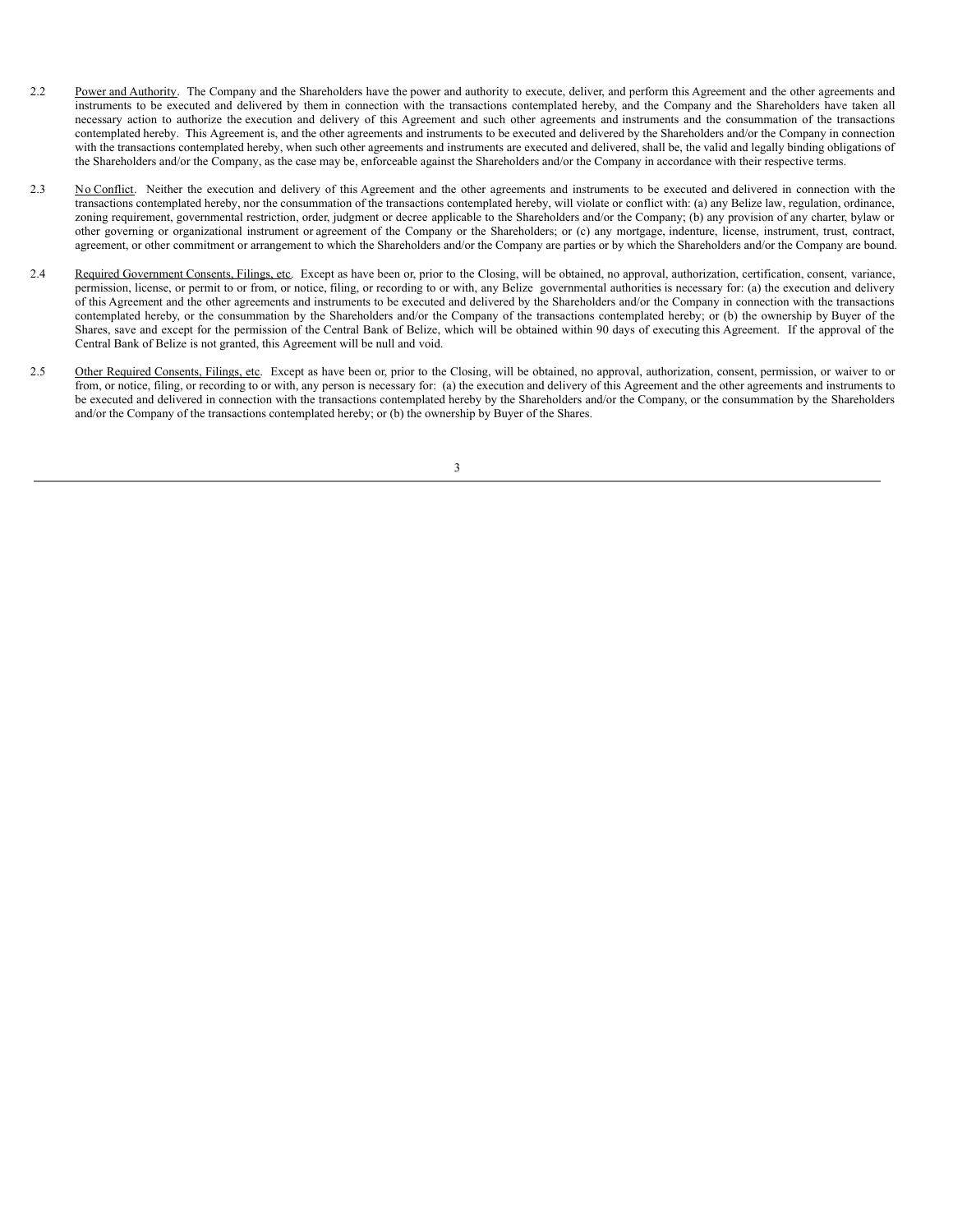- 2.6 Title to Assets. The Company has good and marketable title to all of its assets, free and clear of any claims or Encumbrances, other than the Deed of Legal Mortgage recorded (or to be recorded) on the land. "Encumbrance" means any mortgage, charge (whether fixed or floating), security interest, pledge, right of first refusal, lien (including any unpaid vendor's lien), option, hypothecation, title retention or conditional sale agreement, lease, option, restriction as to transfer or possession, or subordination to any right of any other person.
- 2.7 Financial Statements. The Company and the Shareholders have provided, and at the Closing will provide Buyer with the following financial statements (collectively, the "Financial Statements") with respect to the Company: balance sheet, results of operations, statements of stockholders' equity and statement of cash flow, as of and for the calendar year ended December 31, 2007, the interim financials as of September 30, 2008, and the balance sheet as of the close of business immediately preceding the Closing Date (the balance sheet which balance sheet is herein referred to as the "Closing Balance Sheet"). The Financial Statements are, and at the Closing will be true and correct in every material respect and properly reflect all assets and liabilities of the Company as then in existence. The Financial Statements do and will fairly present the results of operations and the financial position of the Company as of the dates thereof and the periods then ended.
- 2.8 Condition and Sufficiency of Assets. The equipment contained in the Company's assets is structurally sound, in good operating condition and repair, and adequate for the uses to which it is being put, and none of such equipment is in need of maintenance or repairs, except for ordinary, routine maintenance and repairs that are not material in nature or cost. The Company's assets are sufficient for the continued conduct of the Company's business after the Closing in the same manner as conducted prior to the Closing. The Company's assets are the only assets owned directly or indirectly by the Company which are used in or relate to the conduct of the Company's business. The Shareholders do not own an interest in the Real Estate or any of the equipment used by the Company and sold hereunder.
- 2.9 Accounts Receivable. The Company's accounts receivable represent valid obligations arising from sales actually made or services actually performed in the ordinary course of business. The Company's accounts receivable are current and collectible, net of the respective reserves shown on the Financial Statements, which reserves are adequate and calculated consistent with past practice. There is no contest, claim or right of set-off under any agreement with any obligor of an account receivable relating to the amount or validity of such account receivable.

### 2.10 Intellectual Property.

(a) The Company beneficially owns or has the valid right to use all of the Intellectual Property used in its business as currently conducted or as presently contemplated to be conducted. The term "Intellectual Property" includes all patents and patent applications, trademarks, service marks, and trademark or service mark registrations and applications, trade names, logos, designs, domain names, web sites, slogans and general intangibles of like nature, together with all goodwill relating to the foregoing, copyrights, copyright registrations, renewals and applications, software, databases, technology, trade secrets and other confidential information, know-how, proprietary processes, formulae, algorithms, models and methodologies, drawings, specifications, plans, proposals, financing and marketing plans, advertiser, customer and supplier lists and all other information relating to advertisers, customers and suppliers (whether or not reduced to writing), licenses, agreements and all other proprietary rights, which relate to the Company's business. The Intellectual Property beneficially owned or used by the Company is free and clear of all claims or Encumbrances.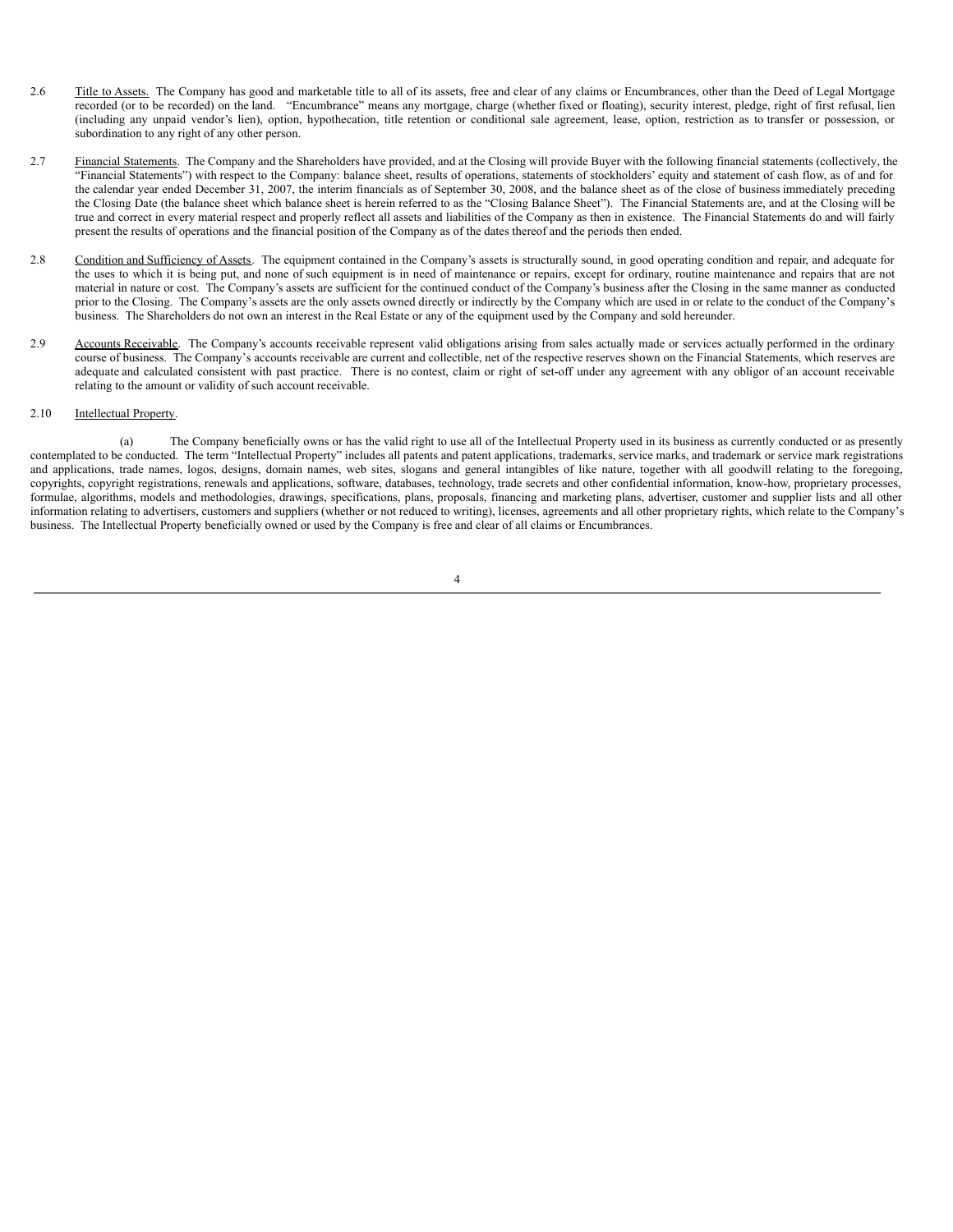(b) The Company takes and has taken reasonable measures to protect the confidentiality of its trade secrets, know-how or other confidential information material to its business as currently operated or planned to be operated (together, "Trade Secrets"). No Trade Secret has been disclosed or authorized to be disclosed to any third party, including any employee, agent, contractor or other person, other than pursuant to a written non-disclosure agreement that adequately protects the Company's proprietary interests in and to such Trade Secrets. To the best of the Company's and the Shareholders' knowledge, no party to any non-disclosure agreement relating to any Trade Secrets is in breach thereof.

(c) The conduct of the Company's business as currently conducted or planned to be conducted does not infringe upon (either directly or indirectly) any Intellectual Property owned or controlled by any third party. There are no claims or suits pending or threatened, and neither the Company nor the Shareholders have received any notice of a third party claim or suit (i) alleging that any of the Company's activities or the conduct of its business has infringed upon or constitutes the unauthorized use of the Intellectual Property rights of any third party, or (ii) challenging the ownership, use, validity or enforceability of any Intellectual Property.

(d) To the best of the Company's and Shareholders' knowledge, no third party is misappropriating, infringing, diluting, or violating any Intellectual Property owned by or licensed to the Company, and no such claims are pending against a third party by the Company.

### 2.11 Compliance with Rules.

(a) The Company and the Shareholders at all times have been and are currently in compliance with all Rules applicable to the Company and/or its business, except where such failure to comply would not have a material adverse effect on the Company or its operations. "Rule" means any law, statute, rule, regulation, order, court decision, judgment or decree of any Belize territorial, provincial or municipal authority.

(b) The Company and the Shareholders are in material compliance with, and have obtained all Permits and other authorizations relating to the Company which are required by any Rule, which has been enacted to the date of this Agreement, except as would not have a material adverse effect on the Company or its operations. No governmental proceeding is pending or threatened to cancel, amend, modify or fail to renew any such Permit. "Permit" includes any approval, authorization, concession, grant, certificate of convenience and necessity, qualification, consent, franchise, license, security clearance, easement, order or other permit issued or granted by any governmental entity.

(c) The Company and/or the Shareholders are not currently in material violation of any environmental or safety laws nor have the Company and/or the Shareholders received any notice of any current non-compliance therewith. There is no civil, criminal or administrative action, suit, demand, claim, hearing, notice, investigation or proceeding pending or threatened against the Company and/or the Shareholders relating in any way to environmental and safety laws.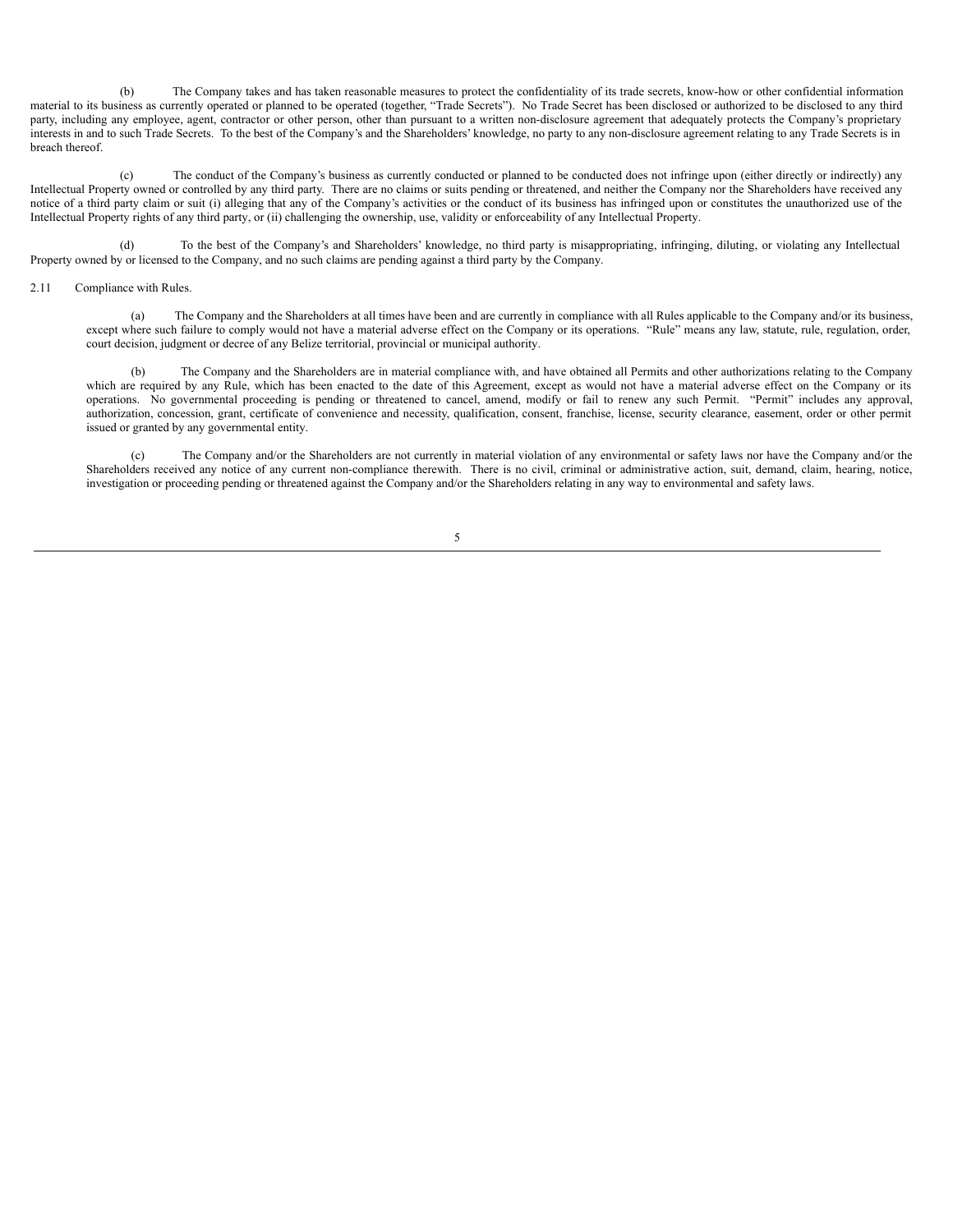- 2.12 Tax Matters. All taxes owed by the Company pertaining to the Company, its business or its assets (whether or not shown on any tax return) have been paid. The Company is not the beneficiary of any extension of time within which to file any tax return. No claim has ever been made by an authority in a jurisdiction where the Company does not file tax returns that the Company is or may be subject to taxation by that jurisdiction. There are no claims or Encumbrances on any of the Company's assets that arose in connection with any failure (or alleged failure) to pay any tax. The Shareholders assume all liabilities whether known or unknown for all taxes and tax filings up to the Closing Date.
- 2.13 Contracts. Except as would not have a material adverse effect on the Company or its operations, there exists no event of default or occurrence, condition or act on the part of the Company and/or the Shareholders or, to the best knowledge of the Company and the Shareholders, on the part of any other party to any contract to which the Company is a party, which constitutes or would constitute (with or without notice or lapse of time or both) a breach of or default under any of such contracts, or cause or permit acceleration of any obligation of the Company or any other party. There are no renegotiations of, attempts to renegotiate or outstanding rights to renegotiate any amounts paid or payable to the Company under any contract with any person having the contractual or statutory right to demand or require such renegotiation and no such person has made written demand for such renegotiation.
- 2.14 Litigation. Except as would not have a material adverse effect on the Company or its operations and the disclosures made to the Buyer about litigation in the Supreme Court of Belize, there is no legal, administrative or other action, claim, proceeding or governmental investigation, domestic or foreign ("Litigation"), pending or threatened against the Company and/or the Shareholders relating to the Company, its business or its assets, or that challenges or reviews the execution, delivery or performance of this Agreement by the Company and/or the Shareholders or of the consummation of the transactions contemplated hereby, or that seeks to enjoin or obtain damages in respect of the consummation of any of the transactions contemplated hereby. The Company and/or the Shareholders are not parties to, and are not bound by, any order or any ruling or award of any other person that has resulted in or could reasonably be expected to result in, individually or in the aggregate, a material adverse effect on the Company or which could reasonably be expected to materially adversely affect the consummation of the transactions contemplated hereby. Any financial consideration which may become due to the Company as a result of litigation in the Supreme Court of Belize that exists as of the Closing Date or that is hereafter filed relating to events arising prior to the Closing Date will be borne and paid directly by the Shareholders. Consequently, any monetary award consequent upon litigation in the Supreme Court of Belize shall accrue beneficially to the Shareholders. All costs of any continued litigation on this matter will be borne directly by the shareholder, including any defense of appeal, arbitration, additional suit or countersuit. The Buyer will have NO liability in this matter.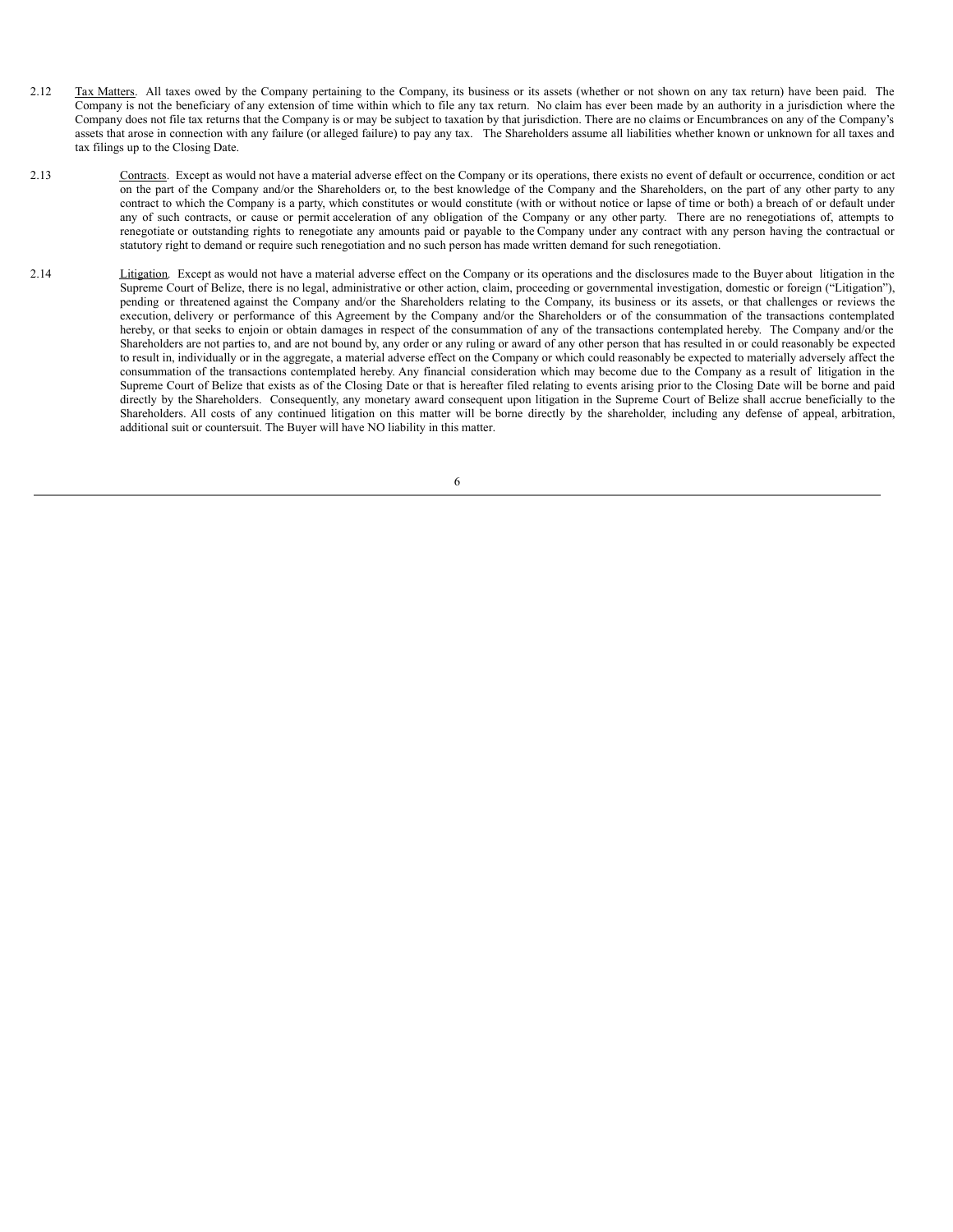# 2.15 Conduct of Business.

- (a) Ordinary Course of Business: No Removal or Disposal of Assets. Since February 20, 2007, the Company has operated its business in the ordinary course, and has not removed or disposed of any assets except in the ordinary course of business.
- (b) No Material Adverse Change. Since February 20, 2007, there has been no material adverse change in the Company's assets or in the financial condition, operations, or prospects of its business.
- (c) Absence of Particular Events. Since February 20, 2007, the Company has not: (i) suffered any damage or destruction adversely affecting its business or involving any of the assets used in its business; (ii) incurred any liability or obligation other than in the ordinary course of business; (iii) made any change or alteration in the manner of keeping the books, accounts or records of its business or in the accounting practices therein reflected; (iv) paid, loaned, or advanced any monetary amount or other asset to, or sold, transferred, or leased any asset to, any employee except for normal compensation involving salary and benefits; (v) received any notice of or become aware of any loss of any one or more customers representing 3% or more of the annualized revenue of its business; (vi) entered into or engaged in any transaction in respect of its business other than on commercially reasonable terms determined on the basis of the facts existing at the time such transaction was entered into or engaged in; or (vii) agreed to take or allow any of the foregoing actions described in this Section 2.15(c).
- 2.16 Broker's or Finder's Fees. The Company and/or the Shareholders have not authorized any person to act as broker or finder or in any other similar capacity in connection with the transactions contemplated by this Agreement.
- 2.17 Disclosure. No representation, warranty, or statement made by the Company and/or the Shareholders in this Agreement or in any document or certificate furnished or to be furnished to Buyer pursuant to this Agreement contains or will contain any untrue statement or omits or will omit to state any fact necessary to make the statements contained herein or therein not misleading. The Company and the Shareholders have disclosed to Buyer all facts known or reasonably available to the Company and/or the Shareholders that are material to the financial condition, operation, or prospects of the Company, its business and/or its assets.
- 2.18 Investigation of Buyer. The Company and each of the Shareholders hereby represent and warrant that they have reviewed reports and documents filed by Buyer with the U.S. Securities and Exchange Commission ("SEC") since January 1, 2008 ("Buyer SEC Reports"), including in particular the financial statement and the "Risk Factors" contained therein, and that the Company and each of the Shareholders are familiar with financial and other conditions of Buyer. The Company and each of the Shareholders hereby further represent and warrant that they are aware that Buyer will require an infusion of additional funding in order to continue its operations, and that Buyer has not secured the necessary additional funding. Each of the Shareholders has relied solely upon the investigations made by or on behalf of the Shareholder or his representative in evaluating the suitability of the investment in the common stock issued to the Shareholder under this Agreement, and such Shareholder recognizes that an investment in the Buyer's common stock involves a high degree of risk. Each Shareholder has such knowledge and experience in financial and business matters that he is capable of evaluating the merits and risks of an investment in Buyer.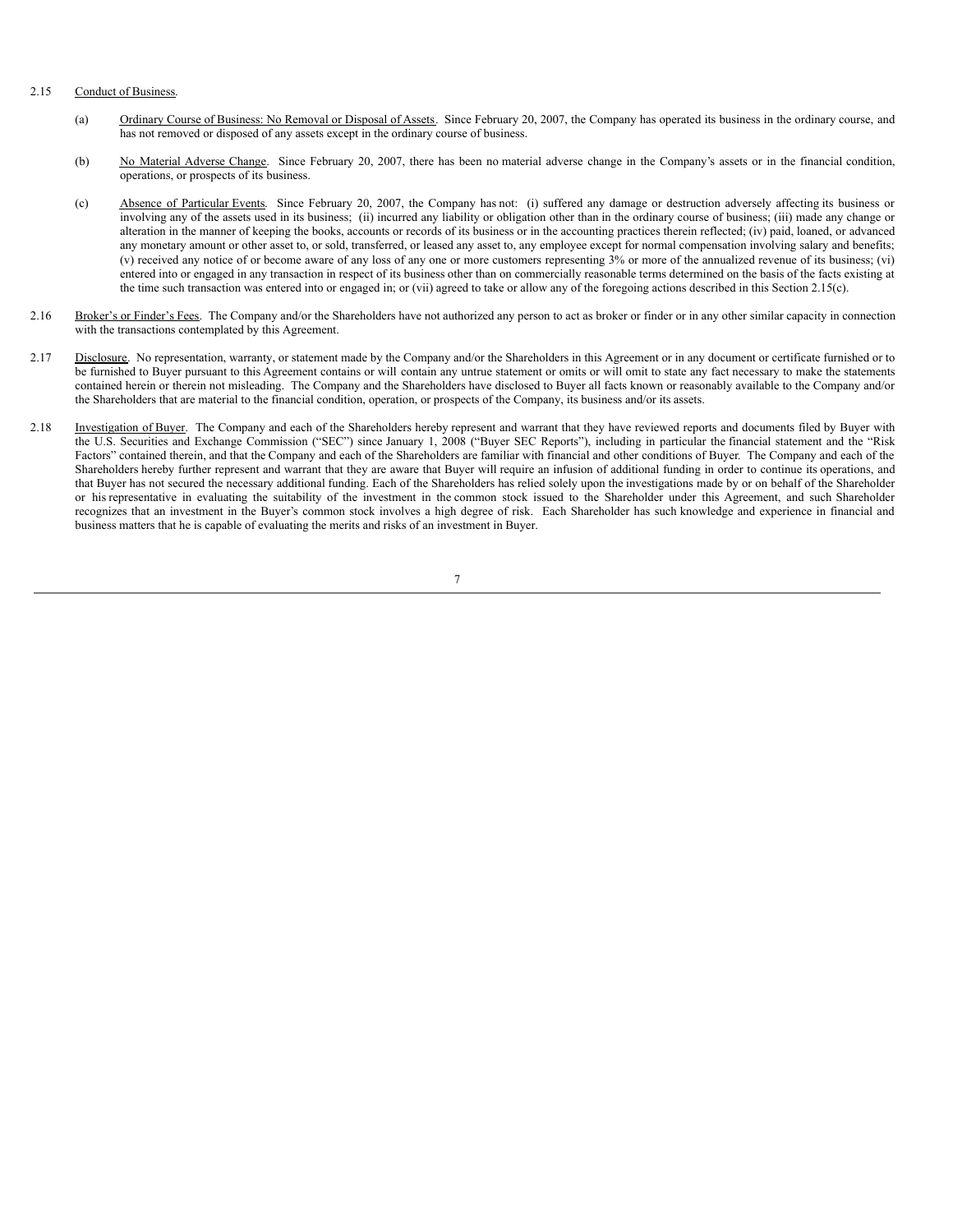2.19 Purchase Entirely for Own Account. The shares of Buyer's common stock to be received by such Shareholder hereunder will be acquired for such Shareholder's own account, not as nominee or agent, and not with a view to the resale or distribution of any part thereof in violation of the Securities Act of 1933, and such Shareholder has no present intention of selling, granting any participation in, or otherwise distributing the same in violation of the Securities Act of 1933. Such Shareholder understands that the shares of Buyer's common stock are characterized as "restricted securities" under the U.S. federal securities laws inasmuch as they are being acquired from Buyer in a transaction not involving a public offering and that under such laws and applicable regulations such securities may be resold without registration under the Securities Act of 1933 for at least six months following the Closing Date. After the six month anniversary of the Closing Date, the shares of Buyer's common stock may only be sold in compliance with Rule 144 promulgated under the Securities Act of 1933.

## **ARTICLE 3**

# **REPRESENTATIONS AND WARRANTIES OF BUYER**

To induce the Company and the Shareholders to execute, deliver and perform this Agreement, and in acknowledgement of the Company's and the Shareholders' reliance on the following representations and warranties, the Buyer hereby represents and warrants to the Company and the Shareholders individually and collectively as follows, as of the date hereof:

- 3.1 Power and Authority. Buyer has the power and authority to execute, deliver, and perform this Agreement and the other agreements and instruments to be executed and delivered by it in connection with the transactions contemplated hereby, and Buyer has taken all necessary action to authorize the execution and delivery of this Agreement and such other agreements and instruments and the consummation of the transactions contemplated hereby. This Agreement is, and, when such other agreements and instruments are executed and delivered, the other agreements and instruments to be executed and delivered by Buyer in connection with the transactions contemplated hereby shall be, the valid and legally binding obligations of Buyer, enforceable in accordance with their respective terms.
- 3.2 Broker's or Finder's Fees. Buyer has not authorized any person to act as broker, finder, or in any other similar capacity in connection with the transactions contemplated by this Agreement.
- 3.3 No Conflict. Neither the execution and delivery by such Buyer of this Agreement and of the other agreements and instruments to be executed and delivered by such Buyer in connection with the transactions contemplated hereby, nor the consummation by such Buyer of the transactions contemplated hereby, will violate or conflict with: (a) any foreign, Federal, state, or local law, regulation, ordinance, governmental restriction, order, judgment or decree applicable to Buyer; or (b) any provision of any charter, bylaw, or other governing or organizational instrument of Buyer.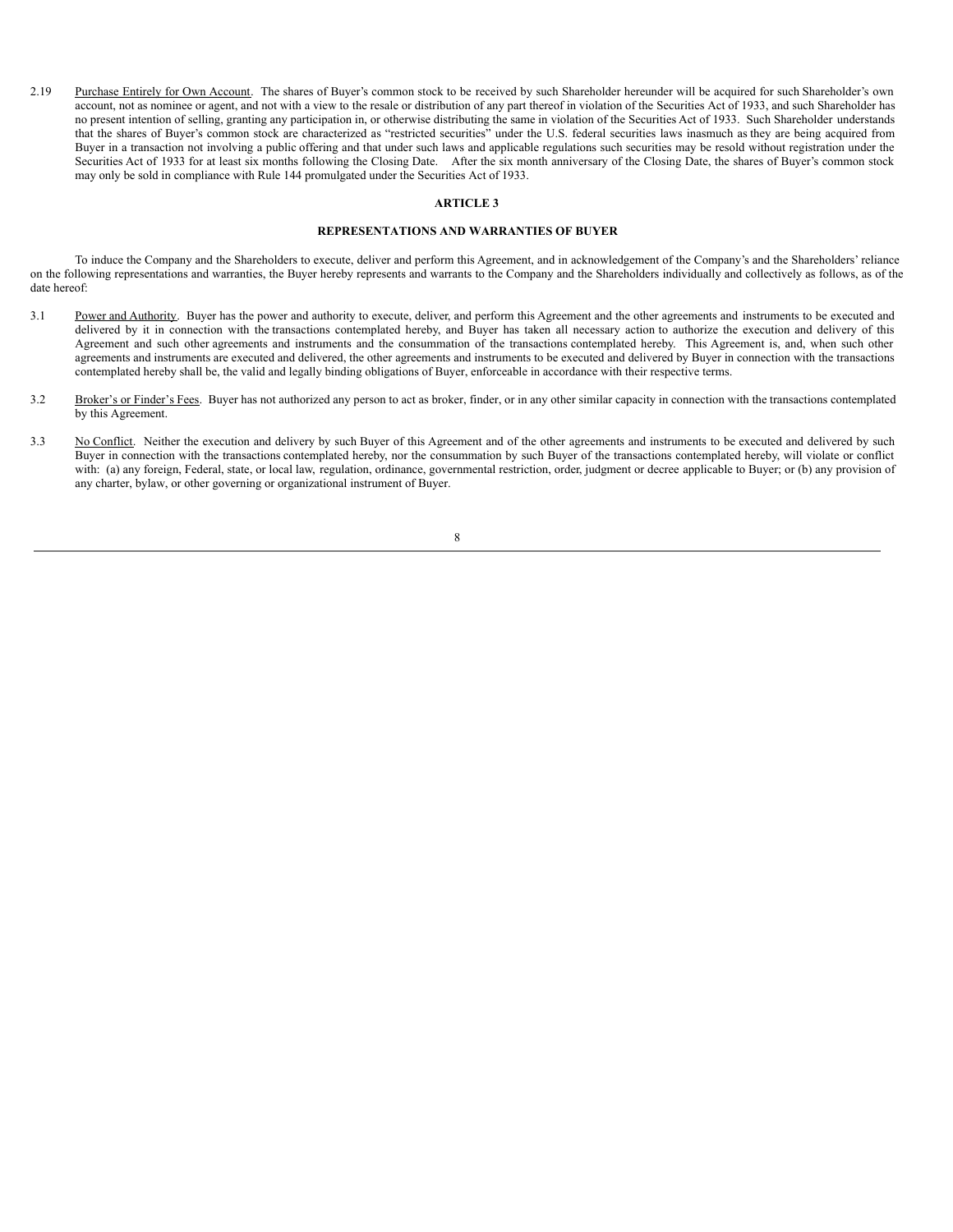- 3.4 Disclosure. No representation, warranty, or statement made by Buyer in this Agreement or in any document or certificate furnished or to be furnished to the Shareholders pursuant to this Agreement contains or will contain any untrue statement or omits or will omit to state any fact necessary to make the statements contained herein or therein not misleading.
- 3.5 Security for Repayment of the Loan Notes (and the Replacement Promissory Notes). The Buyer represents, warrants and agrees to: (1) authorize the Company to pay or procure the repayment of the replacement Loan Notes in favor of the Shareholders in accordance with Appendix II attached hereto; and (2) confirm the repayment of the respective amounts due under the replacement Loan Notes by executing with the Company, in favor of the Shareholders, a deed of legal mortgage (in the format set out in Appendix III attached hereto) charging the real property of the Company, as security for the repayment of the Loan Notes.
- 3.6 Employment of Shareholder No. 2. The Buyer represents, warrants and agrees that immediately following the execution of this Agreement it will offer a contract of employment to Shareholder No.2 (Neal Walmsley) in accordance with terms to be agreed.

# **4.0 ARTICLE**

## **COVENANTS OF THE SHAREHOLDERS AND BUYER FOLLOWING CLOSING**

- 4.1 Cooperation. The Shareholders and Buyer shall cooperate fully with each other and their respective employees, legal counsel, accountants and other representatives and advisers in connection with the steps required to be taken as part of their respective obligations under this Agreement; and each of them shall, at any time and from time to time after the Closing, upon the request of the other, do, execute, acknowledge and deliver, or cause to be done, executed, acknowledged and delivered, all such further acts, deeds, assignments, transfers, conveyances, receipts, acknowledgments, acceptances and assurances as may be reasonably required (without incurring unreimbursed expense) to satisfy and perform the obligations of such party hereunder, and to allow the Company to operate its business after the Closing in the manner in which it was operated before the Closing.
- 4.2 Further Assurances. Subject to the terms and conditions of this Agreement, each party agrees to use all of its reasonable efforts to take, or cause to be taken, all actions and to do or cause to be done, all things necessary and proper or advisable to consummate and make effective the transactions contemplated by this Agreement (including the execution and delivery of such further instruments and documents as the other party may reasonably request).
- 4.3 Funds Received After Closing. Any and all funds received by the Shareholders after the Closing in respect of the Company shall be promptly remitted to Buyer upon receipt.
- 4.4 Change in Buyer's Stock Listing. Buyer's share of common stock are currently listed for trading on the OTC Bulletin Board. The Buyer agrees that in the event that it becomes listed on any other trading system or stock exchange it will take all the necessary steps to cause the Shareholders' Common Stock in the Buyer to become available for trading (such to applicable securities laws) on such other trading system or stock exchange.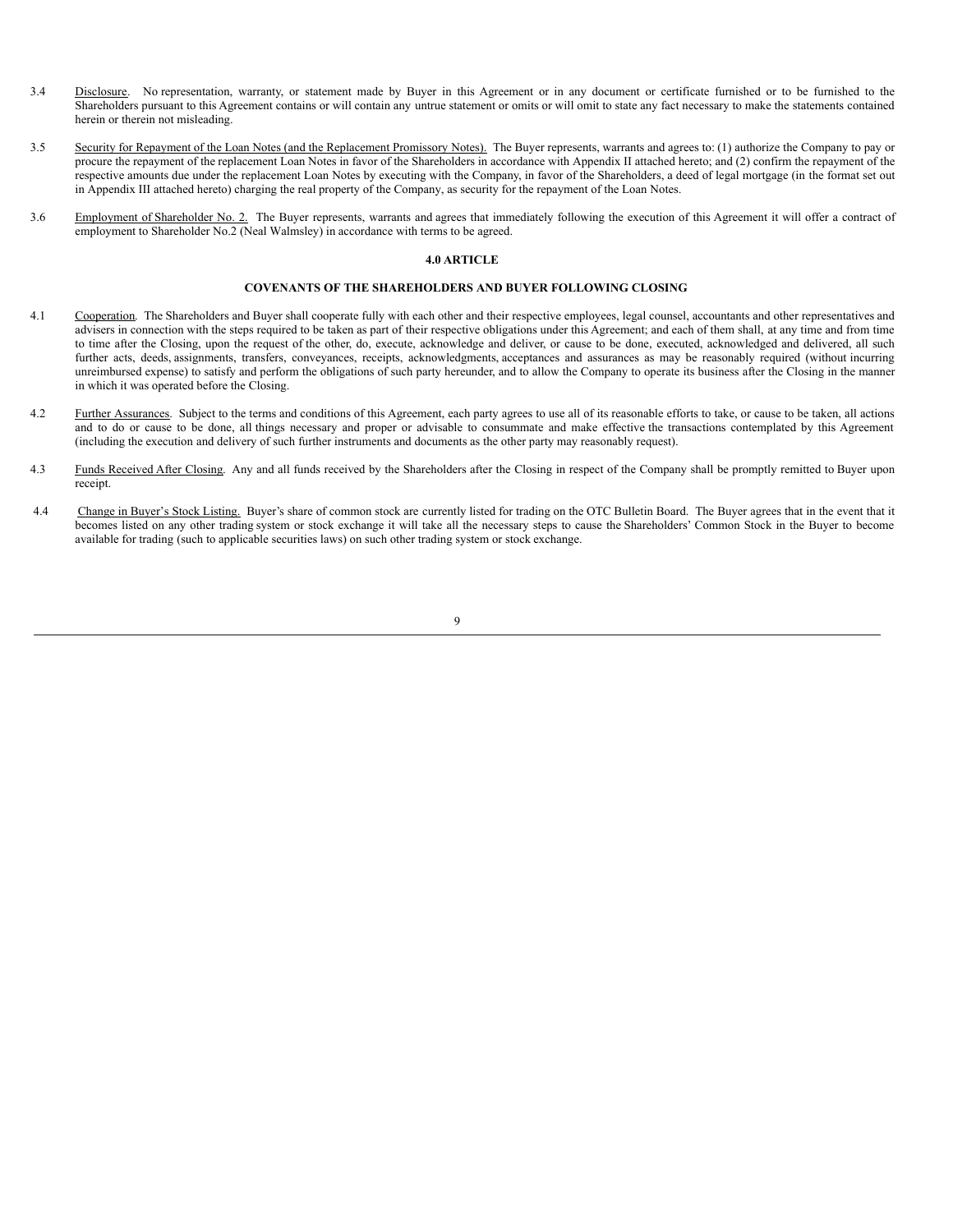# **ARTICLE 5.**

# **SURVIVAL; INDEMNITY**

- 5.1 Survival of Representations, Warranties, etc. The representations, warranties and covenants given by the Shareholders to Buyer or by Buyer to the Shareholders in this Agreement shall survive for a period of 12 months following the Closing
- 5.2 Indemnification by the Shareholders. The Shareholders shall jointly and severally indemnify, defend, and hold harmless Buyer, and Buyer's representatives, stockholders, controlling persons and affiliates, at, and at any time after, the Closing up to the end of the indemnification period at Article 5.1, from and against any and all demands, claims, actions, or causes of action, assessments, losses, damages (including incidental and consequential damages), liabilities, costs, and expenses, including reasonable fees and expenses of counsel, other expenses of investigation, handling, and Litigation, and settlement amounts, together with interest and penalties (collectively, a "Loss" or "Losses"), asserted against, resulting to, imposed upon, or incurred by Buyer, directly or indirectly, by reason of, resulting from, or arising in connection with, any of the following:
	- (a) Breach. Any breach of any representation, warranty, or agreement of the Shareholders and/or the Company contained in or made pursuant to this Agreement, including the agreements and other instruments contemplated hereby;
	- (b) Brokerage or Finder's Fees. Any claim by any person for brokerage or finder's fees or commissions or similar payments based upon any agreement or understanding alleged to have been made by any such person with the Company and/or the Shareholders in connection with this Agreement or any of the transactions contemplated hereby;
	- (c) Litigation. Any judgment or verdict rendered against the Company or Buyer as a result of the pending action brought by Tomas Serrut or as a result of any other legal proceeding filed against the Company based on actions or events arising prior to the Closing Date; and
	- (d) Incidental Matters. To the extent not covered by the foregoing, any and all demands, claims, actions or causes of action, assessments, losses, damages, liabilities, costs, and expenses, including reasonable fees and expenses of counsel, other expenses of investigation, handling, and Litigation and settlement amounts, together with interest and penalties, incident to the foregoing.

The remedies provided in this Section 5.2 will not be exclusive of or limit any other remedies that may be available to Buyer.

5.3 Indemnification by Buyer. Buyer shall indemnify, defend, and hold harmless the Shareholders at, and at any time after, the Closing up to the end of the indemnification period at Article 5.1, from and against any and all Losses asserted against, resulting to, imposed upon, or incurred by the Shareholders, to the extent arising from any of the following: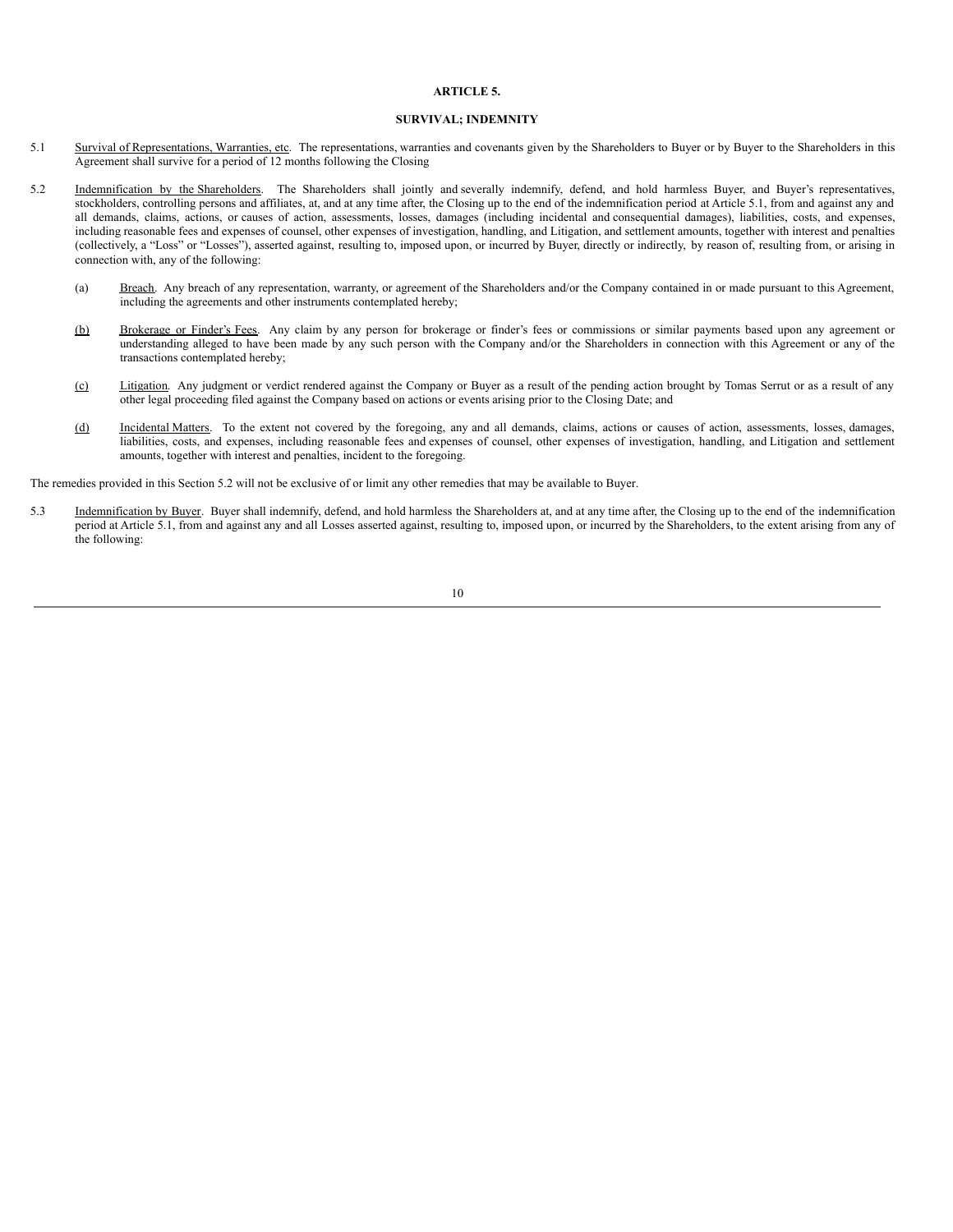- (a) Breach. Any breach of any representation, warranty, or agreement of Buyer contained in or made pursuant to this Agreement, including the agreements and other instruments contemplated hereby; and
- (a) Brokerage or Finder's Fees. Any claim by any person for brokerage or finder's fees or commissions or similar payments based upon any agreement or understanding alleged to have been made by any such person with the Buyer in connection with this Agreement or any of the transactions contemplated hereby; and
- (a) Incidental Matters. To the extent not covered by the foregoing, any and all demands, claims, actions or causes of action, assessments, losses, damages, liabilities, costs, and expenses, including reasonable fees and expenses of counsel, other expenses of investigation, handling, and Litigation, and settlement amounts, together with interest and penalties, incident to the foregoing.

The remedies provided in this Section 5.3 will not be exclusive of or limit any other remedies that may be available to the Shareholders.

# 5.4 Procedures; Third Party Claims, etc.

- (a) A person entitled to make a claim of indemnification hereunder shall be referred to as an "Indemnified Party." A person obligated for indemnification hereunder shall be referred to as an "Indemnifying Party." The Indemnifying Party shall be entitled to defend any claim, action, suit or proceeding made by any third party against an Indemnified Party; provided, however, that the Indemnified Party shall be entitled to participate in such defense with counsel of its choice and at its own expense and, if (i) the Indemnifying Party is also a party to such claim, action, suit or proceeding and the Indemnified Party determines in good faith that joint representation would be inappropriate, (ii) the Indemnifying Party does not provide a competent and vigorous defense, or (iii) the Indemnifying Party agrees, then the Indemnified Party's participation shall be at the expense of the Indemnifying Party. The Indemnified Party shall provide such cooperation and access to its books, records and properties as the Indemnifying Party shall reasonably request with respect to such matter; and the parties shall cooperate with each other in order to ensure the proper and adequate defense thereof. An Indemnified Party shall not settle any claim subject to indemnification hereunder without the prior written consent of the Indemnifying Party, which consent shall not be unreasonably withheld or delayed.
- (b) With regard to claims of third parties for which indemnification is payable hereunder, such indemnification shall be paid by the Indemnifying Party upon the earliest to occur of: (i) the entry of a judgment against the Indemnified Party; (ii) the settlement of the claim; (iii) with respect to indemnities for tax liabilities, upon the issuance of any final resolution by a taxation authority; or (iv) with respect to claims before any administrative or regulatory authority, when the Loss is finally determined and not subject to further review or appeal; provided, however, that the Indemnifying Party shall pay on the Indemnified Party's demand any cost or expense reasonably incurred by the Indemnified Party in defending or otherwise dealing with such claim.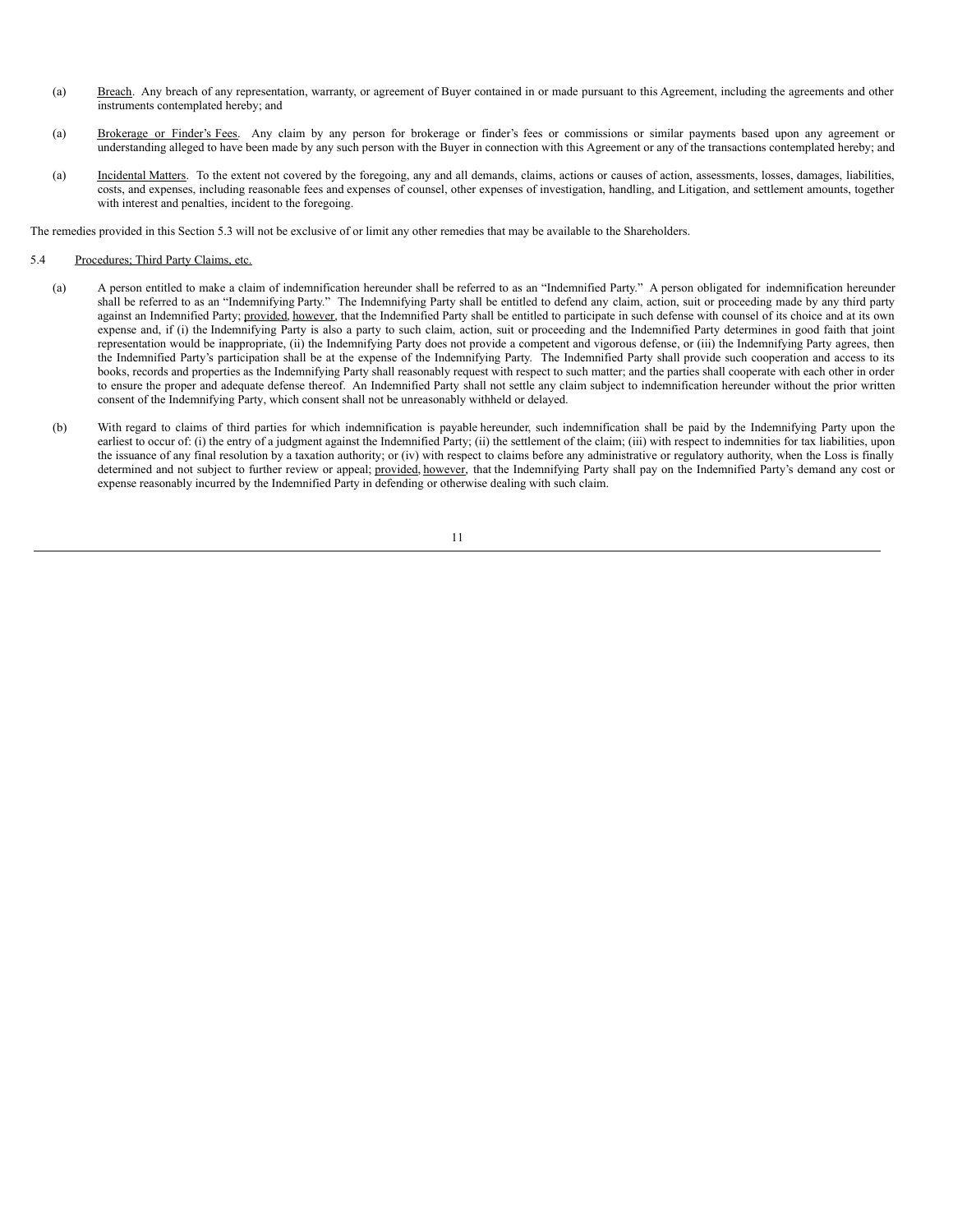(c) To seek indemnification hereunder, an Indemnified Party shall notify the other party hereto of any claim for indemnification, specifying in reasonable detail the nature of the Loss and the amount or an estimate of the amount thereof. Neither the giving of such notice nor the failure to give such notice shall constitute an election of remedies or limit an Indemnified Party in any manner in the enforcement of any other remedies that may be available to it, including the right to proceed against an Indemnifying Party.

# **ARTICLE 6.**

# **MISCELLANEOUS**

- 6.1 Entire Agreement. This Agreement, and the other certificates, agreements, and other instruments to be executed and delivered by the parties in connection with the transactions contemplated hereby, constitute the sole understanding of the parties with respect to the subject matter hereof.
- 6.2 Parties Bound by Agreement; Successors and Assigns. The terms, conditions, and obligations of this Agreement shall inure to the benefit of and be binding upon the parties hereto and their respective successors and assigns.
- 6.3 Amendments and Waivers. No modification, termination, extension, renewal or waiver of any provision of this Agreement shall be binding upon a party unless made in writing and signed by such party. A waiver on one occasion shall not be construed as a waiver of any right on any future occasion. No delay or omission by a party in exercising any of its rights hereunder shall operate as a waiver of such rights.
- 6.4 Severability. If for any reason any term or provision of this Agreement is held to be invalid or unenforceable, all other valid terms and provisions hereof shall remain in full force and effect, and all of the terms and provisions of this Agreement shall be deemed to be severable in nature.
- 6.5 Attorney's Fees. Should any party hereto retain counsel for the purpose of enforcing, or preventing the breach of, any provision hereof including the institution of any action or proceeding, whether by arbitration, judicial or quasi-judicial action or otherwise, to enforce any provision hereof or for damages for any alleged breach of any provision hereof, or for a declaration of such party's rights or obligations hereunder, then, whether such matter is settled by negotiation, or by arbitration or judicial determination, the prevailing party shall be entitled to be reimbursed by the losing party for all costs and expenses incurred thereby, including reasonable attorneys' fees for the services rendered to such prevailing party.
- 6.6 Counterparts. This Agreement may be executed in one or more counterparts, each of which shall for all purposes be deemed to be an original and all of which shall constitute the same instrument. Each counterpart including a facsimile transmission of this Agreement shall be deemed to be an original and shall have the same force and effect as an original. In the event that a facsimile transmission of this Agreement is signed or any counterpart is signed and transmitted by facsimile, the hardcopy thereof may be signed subsequently but must be dated concurrently with the facsimile transmission.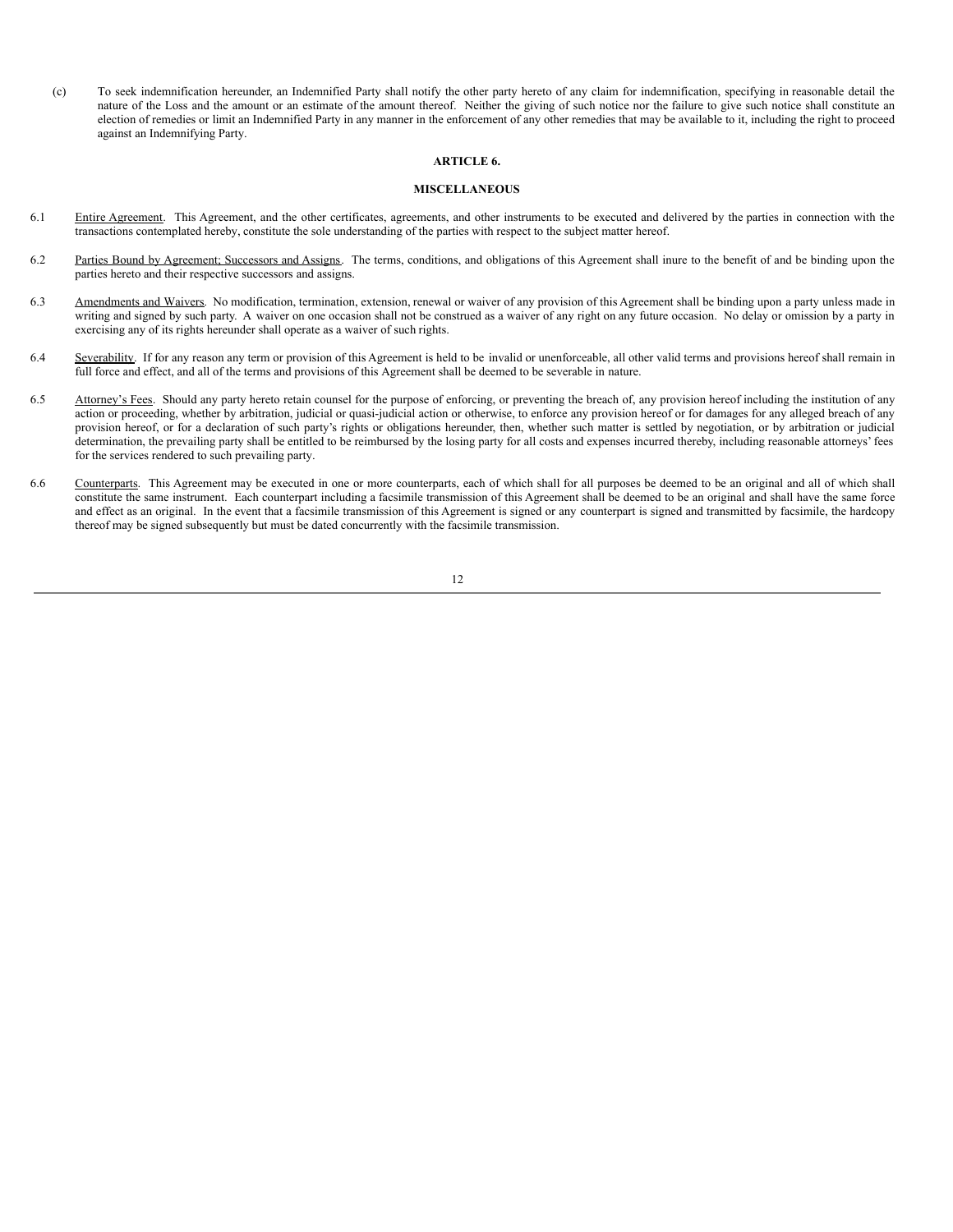- 6.7 Headings. The headings of the Sections and paragraphs of this Agreement are inserted for convenience only and shall not be deemed to constitute part of this Agreement or to affect the construction hereof.
- 6.8 Expenses. Except as specifically provided herein, each of the Shareholders and Buyer shall pay all of its own costs and expenses incurred by it or on its behalf in connection with this Agreement and the transactions contemplated hereby, including fees and expenses of its own financial consultants, accountants, and counsel.
- 6.9 Notices. All notices, requests, demands, claims, and other communications which are required or may be given under this Agreement shall be in writing and shall be deemed to have been duly given: when received, if personally delivered; when transmitted, if transmitted by telecopy; five business days after such notice, request, demand claim or other communication is sent, if sent by registered or certified mail, return receipt requested, postage prepaid, and addressed to the intended recipient as set forth below:

if to the Shareholders to:

Shareholder 1. Frank Towers Catterall Hall Farm Catterall Lane Catterall, Preston, PR3 0PA Lancashire UK Telephone: +44 780 228533 Email: frank@upwoodpark.co.uk

Shareholder 2. Neal John Walmsley 12 Old Lancaster Rd Catterall, Preston PR3 OHN, UK Phone: +44 797 1268059 Email: nw@goots.co.uk

Shareholder 3. Eric Royds 3 Heath Ave Halifax, HX3 OEA, UK Telephone: +44 7800 963453 Email: home@groovers.f9.co.uk

Shareholder 4. Farzad Zamanian 5 Hollingwood Rise Ilkley LS29 9PW, UK Telephone: +44 776 4404915 Email: farzadzamanian@aol.com

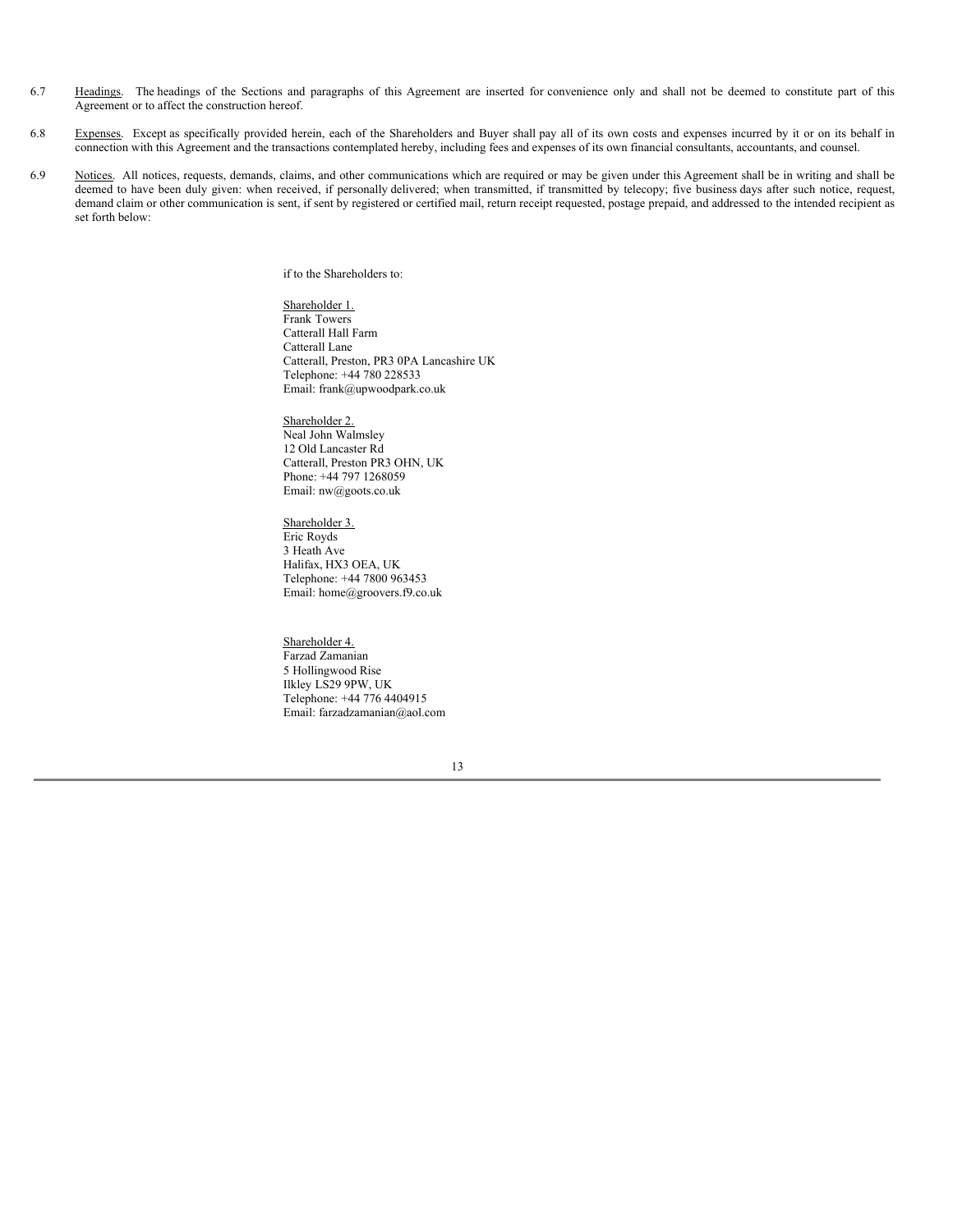if to the Company to:

Technology Alternatives Ltd. c/o Arguelles & Company LLC Attorneys-at-Law 35 New Road

Belize, Central America

Attention: Emil Arguelles Facsimile: 501-223-6403

if to Buyer to:

Global Clean Energy Holdings, Inc. 6033 W. Century Blvd, Suite 895 Los Angeles, CA 90045

Attention: Richard Palmer Facsimile: (310)641-4230

Any party may send any notice, request, demand, claim, or other communication hereunder to the intended recipient at the address set forth above using any other means, but no such notice, request, demand, claim, or other communication shall be deemed to have been duly given unless and until it actually is received by the intended recipient. Any party may change the address to which notices, requests, demands, claims, and other communications hereunder are to be delivered by giving the other parties notice in the manner herein set forth.

- 6.10 Governing Law. This Agreement shall be construed in accordance with and governed by the laws of Belize without giving effect to the principles of choice of law thereof.
- 6.11 Remedies. In the event of a dispute between the parties, each party shall be entitled to pursue all remedies available at law or in equity and may institute any and all legal proceedings against the offending party to enforce any and all rights which they may have or become entitled to under and by virtue of this Agreement.
- 6.12 Waiver of Certain Damages. Except as prohibited by law, each party hereby waives any right it may have to claim or recover any special, exemplary, punitive or consequential damages other than, or in addition to, actual damages in connection with any dispute arising under or in connection with any matter related to this Agreement or any related agreement.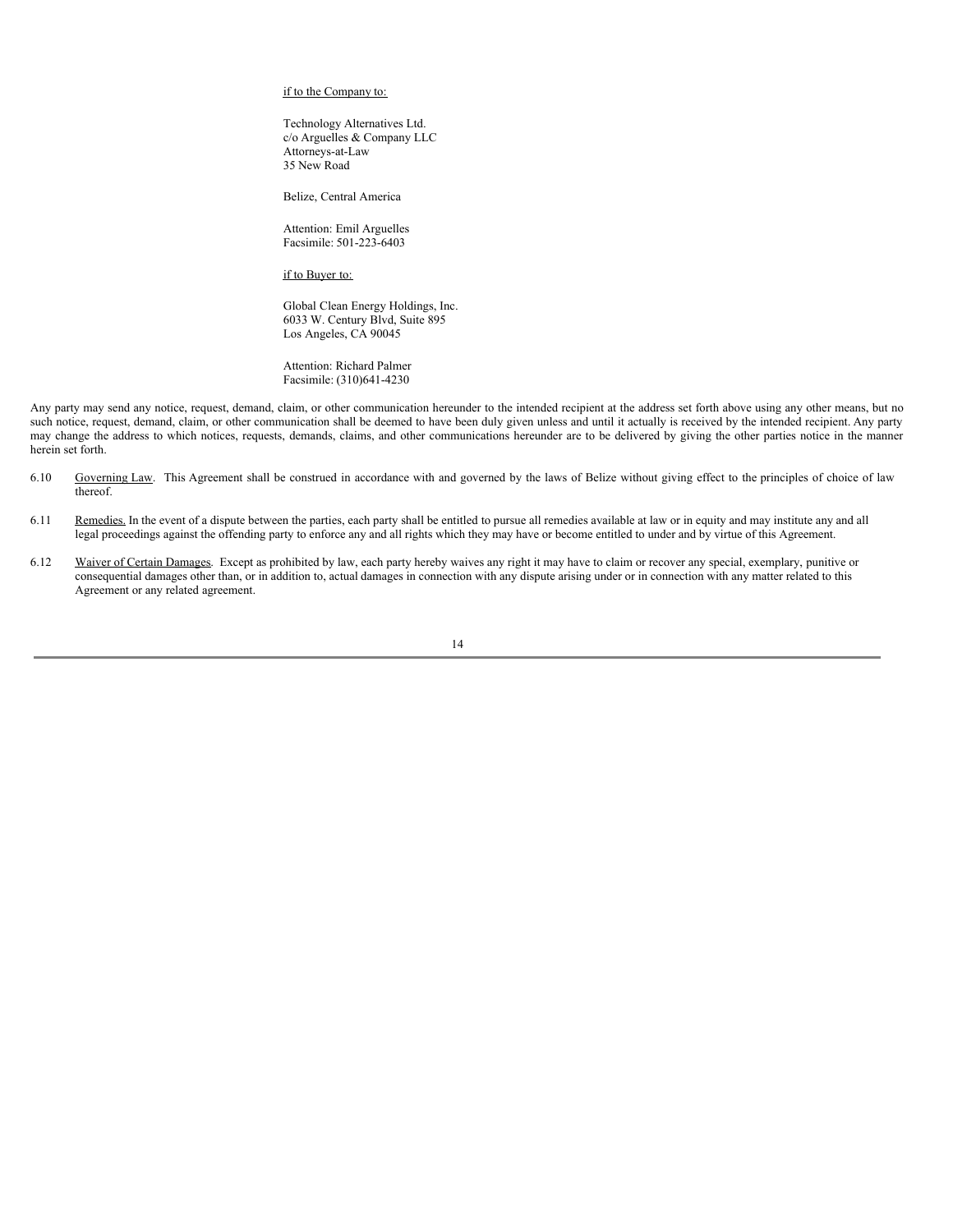# 6.13 References, etc.

- (a) Whenever reference is made in this Agreement to any Article, Section, paragraph, Schedule or Exhibit, such reference shall be deemed to apply to the specified Article, Section or paragraph of this Agreement or the specified Schedule or Exhibit attached to this Agreement.
- (a) The word "including" when used herein is not intended to be exclusive and means "including, without limitation."
- 6.14 Strict Construction. The language used in this Agreement will be deemed to be the language chosen by the parties hereto to express their mutual intent, and no rule of strict construction will be applied against any person.

[Signature page follows.]

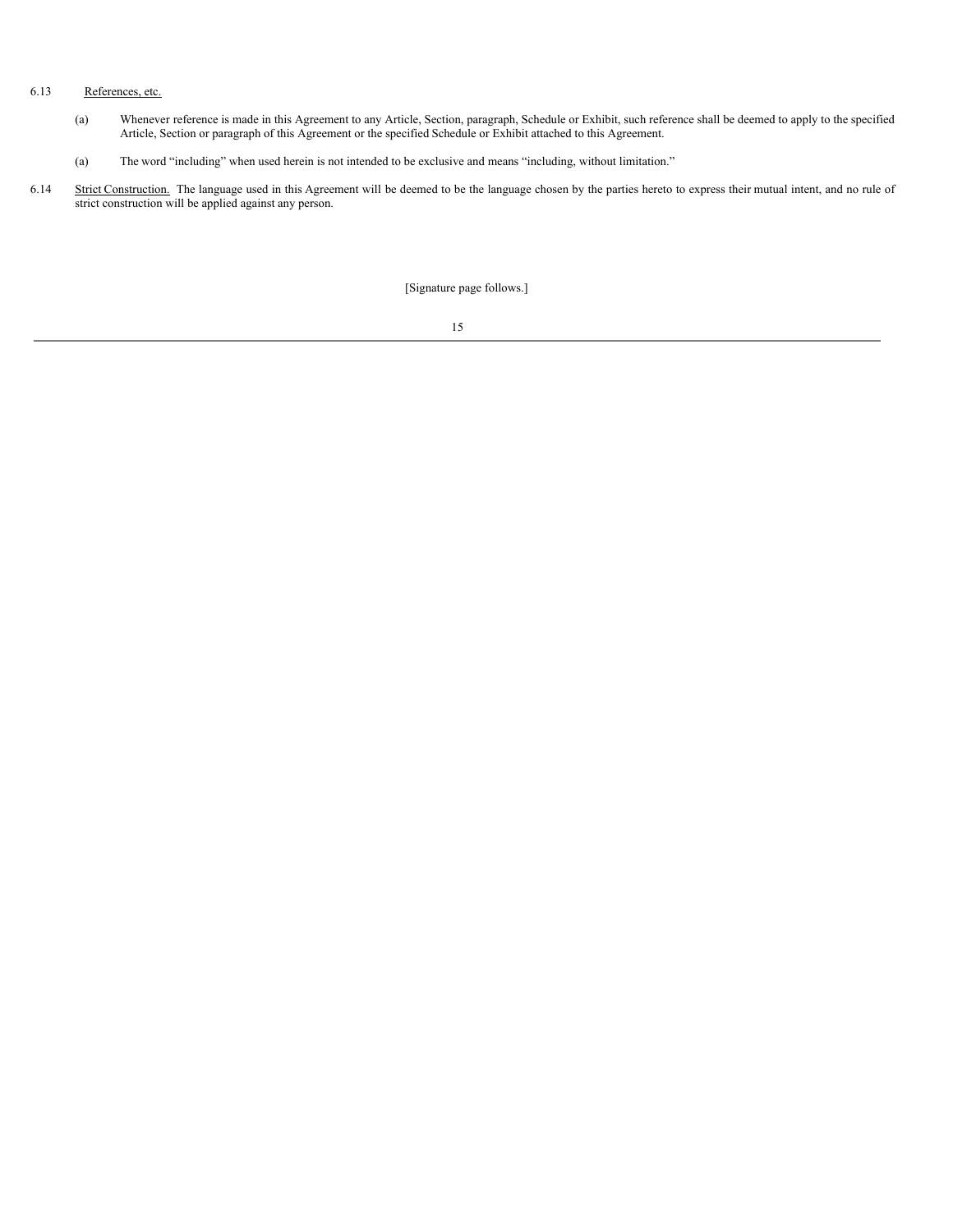IN WITNESS WHEREOF, each of the parties hereto has executed this Agreement as of the date first indicated above.

SHAREHOLDER 1:

Frank Towers SHAREHOLDER 2: Neal John Walmsley SHAREHOLDER 3: Eric Royds SHAREHOLDER 4: Farzad Zamanian COMPANY: Technology Alternatives Limited By: Name: Neal Walmsley Position: Director

> BUYER: Global Clean Energy Holdings, Inc.

By:

Name: Richard Palmer Title: Chief Executive Officer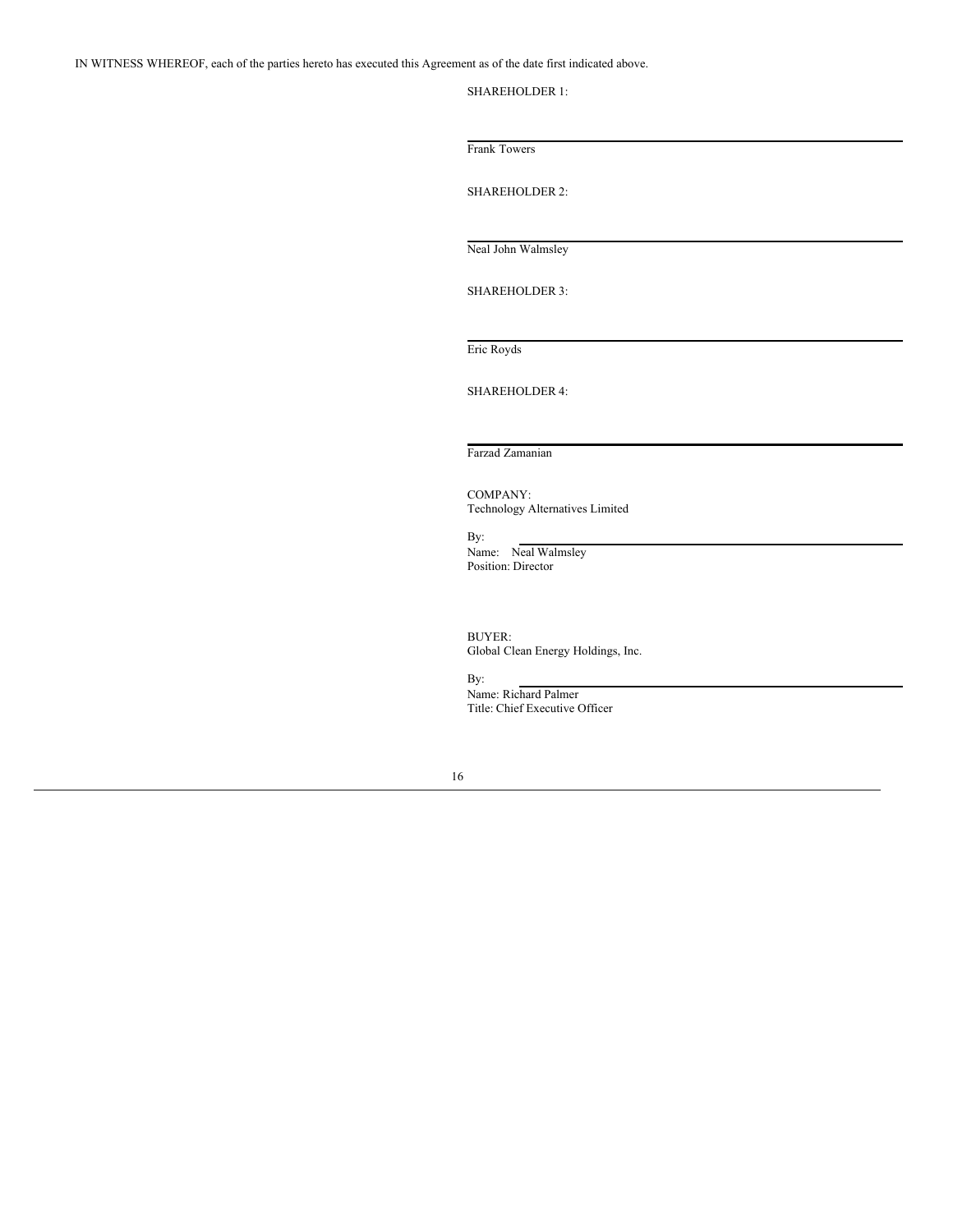# **APPENDIX I**

# **SHARES OF THE COMPANY BEING SOLD**

|               | Number of Shares of the | Number of Shares of the |
|---------------|-------------------------|-------------------------|
|               | Company Being           | BUYER'S Common          |
| Buver         | Acquired                | Stock Issued            |
| Shareholder 1 | 2,387                   | 2,126,391               |
| Shareholder 2 | 2,600                   | 2,316,136               |
| Shareholder 3 | 3,581                   | 3,190,032               |
| Shareholder 4 | 1,432                   | 1,320,198               |

**Share Transfer:** Share transfer will occur at closing with share registration taking place in Belize within 90 days of the Closing Date.

**Common Stock Issuance**: Buyer will immediately issue at closing, Common Stock to the Shareholders based upon the total asset book value of the Company established based on the Closing Balance Sheet divided by Buyer's closing share price at the last business day before the execution of this Agreement.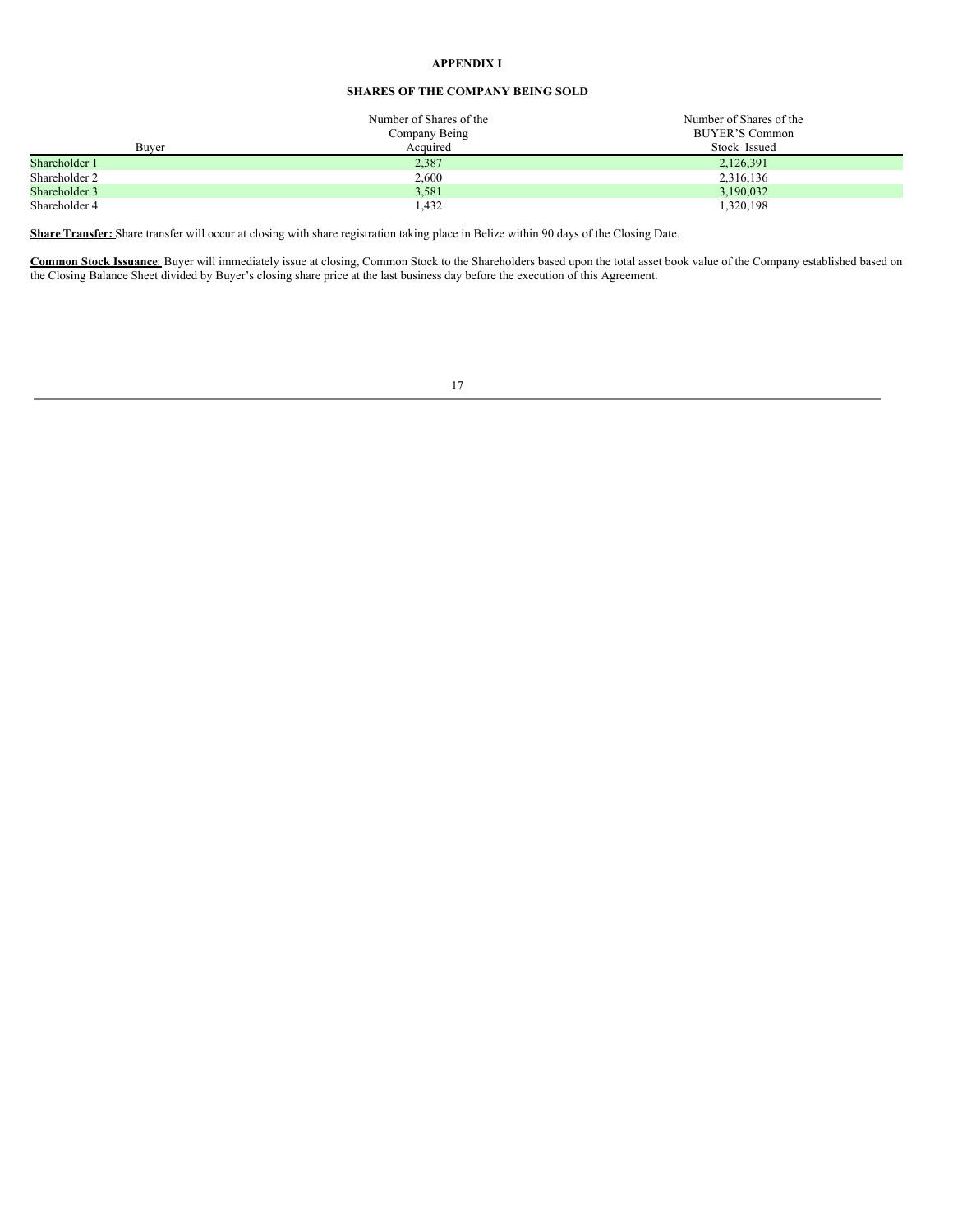### **CERTIFICATIONS PURSUANT TO SECTION 302 OF THE SARBANES-OXLEY ACT OF 2002**

I, Richard Palmer, certify that:

- 1. I have reviewed this report on Form 10-Q of Global Clean Energy Holdings, Inc.;
- 2. Based on my knowledge, this report does not contain any untrue statement of a material fact or omit to state a material fact necessary to make the statements made, in light of the circumstances under which such statements were made, not misleading with respect to the period covered by this report;
- 3. Based on my knowledge, the financial statements, and other financial information included in this report, fairly present in all material respects the financial condition, results of operations and cash flows of the registrant as of, and for, the periods presented in this report;
- 4. The registrant's other certifying officer(s) and I are responsible for establishing and maintaining disclosure controls and procedures (as defined in Exchange Act Rules 13a-15(e) and 15d-15(e)) and internal control over financial reporting (as defined in Exchange Act Rules 13a-15(f) and 15d-15(f)) for the registrant and have:
	- (a) Designed such disclosure controls and procedures, or caused such disclosure controls and procedures to be designed under our supervision, to ensure that material information relating to the registrant, including its consolidated subsidiaries, is made known to us by others within those entities, particularly during the period in which this quarterly report is being prepared;
	- (b) Designed such internal control over financial reporting, or caused such internal control over financial reporting to be designed under their supervision, to provide reasonable assurance regarding the reliability of financial reporting and the preparation of financial statements for external purposes in accordance with generally accepted accounting principles;
	- (c) Evaluated the effectiveness of the registrant's disclosure controls and procedures and presented in this report our conclusions about the effectiveness of the disclosure controls and procedures, as of the end of the period covered by this report based on such evaluation; and
	- (d) Disclosed in this report any change in the registrant's internal control over financial reporting that occurred during the registrant's most recent fiscal quarter (the registrant's fourth fiscal quarter in the case of an annual report) that has materially affected, or is reasonably likely to materially affect, the registrant's internal control over financial reporting.
- 5. The registrant's other certifying officer(s) and I have disclosed, based on our most recent evaluation of internal control over financial reporting, to the registrant's auditors and the audit committee of registrant's board of directors (or persons performing the equivalent functions):
	- (a) All significant deficiencies and material weaknesses in the design or operation of internal control over financial reporting which are reasonably likely to adversely affect the registrant's ability to record, process, summarize and report financial information; and
	- (b) Any fraud, whether or not material, that involves management or other employees who have a significant role in the registrant's internal control over financial reporting.

Date: May 20, 2009 By: /s/ Richard Palmer

Richard Palmer Chief Executive Officer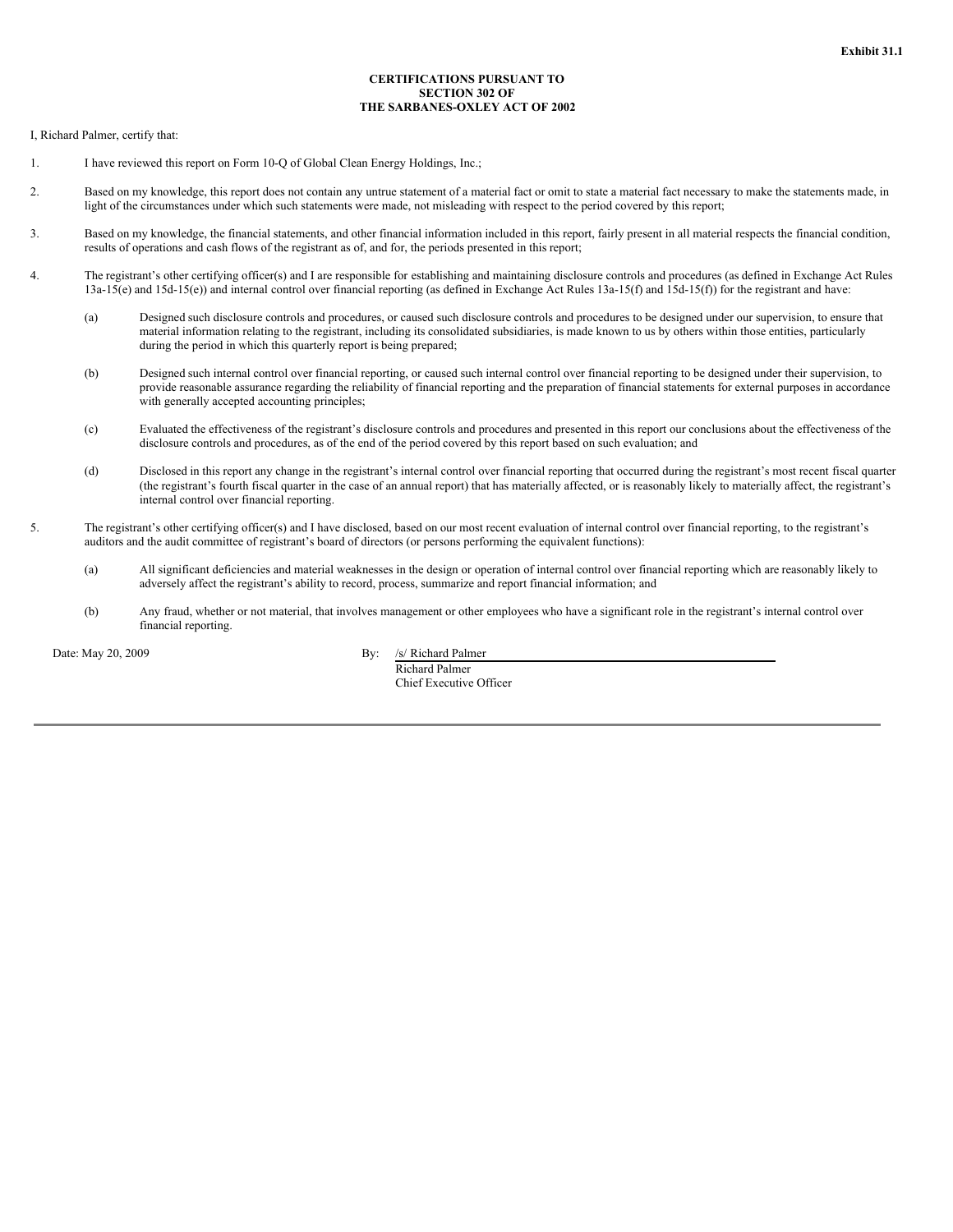### **CERTIFICATIONS PURSUANT TO SECTION 302 OF THE SARBANES-OXLEY ACT OF 2002**

I, Bruce Nelson, certify that:

- 1. I have reviewed this report on Form 10-Q of Global Clean Energy Holdings, Inc.;
- 2. Based on my knowledge, this report does not contain any untrue statement of a material fact or omit to state a material fact necessary to make the statements made, in light of the circumstances under which such statements were made, not misleading with respect to the period covered by this report;
- 3. Based on my knowledge, the financial statements, and other financial information included in this report, fairly present in all material respects the financial condition, results of operations and cash flows of the registrant as of, and for, the periods presented in this report;
- 4. The registrant's other certifying officer(s) and I are responsible for establishing and maintaining disclosure controls and procedures (as defined in Exchange Act Rules 13a-15(e) and 15d-15(e)) and internal control over financial reporting (as defined in Exchange Act Rules 13a-15(f) and 15d-15(f)) for the registrant and have:
	- (a) Designed such disclosure controls and procedures, or caused such disclosure controls and procedures to be designed under our supervision, to ensure that material information relating to the registrant, including its consolidated subsidiaries, is made known to us by others within those entities, particularly during the period in which this quarterly report is being prepared;
	- (b) Designed such internal control over financial reporting, or caused such internal control over financial reporting to be designed under their supervision, to provide reasonable assurance regarding the reliability of financial reporting and the preparation of financial statements for external purposes in accordance with generally accepted accounting principles;
	- (c) Evaluated the effectiveness of the registrant's disclosure controls and procedures and presented in this report our conclusions about the effectiveness of the disclosure controls and procedures, as of the end of the period covered by this report based on such evaluation; and
	- (d) Disclosed in this report any change in the registrant's internal control over financial reporting that occurred during the registrant's most recent fiscal quarter (the registrant's fourth fiscal quarter in the case of an annual report) that has materially affected, or is reasonably likely to materially affect, the registrant's internal control over financial reporting.
- 5. The registrant's other certifying officer(s) and I have disclosed, based on our most recent evaluation of internal control over financial reporting, to the registrant's auditors and the audit committee of registrant's board of directors (or persons performing the equivalent functions):
	- (a) All significant deficiencies and material weaknesses in the design or operation of internal control over financial reporting which are reasonably likely to adversely affect the registrant's ability to record, process, summarize and report financial information; and
	- (b) Any fraud, whether or not material, that involves management or other employees who have a significant role in the registrant's internal control over financial reporting.

Date: May 20, 2009 By: /s/ Bruce K. Nelson

Bruce Nelson Chief Financial Officer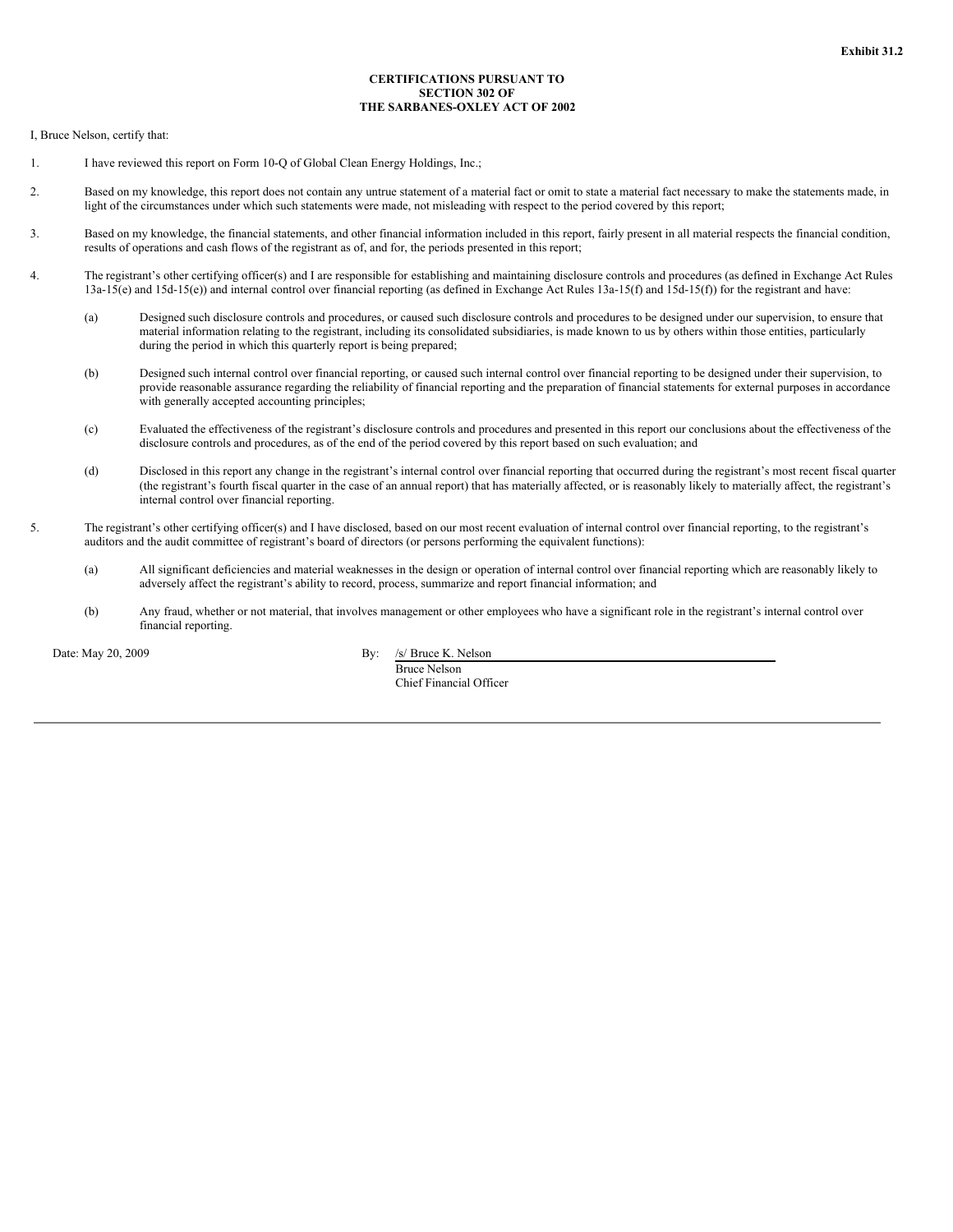# **CERTIFICATION PURSUANT TO 18 U.S.C. SECTION 1350, AS ADOPTED PURSUANT TO SECTION 906 OF THE SARBANES-OXLEY ACT OF 2002**

Pursuant to 18 U.S.C. § 1350, as created by Section 906 of the Sarbanes-Oxley Act of 2002, the undersigned officer of Global Clean Energy Holdings, Inc. (the "Company") hereby certifies that, to the best of his knowledge:

(i) The Quarterly Report on Form 10-Q of the Company for the quarter ended March 31, 2009 (the "Report") fully complies with the requirements of Section 13(a) or Section 15(d), as applicable, of the Securities Exchange Act of 1934, as amended; and

(ii) The information contained in the Report fairly presents, in all material respects, the financial condition and results of operations of the Company.

Date: May 20, 2009 By: /s/ Richard Palmer

Richard Palmer Chief Executive Officer